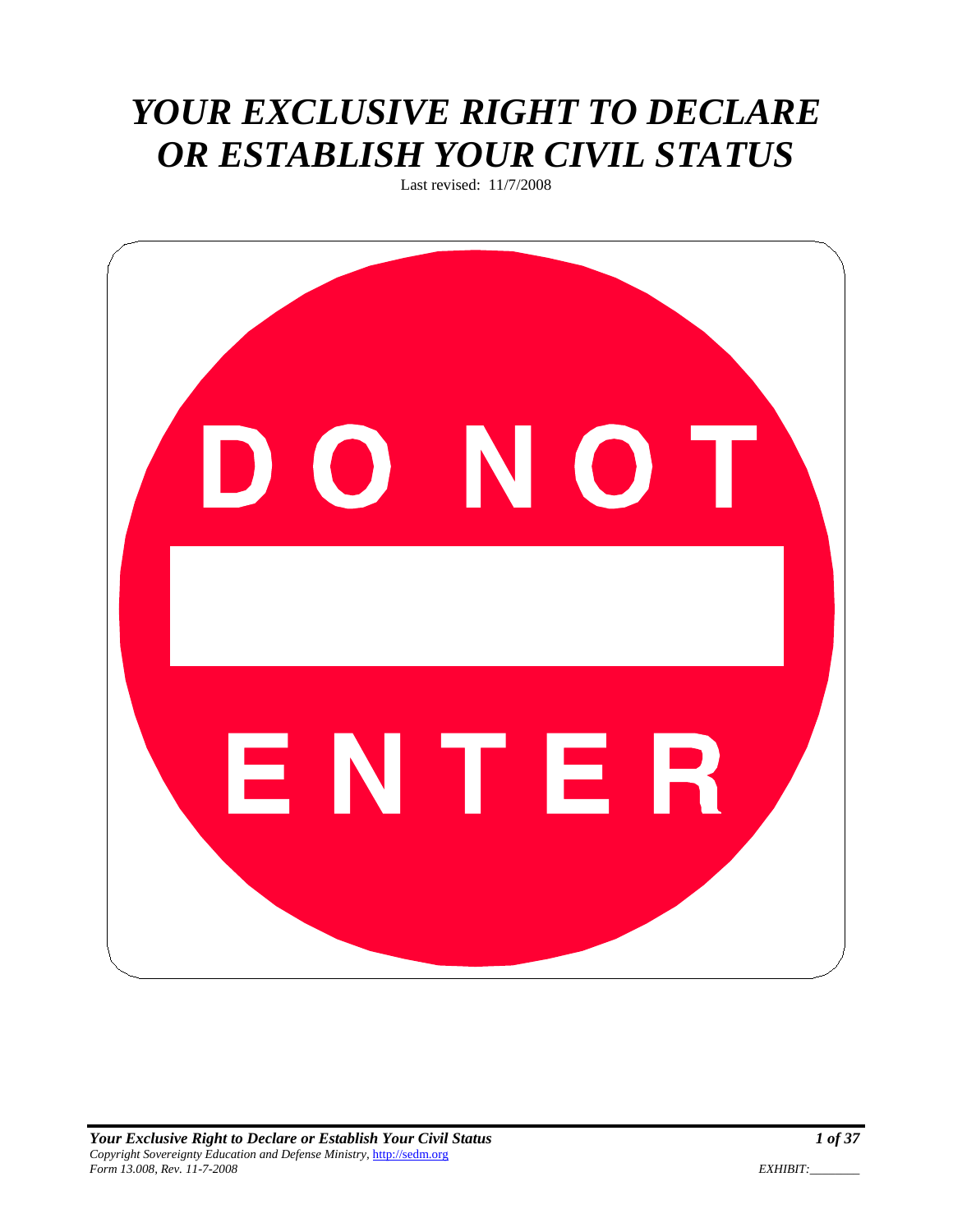# **TABLE OF CONTENTS**

<span id="page-1-0"></span>

| 1  |                                                                                     |     |
|----|-------------------------------------------------------------------------------------|-----|
| 2  |                                                                                     |     |
| 3  |                                                                                     |     |
| 4  | Effect of acting in a representative capacity upon the civil "status" of a party 12 |     |
| 5  | Relationship of Status to First Amendment Right of Free Association 14              |     |
|    | 5.1                                                                                 |     |
|    | 5.2                                                                                 |     |
| 6  | Status declarations that make you party to contracts, franchises, or government     |     |
|    |                                                                                     |     |
| 7  | <b>Compelled or Non-Consensual Changes to Your Status on Government Forms is a</b>  |     |
|    |                                                                                     |     |
| 8  |                                                                                     |     |
|    | 8.1                                                                                 |     |
|    | 8.2                                                                                 |     |
| 9  |                                                                                     |     |
|    | 9.1                                                                                 |     |
|    | 9.2                                                                                 |     |
|    | 9.3                                                                                 |     |
|    | 9.4                                                                                 |     |
|    | 9.5                                                                                 |     |
|    | 9.6                                                                                 |     |
| 10 |                                                                                     |     |
| 11 | You have a right to define words on government forms or even make your own          |     |
|    |                                                                                     | .29 |
| 12 | You have a right to define the meaning of the perjury statement as an extension of  |     |
|    |                                                                                     |     |
| 13 |                                                                                     |     |
| 14 |                                                                                     |     |

# **TABLE OF AUTHORITIES**

#### <span id="page-1-1"></span>**Constitutional Provisions**

#### **Statutes**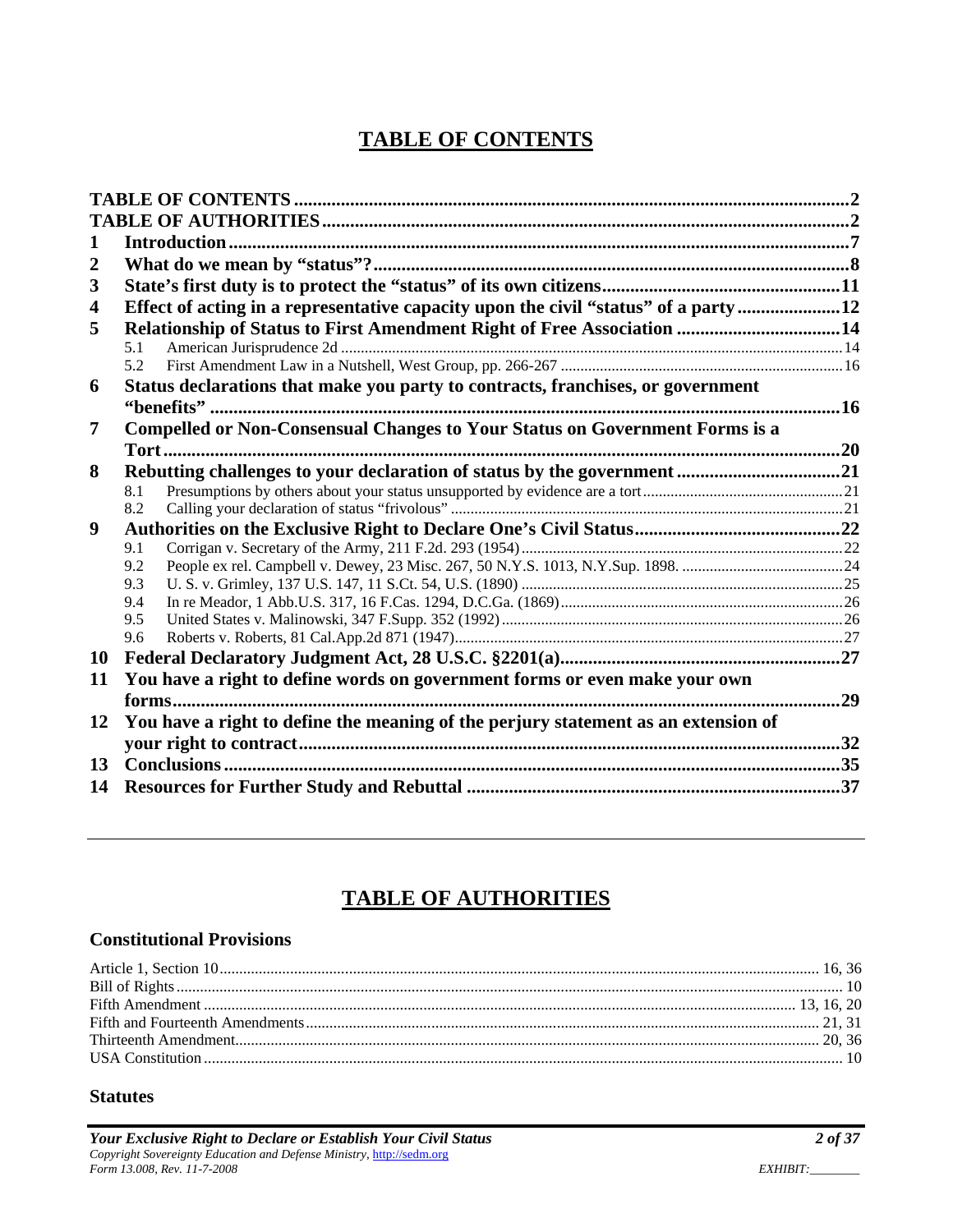# **Regulations**

# **Cases**

| Abood v. Detroit Bd. of Ed., 431 U.S. 209, 97 S.Ct. 1782, 52 L.Ed.2d. 261, 95 L.R.R.M. (BNA) 2411, 81 Lab. Cas. (CCH) |  |
|-----------------------------------------------------------------------------------------------------------------------|--|
|                                                                                                                       |  |
|                                                                                                                       |  |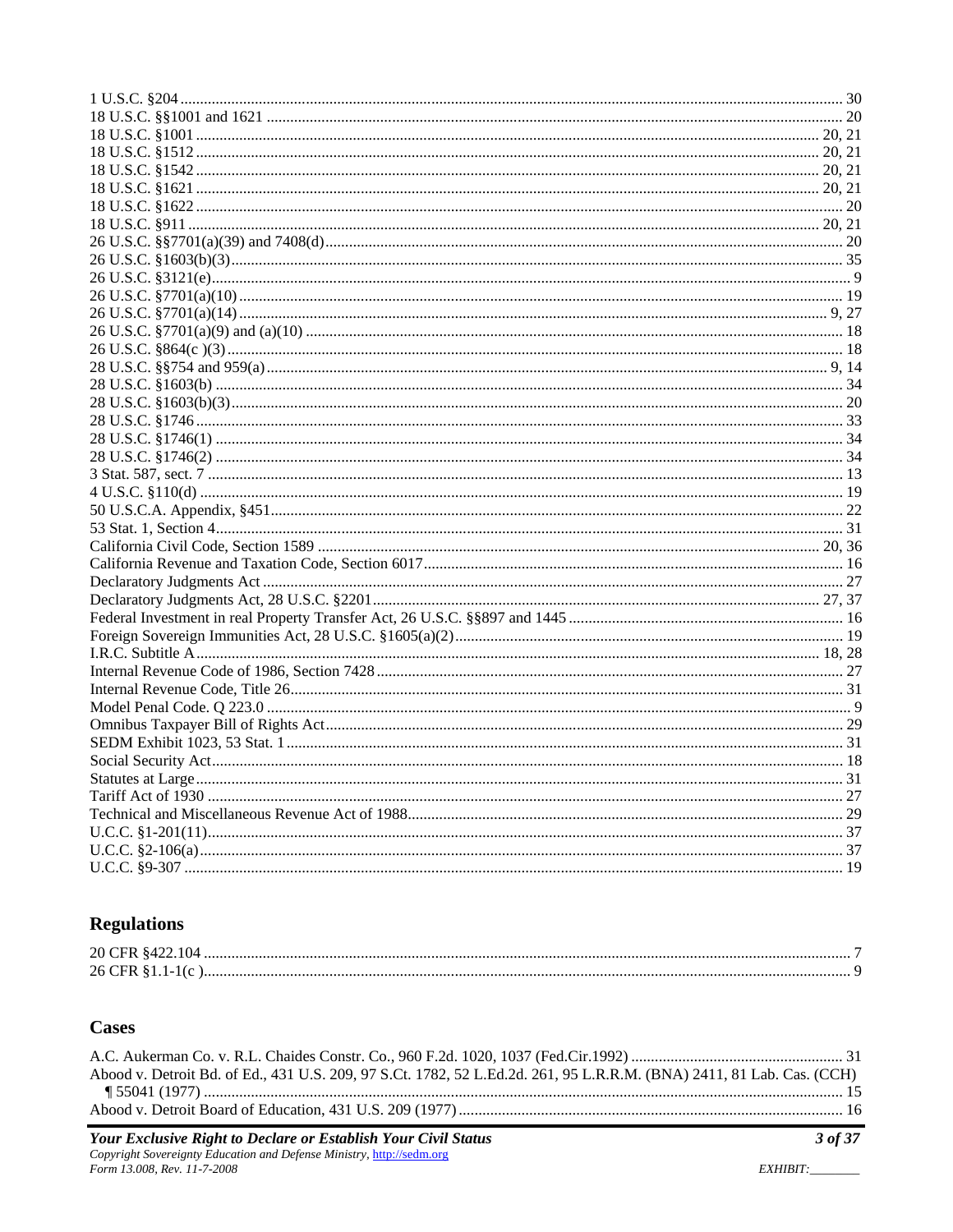| Donovan v. United States, 139 U.S. App. D.C. 364, 433 F.2d. 522 (D.C.Cir.), cert. denied, 401 U.S. 944, 91 S.Ct. 955, 28 |  |
|--------------------------------------------------------------------------------------------------------------------------|--|
|                                                                                                                          |  |
|                                                                                                                          |  |
|                                                                                                                          |  |
|                                                                                                                          |  |
|                                                                                                                          |  |
|                                                                                                                          |  |
|                                                                                                                          |  |
|                                                                                                                          |  |
|                                                                                                                          |  |
|                                                                                                                          |  |
|                                                                                                                          |  |
|                                                                                                                          |  |
|                                                                                                                          |  |
|                                                                                                                          |  |
|                                                                                                                          |  |
|                                                                                                                          |  |
|                                                                                                                          |  |
|                                                                                                                          |  |
|                                                                                                                          |  |
|                                                                                                                          |  |
|                                                                                                                          |  |
|                                                                                                                          |  |
|                                                                                                                          |  |
|                                                                                                                          |  |
|                                                                                                                          |  |
|                                                                                                                          |  |
|                                                                                                                          |  |
|                                                                                                                          |  |
|                                                                                                                          |  |
|                                                                                                                          |  |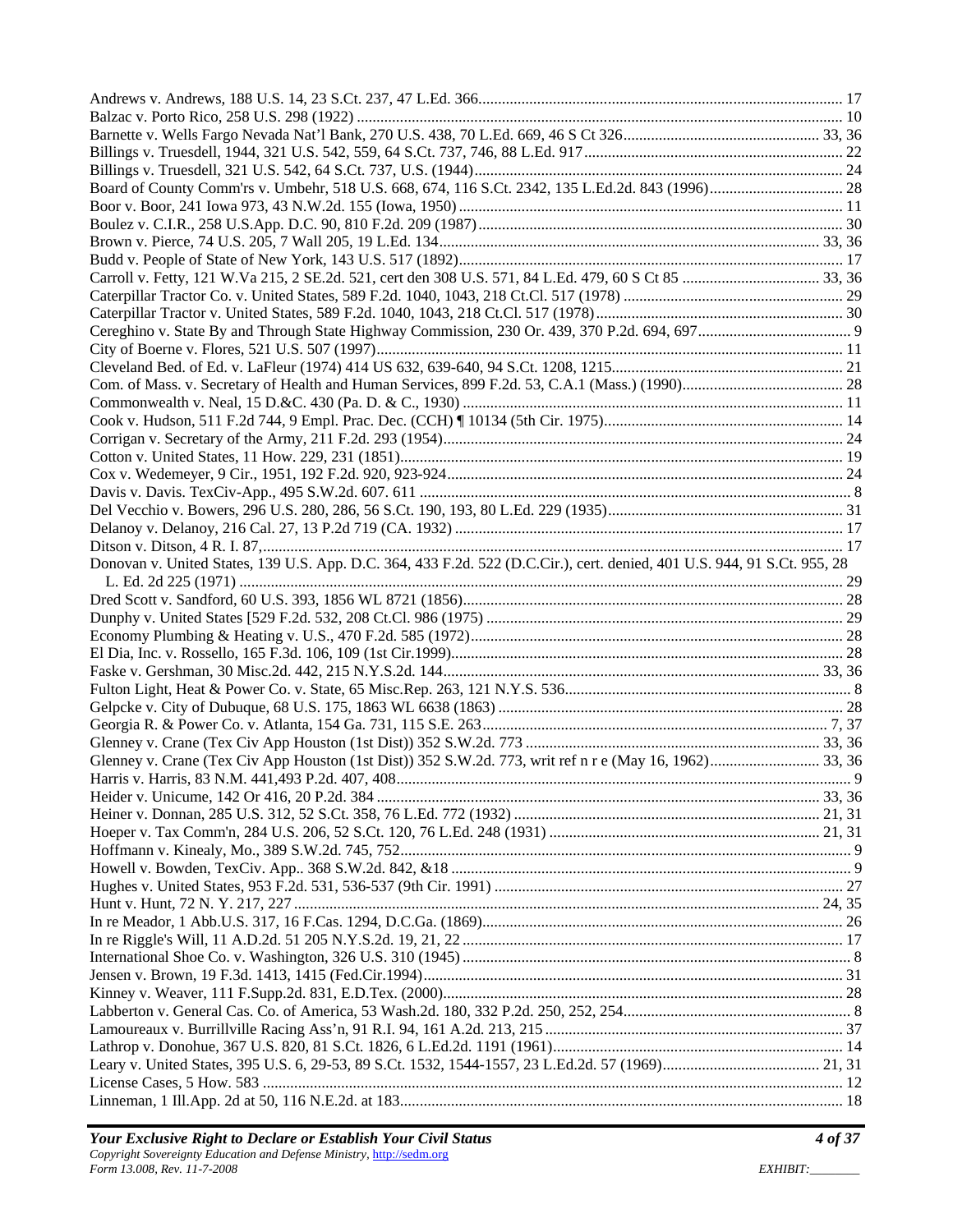| McCloud v. Testa, 97 F.3d. 1536, 12 I.E.R. Cas. (BNA) 1833, 1996 FED App. 335P (6th Cir. 1996) 15                          |  |
|----------------------------------------------------------------------------------------------------------------------------|--|
|                                                                                                                            |  |
|                                                                                                                            |  |
|                                                                                                                            |  |
|                                                                                                                            |  |
|                                                                                                                            |  |
|                                                                                                                            |  |
|                                                                                                                            |  |
|                                                                                                                            |  |
|                                                                                                                            |  |
|                                                                                                                            |  |
|                                                                                                                            |  |
|                                                                                                                            |  |
|                                                                                                                            |  |
|                                                                                                                            |  |
|                                                                                                                            |  |
| Rutan v. Republican Party of Illinois, 497 U.S. 62, 110 S.Ct. 2729, 111 L.Ed.2d. 52, 5 I.E.R. Cas. (BNA) 673 (1990) 14, 15 |  |
|                                                                                                                            |  |
|                                                                                                                            |  |
|                                                                                                                            |  |
|                                                                                                                            |  |
|                                                                                                                            |  |
|                                                                                                                            |  |
|                                                                                                                            |  |
|                                                                                                                            |  |
|                                                                                                                            |  |
|                                                                                                                            |  |
|                                                                                                                            |  |
|                                                                                                                            |  |
|                                                                                                                            |  |
|                                                                                                                            |  |
|                                                                                                                            |  |
|                                                                                                                            |  |
|                                                                                                                            |  |
|                                                                                                                            |  |
|                                                                                                                            |  |
|                                                                                                                            |  |
|                                                                                                                            |  |
| Vickery v. Jones, 100 F.3d. 1334 (7th Cir. 1996), cert. denied, 117 S.Ct. 1553, 137 L.Ed.2d. 701 (U.S. 1997) 15            |  |
|                                                                                                                            |  |
|                                                                                                                            |  |
|                                                                                                                            |  |
|                                                                                                                            |  |

## **Other Authorities**

| 1 J. Bouvier, A Law Dictionary Adapted to the Constitution and Laws of the United States of America 318-319 (11th ed. |  |
|-----------------------------------------------------------------------------------------------------------------------|--|
|                                                                                                                       |  |
|                                                                                                                       |  |
|                                                                                                                       |  |
|                                                                                                                       |  |
|                                                                                                                       |  |
|                                                                                                                       |  |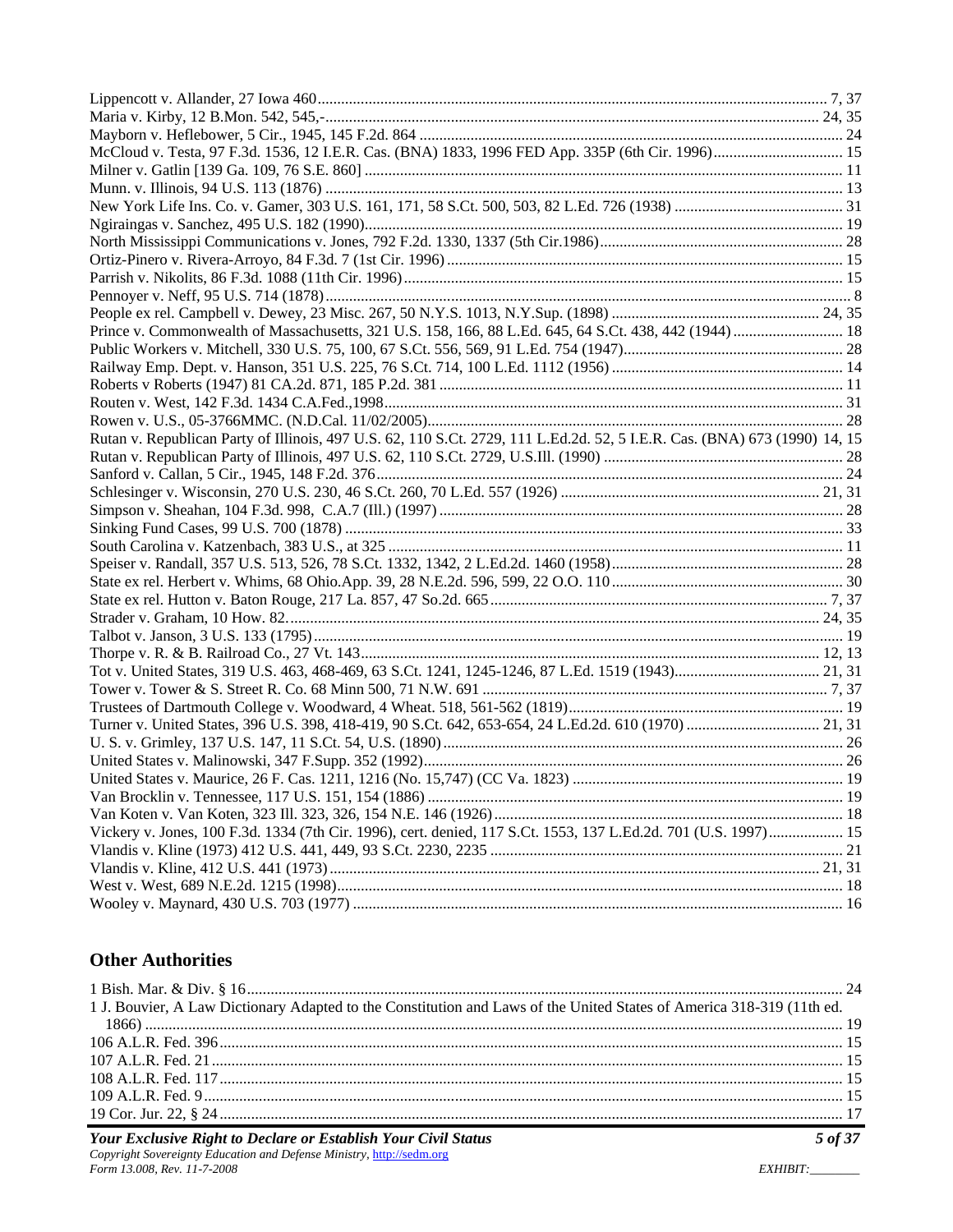| Conduct and Belief: Public Employees' First Amendment Rights to Free Expression and Political Affiliation. 59 U Chi LR |  |
|------------------------------------------------------------------------------------------------------------------------|--|
|                                                                                                                        |  |
|                                                                                                                        |  |
|                                                                                                                        |  |
| Federal Nonresident Nonstatutory Claim for Return of Funds Unlawfullly Paid to the Government -Long, Form #15.001 35   |  |
|                                                                                                                        |  |
|                                                                                                                        |  |
|                                                                                                                        |  |
|                                                                                                                        |  |
| IRS Form W-8 Instructions for Requester of Forms W-8BEN, W-8ECI, W-8EXp, and W-8IMF, Catalog 26698G 32                 |  |
|                                                                                                                        |  |
|                                                                                                                        |  |
|                                                                                                                        |  |
|                                                                                                                        |  |
|                                                                                                                        |  |
| Public Employees and the First Amendment Petition Clause: Protecting the Rights of Citizen-Employees Who File          |  |
| Legitimate Grievances and Lawsuits Against Their Government Employers. 90 N.W. U LR 304, Fall, 1995  15                |  |
|                                                                                                                        |  |
|                                                                                                                        |  |
|                                                                                                                        |  |
|                                                                                                                        |  |
|                                                                                                                        |  |
|                                                                                                                        |  |
|                                                                                                                        |  |
|                                                                                                                        |  |
| The Social Contract or Principles of Political Right, Jean Jacques Rousseau, 1762, Book IV, Chapter 2 10               |  |
|                                                                                                                        |  |
|                                                                                                                        |  |
|                                                                                                                        |  |
|                                                                                                                        |  |
|                                                                                                                        |  |
|                                                                                                                        |  |
| Why Penalties are Illegal for Anything But Government Franchisees, Employees, Contractors, and Agents, Form #05.010    |  |
|                                                                                                                        |  |
|                                                                                                                        |  |
| Why Your Government is Either a Thief or You are a "Public Officer" for Income Tax Purposes, Form #05.008 18           |  |

# **Scriptures**

| Luke $16:1$                |  |
|----------------------------|--|
| Matt $5.3$<br>$\mathbf{v}$ |  |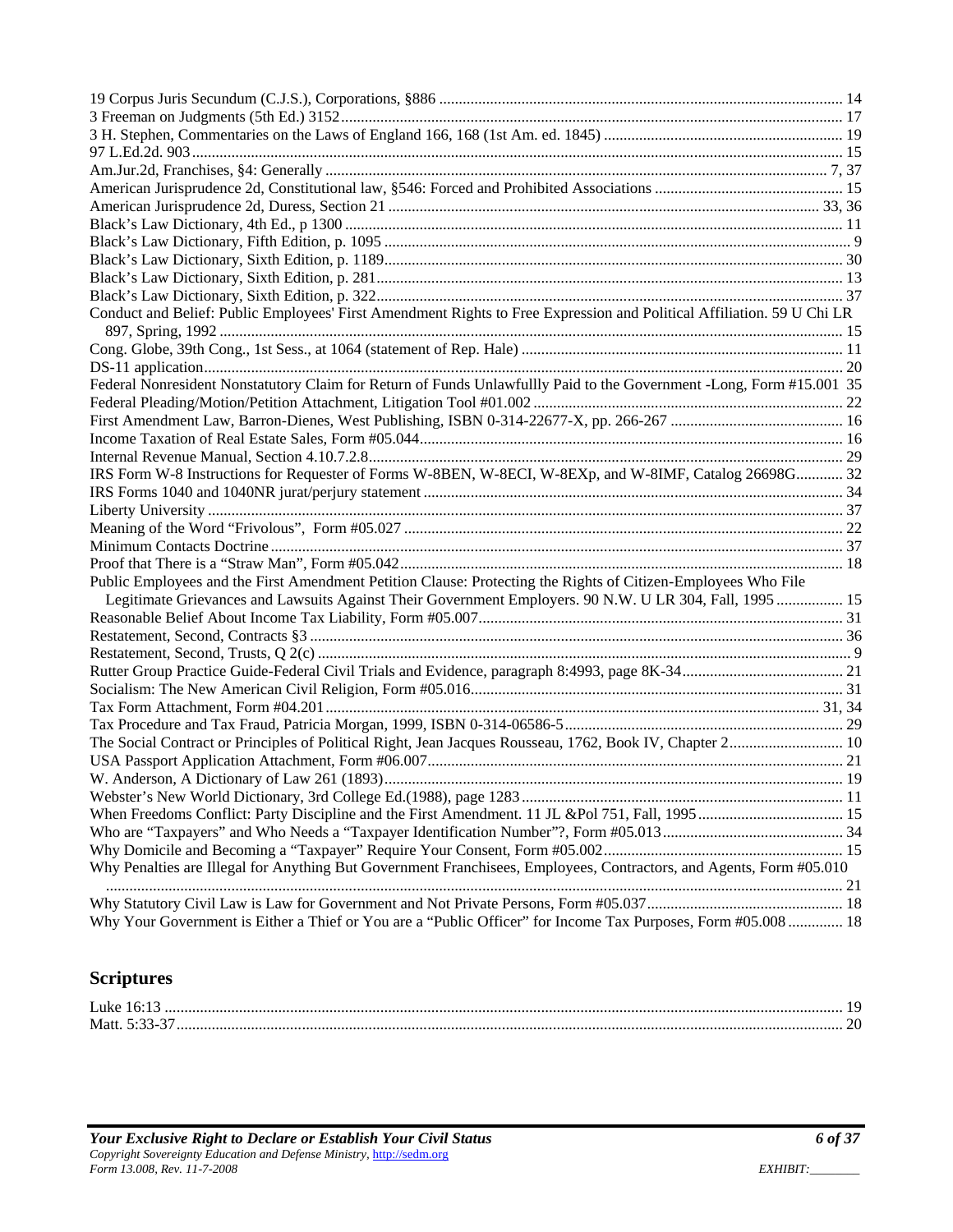## <span id="page-6-0"></span>**1 Introduction**

 A task that most Americans are frequently asked to engage in is to fill out government forms describing their status under some system of civil law. For instance:

- 1. They are asked to fill out tax forms describing their status. All tax liability is a civil liability which requires domicile within the forum in order to enforce.
- 2. They are asked to fill out forms describing their marriage status. Jurisdiction over marriage originates from one's choice of domicile within the forum.
- 3. They are asked to declare their citizenship status and domicile when they register to vote. The "right" to vote is actually a franchise that springs from one's choice of domicile.
- 4. They are asked to describe their citizenship status on jury summons forms when they report for jury service. Jury service is also a derivative franchise that originates from one's choice of domicile within the state in which one is acting as a juror.
- 5. If they file a lawsuit against someone in court, they are expected to disclose their status and standing to entertain the suit in the civil complaint. Even if they *have* the right status, if they don't *describe* it properly in their complaint, their lawsuit may be dismissed.
- 6. When they fill out an application for a government benefit, they are required usually to declare that they are a "citizen" or "resident" of the civil laws of the government offering the benefit. What both of these two statuses have in common is that they require you to have a domicile within the forum. This is true, for instance, in the case of Social Security. 20 CFR §422.104 requires that you MUST be a "citizen" or "permanent resident", both of whom have in common a domicile on federal territory that is no part of any state of the Union.
- What all of the above occasions have in common is that they:
- 1. Relate to the CIVIL STATUTORY status of the applicant.
- 2. Cannot and do not prescribe or impute any lawful civil status to a nonresident but only to those domiciled within the jurisdiction of the party offering the form.
- 3. Require a statement under penalty of perjury before a government official.
- 4. Constitute testimony of a witness.
- 5. Often constitute an act of political association that is protected by the First Amendment prohibition against compelled association.
- 6. Are an exercise of your sovereignty in declaring the status most desirable and advantageous to you.
- 7. Are often also an exercise of your right to contract. When you sign up for a benefit or a franchise such as Social Security, you are signing a contract because all franchises are contracts between the grantor and the grantee:

| 32 | As a rule, franchises spring from contracts between the sovereign power and private citizens, made upon              |
|----|----------------------------------------------------------------------------------------------------------------------|
| 33 | valuable considerations, for purposes of individual advantage as well as public benefit, $\ell$ and thus a franchise |
| 34 | partakes of a double nature and character. So far as it affects or concerns the public, it is publici juris and is   |
| 35 | subject to governmental control. The legislature may prescribe the manner of granting it, to whom it may be          |
| 36 | granted, the conditions and terms upon which it may be held, and the duty of the grantee to the public in            |
| 37 | exercising it, and may also provide for its forfeiture upon the failure of the grantee to perform that duty. But     |
| 38 | when granted, it becomes the property of the grantee, and is a private right, subject only to the governmental       |
| 39 | control growing out of its other nature as publici juris.                                                            |
| 40 | [Am.Jur.2d, Franchises, §4: Generally]                                                                               |
|    |                                                                                                                      |

- This document will prove that you have an unalienable right in declaring your civil AND statutory status:
- 1. To not to be coerced or intimidated or subject to duress in any way.
- 2. To invalidate and render inadmissible anything you signed in the presence of duress when it was signed under penalty of perjury.
- 3. To not be called "frivolous" or be over-ruled by any judge or jury.

<sup>&</sup>lt;sup>1</sup> Georgia R. & Power Co. v. Atlanta, 154 Ga. 731, 115 S.E. 263; Lippencott v. Allander, 27 Iowa 460; State ex rel. Hutton v. Baton Rouge, 217 La. 857, 47 So.2d. 665; Tower v. Tower & S. Street R. Co. 68 Minn 500, 71 N.W. 691.

<sup>&</sup>lt;sup>2</sup> Georgia R. & Power Co. v. Atlanta, 154 Ga. 731, 115 S.E. 263; Lippencott v. Allander, 27 Iowa 460; State ex rel. Hutton v. Baton Rouge, 217 La. 857, 47 So.2d. 665; Tower v. Tower & S. Street R. Co. 68 Minn 500, 71 N.W. 691.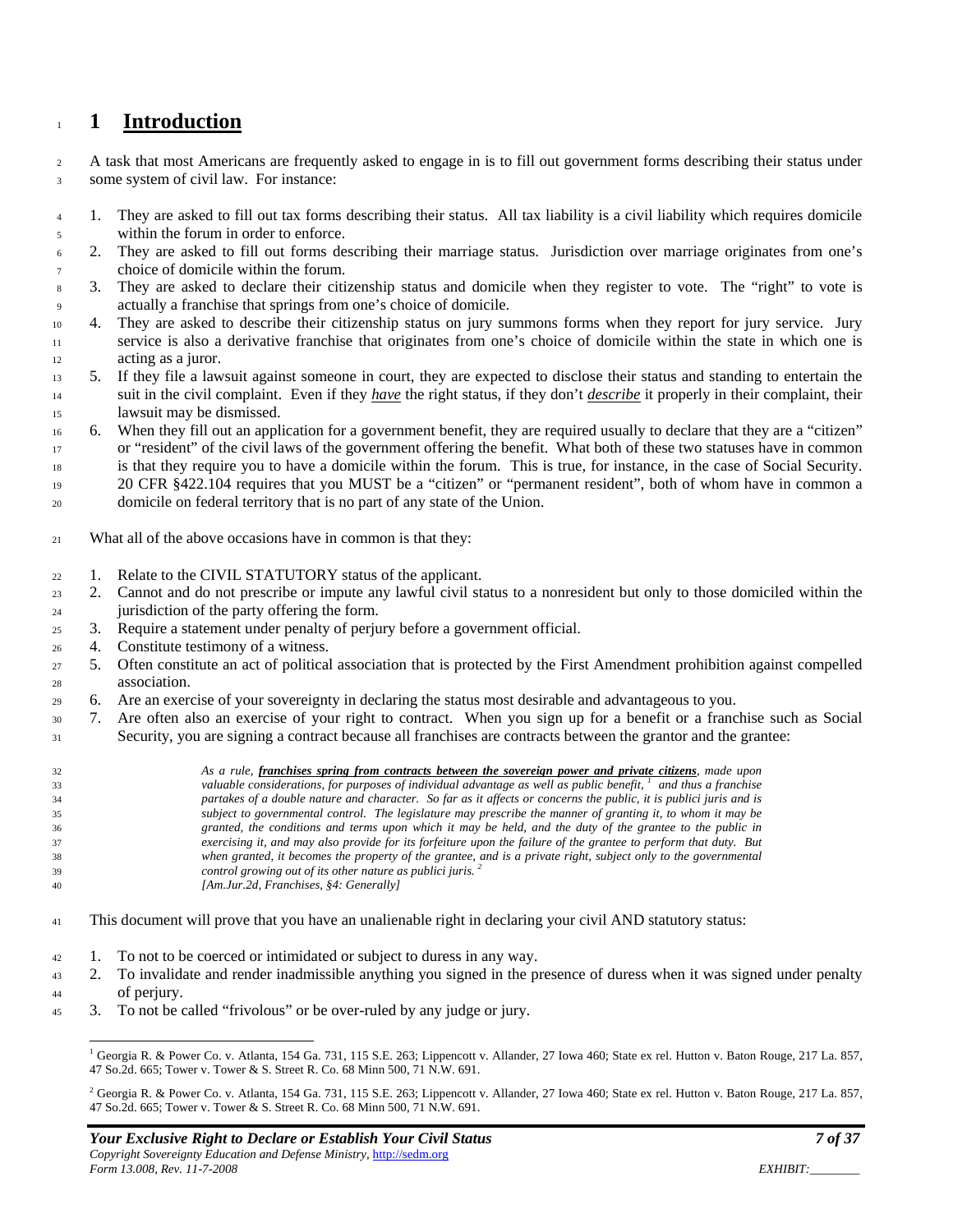- 4. To define the meaning of all words appearing on government forms, regardless of how the government defines them.
- 5. To demand proof of consent to any status that the government seeks to enforce against you.
- 6. If you are completing a government form that creates any rights by anyone, you have a right:
- 6.1. Not to be compelled to contract or not to contract.
- 6.2. To make your consent contingent on a specific prerequisite.
- <span id="page-7-0"></span>6.3. To expect MUTUAL obligations on the part of both you and the grantor of the benefit.

## **2 What do we mean by "status"?**

- The use of the term "status" in this memorandum:
- 1. Is associated with the domicile of the party in question. Before one may have any kind of civil status, one must:
- 1.1. Have a domicile or residence within the forum or jurisdiction in question.
- 1.2. Have legal evidence of said domicile admissible in court to prove the domicile they claim.
- 1.3. Acquire statutory "citizen" under the civil laws of the place by virtue of choosing a domicile within that place.
- 2. Relates exclusively to the civil status of a party under the CIVIL STATUTORY laws of a specific jurisdiction.
- 2.1. Civil statutory laws only pertain to those consensually domiciled within the forum or jurisdiction.
- 2.2. They may not be enforced against non-residents or those not domiciled within the forum or jurisdiction unless the non-resident satisfies the "Minimum Contacts Doctrine" spoken of by the U.S. Supreme Court in International 17 Shoe Co. v. Washington, 326 U.S. 310 (1945).
- 3. Does NOT relate to the CRIMINAL laws. Criminal laws do not attach to the status of the parties or to their consent in any way. Instead, they attach at the point when a harmful act is committed against a specific party on the territory to which said law attaches.

#### Below is an example of the above, from the U.S. Supreme Court. The "status" spoken in this case of is that of being "married" under the laws of a specific state:

 *"To prevent any misapplication of the views expressed in this opinion, it is proper to observe that we do not mean to assert, by any thing we have said, that a State may not authorize proceedings to determine the status of one of its citizens towards a non-resident, which would be binding within the State, though made without service of process or personal notice to the non-resident. The jurisdiction which every State possesses to determine the civil status and capacities of all its inhabitants involves authority to prescribe the conditions on which proceedings affecting them may be commenced and carried on within its territory. The State, for example, has absolute 735\*735 right to prescribe the conditions upon which the marriage relation between its own citizens shall be created, and the causes for which it may be dissolved. One of the parties guilty of acts for which, by the law of the State, a dissolution may be granted, may have removed to a State where no dissolution is permitted. The complaining party would, therefore, fail if a divorce were sought in the State of the defendant; and if application could not be made to the tribunals of the complainant's domicile in such case, and proceedings be there instituted without personal service of process or personal notice to the offending party, the injured citizen would be without redress. Bish. Marr. and Div., sect. 156." [Pennoyer v. Neff, 95 U.S. 714 (1878)]*

In law, all rights are property. Hence, "civil rights" attach to the CIVIL STATUTORY STATUS of a "person":

 *Property. That which is peculiar or proper to any person; that which belongs exclusively to one. In the strict legal sense, an aggregate of rights which are guaranteed and protected by the government. Fulton Light, Heat & Power Co. v. State, 65 Misc.Rep. 263, 121 N.Y.S. 536. The term is said to extend to every species of valuable right and interest. More specifically, ownership; the unrestricted and exclusive right to a thing; the right to dispose of a thing in every legal way, to possess it, to use it, and to exclude everyone else from interfering with it. That dominion or indefinite right of use or disposition which one may lawfully exercise over particular things or subjects. The exclusive right of possessing, enjoying, and disposing of a thing. The highest right a man can have to anything; being used to refer to that right which one has to lands or tenements, goods or chattels, which no way depends on another man's courtesy.*

- *The word is also commonly used to denote everything which is the subject of ownership, corporeal or incorporeal, tangible or intangible, visible or invisible, real or personal, everything that has an exchangeable value or which goes to make up wealth or estate. It extends to every species of valuable right and interest, and includes real and personal property, easements, franchises, and incorporeal hereditaments, and includes every invasion of one's property rights by actionable wrong. Labberton v. General Cas. Co. of America, 53 Wash.2d. 180, 332 P.2d. 250, 252, 254.*
- *Property embraces everything which is or may be the subject of ownership, whether a legal ownership. or whether beneficial, or a private ownership. Davis v. Davis. TexCiv-App., 495 S.W.2d. 607. 611. Term includes*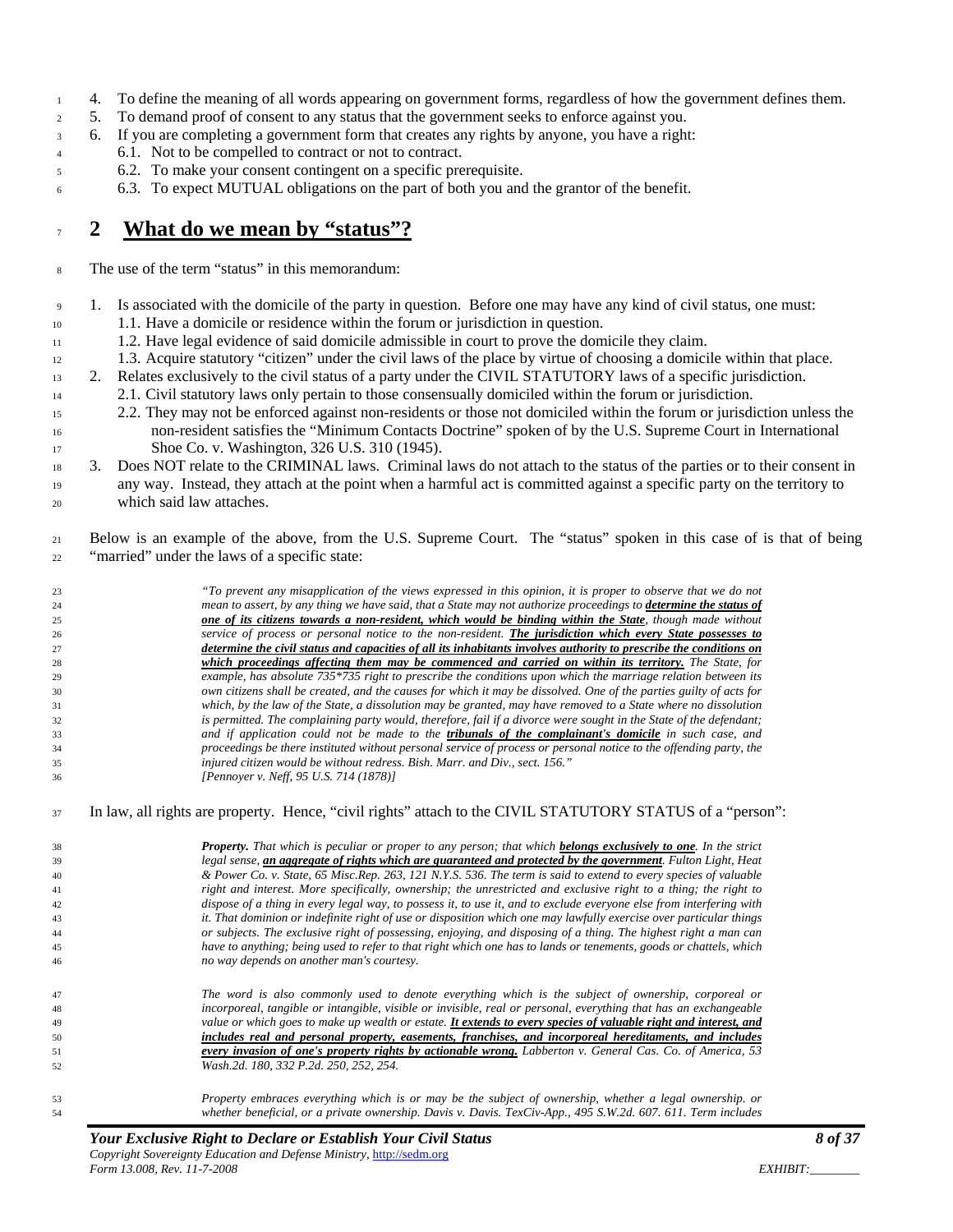| -1<br>2                  | not only ownership and possession but also the right of use and enjoyment for lawful purposes. Hoffmann v.<br>Kinealy, Mo., 389 S.W.2d. 745, 752.                                                                                                                    |
|--------------------------|----------------------------------------------------------------------------------------------------------------------------------------------------------------------------------------------------------------------------------------------------------------------|
| 3<br>$\overline{4}$<br>5 | Property, within constitutional protection, denotes group of rights inhering in citizen's relation to physical<br>thing, as right to possess, use and dispose of it. Cereghino v. State By and Through State Highway Commission,<br>230 Or. 439, 370 P.2d. 694, 697. |
| 6<br>$\overline{7}$      | Goodwill is property, Howell v. Bowden, TexCiv. App 368 S.W.2d. 842, &18; as is an insurance policy and<br>rights incident thereto, including a right to the proceeds, Harris v. Harris, 83 N.M. 441,493 P.2d. 407, 408.                                             |
| 8                        | Criminal code. "Property" means anything of value. including real estate, tangible and intangible personal                                                                                                                                                           |
| 9                        | property, contract rights, choses-in-action and other interests in or claims to wealth, admission or                                                                                                                                                                 |
| 10                       | transportation tickets, captured or domestic animals, food and drink, electric or other power. Model Penal                                                                                                                                                           |
| 11                       | Code. O 223.0. See also Property of another, infra. Dusts. Under definition in Restatement, Second, Trusts, O                                                                                                                                                        |
| 12                       | $2(c)$ , it denotes interest in things and not the things themselves.                                                                                                                                                                                                |
| 13                       | [Black's Law Dictionary, Fifth Edition, p. 1095]                                                                                                                                                                                                                     |
| 14<br>15                 | Those who do not have a domicile in a specific municipal jurisdiction are regarded as "non-residents", and hence, they have<br>no "civil status" or "status" under the "civil laws" of the jurisdiction they are non-resident in relation to. An example of          |
| 16                       | this phenomenon is found in Federal Rule of Civil Procedure 17(b), in which jurisdiction is described as follows:                                                                                                                                                    |
|                          |                                                                                                                                                                                                                                                                      |
| 17                       | <i>IV. PARTIES</i> > Rule 17.<br>Rule 17. Parties Plaintiff and Defendant; Capacity                                                                                                                                                                                  |
| 18                       |                                                                                                                                                                                                                                                                      |
| 19                       | (b) Capacity to Sue or be Sued.                                                                                                                                                                                                                                      |
| 20                       | Capacity to sue or be sued is determined as follows:                                                                                                                                                                                                                 |
| 21                       | $(1)$ for an individual who is not acting in a representative capacity, by the law of the individual's domicile;                                                                                                                                                     |
| 22                       | (2) for a corporation[the "United States", in this case, or its officers on official duty representing the                                                                                                                                                           |
| 23                       | corporation], by the law under which it was organized flaws of the District of Columbia]; and                                                                                                                                                                        |
| 24                       | $(3)$ for all other parties, by the law of the state where the court is located, except that:                                                                                                                                                                        |
| 25                       | (A) a partnership or other unincorporated association with no such capacity under that state's law may sue                                                                                                                                                           |
| 26                       | or be sued in its common name to enforce a substantive right existing under the United States Constitution                                                                                                                                                           |
| 27                       | or laws; and                                                                                                                                                                                                                                                         |
| 28                       | (B) 28 U.S.C. §§754 and $959(a)$ govern the capacity of a receiver appointed by a United States court to sue                                                                                                                                                         |
| 29<br>30                 | or be sued in a United States court.<br>[SOURCE: http://www.law.cornell.edu/rules/frcp/Rule17.htm]                                                                                                                                                                   |
| 31                       | A person with no domicile within federal territory, based on the above:                                                                                                                                                                                              |
|                          |                                                                                                                                                                                                                                                                      |
| 32                       | 1. Has no capacity to sue or be sued in federal court under the CIVIL statutes of the national government.                                                                                                                                                           |
| 33                       | Has no "status" or "civil status" under any federal civil statute, including:<br>2.                                                                                                                                                                                  |
|                          | $2.1.$ "person".                                                                                                                                                                                                                                                     |
| 34                       |                                                                                                                                                                                                                                                                      |
| 35                       | 2.2. "individual".                                                                                                                                                                                                                                                   |
| 36                       | Is not a statutory "citizen" under federal law such as 26 U.S.C. $\S 3121(e)$ and 26 CFR $\S 1.1-1(c)$ , but rather a "non-<br>3.<br>resident" and statutory "alien" in relation to the national government.                                                         |
| 37                       |                                                                                                                                                                                                                                                                      |
| 38                       | An example of a "status" that one not domiciled on federal territory cannot lawfully have is that of statutory "taxpayer" as                                                                                                                                         |
|                          | defined in 26 U.S.C. $\frac{$7701(a)(14)}{ }$ . All tax liability is a CIVIL liability which attaches to a CIVIL statutory status:                                                                                                                                   |
| 39                       |                                                                                                                                                                                                                                                                      |
| 40                       | TITLE $26 >$ Subtitle $F >$ CHAPTER 79 > § 7701                                                                                                                                                                                                                      |
| 41                       | § 7701. Definitions                                                                                                                                                                                                                                                  |
|                          |                                                                                                                                                                                                                                                                      |
| 42                       | (a) When used in this title, where not otherwise distinctly expressed or manifestly incompatible with the intent                                                                                                                                                     |
| 43                       | thereof-                                                                                                                                                                                                                                                             |
| 44                       | $(14)$ Taxpayer                                                                                                                                                                                                                                                      |
| 45                       | The term "taxpayer" means any person <i>subject to</i> any internal revenue tax.                                                                                                                                                                                     |
|                          |                                                                                                                                                                                                                                                                      |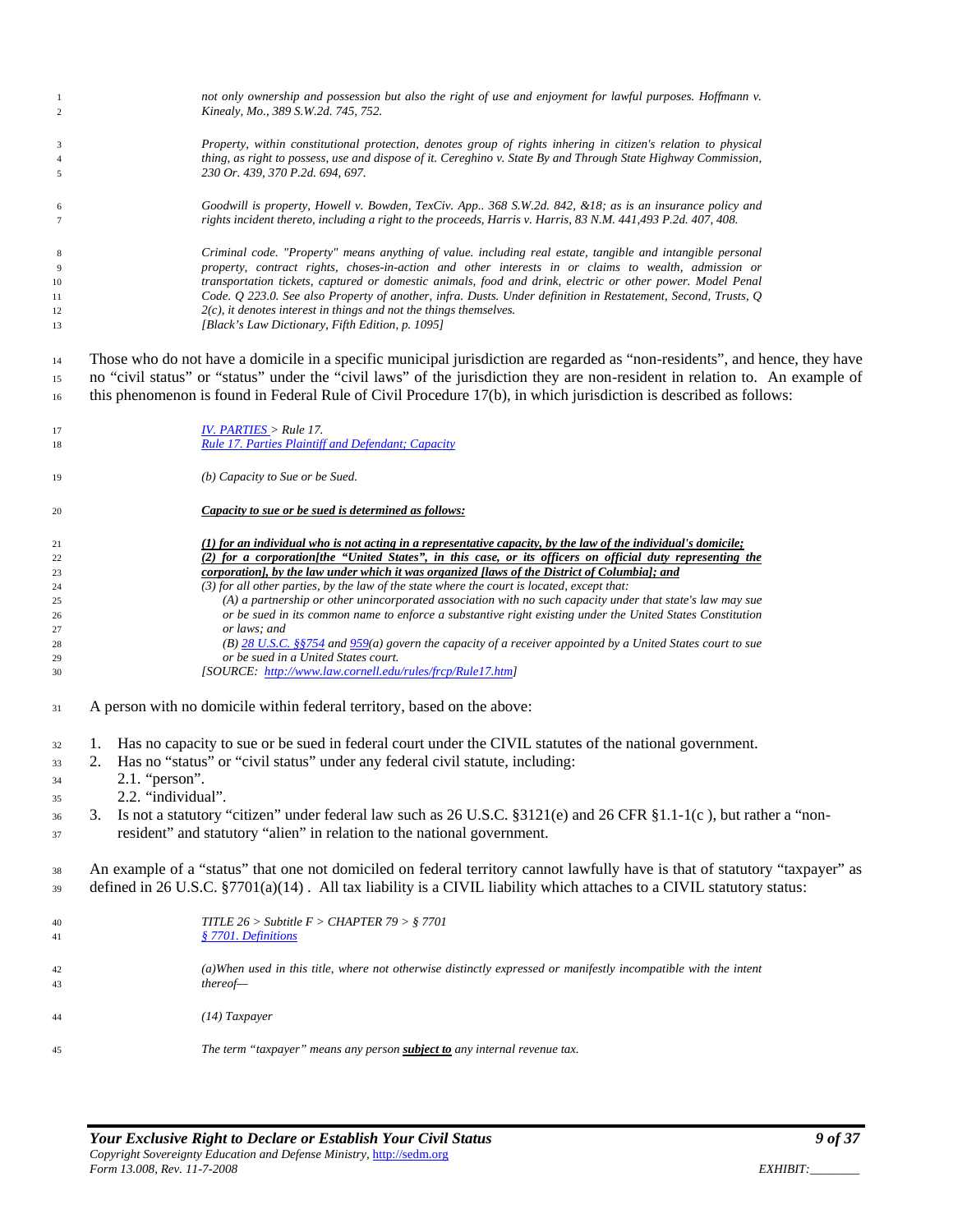In a sense then, all civil statutory law acts as the equivalent of a "protection franchise" that you have to consent to before you become party to. "Privileges" under the protection franchise attach to the status of "citizen". Those who are non-residents are not parties to the franchise contract and are not bound by the franchise contract:

 *There is but one law which, from its nature, needs unanimous consent. This is the social compact; for civil association is the most voluntary of all acts. Every man being born free and his own master, no one, under any pretext whatsoever, can make any man subject without his consent. To decide that the son of a slave is born a slave is to decide that he is not born a man. If then there are opponents when the social compact is made, their opposition does not invalidate the contract, but merely prevents them from being included in it. They are foreigners among citizens. When the State is instituted, residence constitutes consent; to dwell within its territory is to submit to the Sovereign.[\[1\]](http://famguardian.org/Subjects/Taxes/Remedies/DomicileBasisForTaxation.htm#_ftn1) Apart from this primitive contract, the vote of the majority always binds all the rest. This follows from the contract itself. But it is asked how a man can be both free and forced to conform to wills that are not his own. How are the opponents at once free and subject to laws they have not agreed to? I retort that the question is wrongly put. The citizen gives his consent to all the laws, including those which are passed in spite of his opposition, and even those which punish him when he dares to break any of them. The constant will of all the members of the State is the general will; by virtue of it they are citizens and free<sup>[\[2\]](http://famguardian.org/Subjects/Taxes/Remedies/DomicileBasisForTaxation.htm#_ftn2)</sup>. When in the popular assembly a law is proposed, what the people is asked is not exactly whether it approves or rejects the proposal, but whether it is in conformity with the general will, which is their will. Each man, in giving his vote, states his opinion on that point; and the general will is found by counting votes. When therefore the opinion that is contrary to my own prevails, this proves neither more nor less than that I was mistaken, and that what I thought to be the general will was not so. If my particular opinion had carried the day I should have achieved the opposite of what was my will; and it is in that case that I should not have been free. This presupposes, indeed, that all the qualities of the general will still reside in the majority: when they cease to do so, whatever side a man may take, liberty is no longer possible. In my earlier demonstration of how particular wills are substituted for the general will in public deliberation, I have adequately pointed out the practicable methods of avoiding this abuse; and I shall have more to say of them later on. I have also given the principles for determining the proportional number of votes for declaring that will. A difference of one vote destroys equality; a single opponent destroys unanimity; but between equality and unanimity, there are several grades of unequal division, at each of which this proportion may be fixed in accordance with the condition and the needs of the body politic. There are two general rules that may serve to regulate this relation. First, the more grave and important the questions discussed, the nearer should the opinion that is to prevail approach unanimity. Secondly, the more the matter in hand calls for speed, the smaller the prescribed difference in the numbers of votes may be allowed to become: where an instant decision has to be reached, a majority of one vote should be enough. The first of these two rules seems more in harmony with the laws, and the second with practical affairs. In any case, it is the combination of them that gives the best proportions for determining the majority necessary. [The Social Contract or Principles of Political Right, Jean Jacques Rousseau, 1762, Book IV, Chapter 2]* There is one last very important point we wish to make. That point is that the civil statutory laws and the domicile they attach to are not the ONLY method of civilly protecting one's rights. Some types of civil protection do not require consent of party. For instance, the U.S. Constitution is an example of a limitation upon government that does NOT require the express consent of those who are protected by it. 1. The USA Constitution is a "compact" or contract. 2. It establishes a public trust, which is an artificial "person" in which: 2.1. The corpus of the trust is all public rights and public property. 2.2. The trustees of the trust are people working in the government. 2.3. All constitutional but not statutory citizens are the "beneficiaries". 3. The parties who established this public trust are the States of the Union and the government they created. Individual human beings are NOT party to it or trustees under it: 4. The Bill of Rights portion of the constitution attaches to LAND protected by the constitution, and NOT the civil status of people ON the land: *"It is locality that is determinative of the application of the Constitution, in such matters as judicial procedure, and not the status of the people who live in it." [Balzac v. Porto Rico, 258 U.S. 298 (1922)]*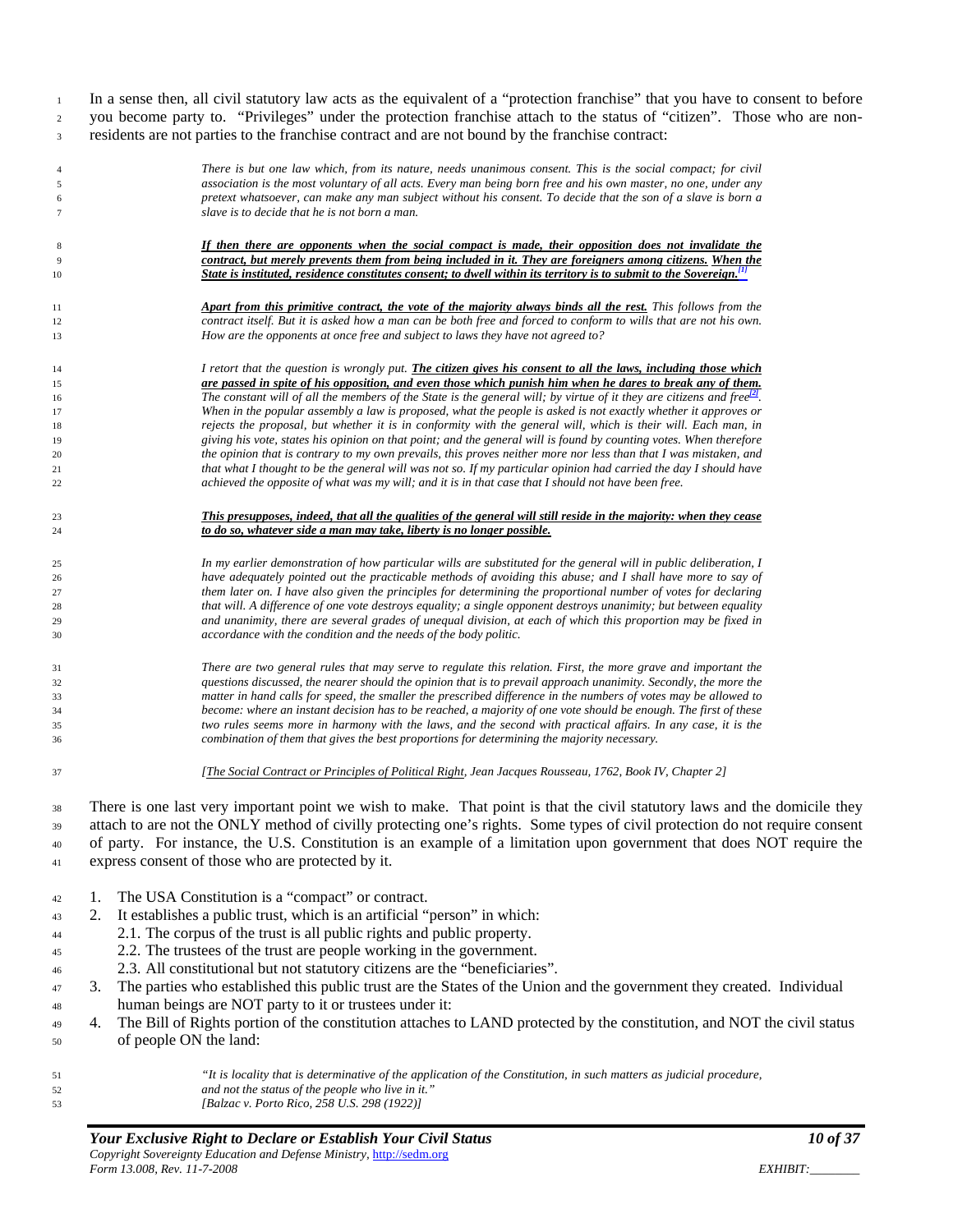5. The Bill of Rights is a "self executing" restraint upon all government officers and agents upon all those physically present but not necessarily domiciled on the land it attaches to. Because the rights it covers are "self-executing", no statutory civil law is needed to give them "the force of law" against any officer of the government in relation to a person physically present upon the



 Those injured by the actions of the government, whether civilly domiciled there and therefore a "citizen" there OR NOT, are protected by the Bill of Rights and have standing to sue in ANY state or federal court for a violation of that right.

### <span id="page-10-0"></span>**3 State's first duty is to protect the "status" of its own citizens**

- The reason for establishing all free governments is to protect PRIVATE rights. The very FIRST step in protecting PRIVATE rights is to:
- 1. Prevent PRIVATE rights from being involuntarily connected with or converted to PUBLIC rights and franchises by the government.
- 2. Protect the STATUS of PRIVATE human beings. All public rights and franchises attach to a statutory status, and imputing a PUBLIC status such as a "public officer" or government "employee" to anyone against their will therefore constitutes THEFT of PRIVATE property and eminent domain directed at such property.
- Consistent with the above, below are some cites that demonstrate this concept fr:

| 33 | "As independent sovereignty, it is State's province and duty to forbid interference by another state or foreign         |  |  |
|----|-------------------------------------------------------------------------------------------------------------------------|--|--|
| 34 | power with status of its own citizens. Roberts v Roberts (1947) 81 CA.2d. 871, 185 P.2d. 381."                          |  |  |
| 35 | [Black's Law Dictionary, 4th Ed., p 1300]                                                                               |  |  |
| 36 | "It is elementary that each state may determine the status of its own citizens. Milner v. Gatlin [139 Ga. 109,          |  |  |
| 37 | 76 S.E. 860] supra. The law that governs the status of any individual is the law of his legal situs, that is, the       |  |  |
| 38 | <b>law of his domicile.</b> Minor, supra [139 Ga.] at page 131 [76 S.E. 860.] At least this jurisdictional fact--       |  |  |
| 39 | dominion over the legal situs must be present before a court can presume to adjudicate a status, and in cases           |  |  |
| 40 | involving the custody of children it is usually essential that their actual situs as well be within the jurisdiction of |  |  |
| 41 | the court before its decree will be accorded extraterritorial recognition."                                             |  |  |
| 42 | [Boor v. Boor, 241 Iowa 973, 43 N.W.2d. 155 (Iowa, 1950)]                                                               |  |  |
| 43 | "These parties, as man and wife, were domiciled in Pennsylvania. The husband went to Yucatan, Mexico, and               |  |  |
| 44 | there obtained a divorce. The wife never was in Mexico. The right of the Republic of Mexico to regulate the             |  |  |
| 45 | status of its own citizens cannot, on any principle of international law, justify the attempt to draw this wife's       |  |  |
| 46 | domicile to her husband's alleged new abode."                                                                           |  |  |
| 47 | [Commonwealth v. Neal, 15 D.&C. 430 (Pa. D. & C., 1930)]                                                                |  |  |
| 48 | It is also important to point out the very ESSENCE of one's sovereignty is, in fact, not only their STATUS, but their   |  |  |
|    |                                                                                                                         |  |  |
| 49 | absolute RIGHT to declare and establish what it is.                                                                     |  |  |

 *Sovereignty. 1) the state or quality of being sovereign 2) the status, dominion, rule, or power of a sovereign 3) supreme and independent political authority 4) a sovereign state or governmental unit. [Webster's New World Dictionary, 3rd College Ed.(1988), page 1283]*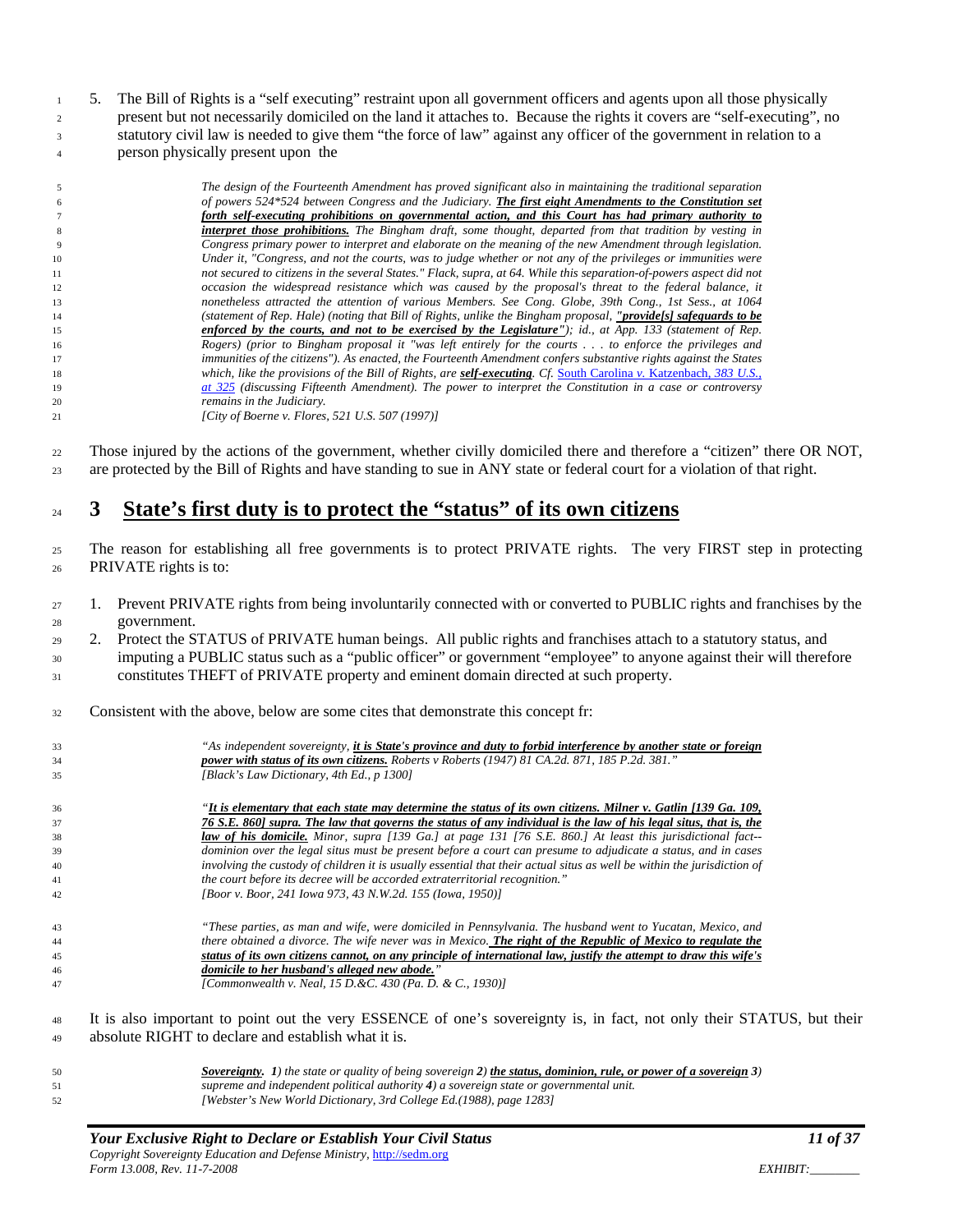In fact, we would argue that the right to declare and establish one's civil status is the method by which one exercises their

absolute right to contract and associate, because the product of contracting and associating is the establishment of a

<span id="page-11-0"></span>particular status under a civil contract and the civil laws of a specific jurisdiction.

# **4 Effect of acting in a representative capacity upon the civil "status" of a party**

 Another very important consideration is the effect that operating in a representative capacity has on the civil "status" of a party. This section will thoroughly examine this subject.

 All "rights" in civil law attach to statutory "persons". Before one can have "rights", they must become a "person" by choosing a civil domicile within the jurisdiction of the municipality that enacted the civil law which they are enforcing. Statutory "persons" are of two types:

- 1. Human beings called "natural persons".
- 2. Artificial "persons" such as corporations, trusts, Limited Liability Companies (LLCs), or estates.
- Artificial "persons" must be created under the civil laws of a specific jurisdiction. For instance, all states within the United States of America:
- 14 1. Have statutes regulating the creation of PUBLIC corporations.
- 2. Have a specific filing procedure that must be followed in order to be recognized by the state as a corporation and 16 therefore an artificial "person".
- 3. Allow for the issuance of "business licenses" to those entities that are not PUBLIC corporations.
- 4. Have an office dedicated to verifying the lawful existence of PUBLIC corporations. Namely, the Secretary of State.
- 5. Have an office in the local municipality that verifies the lawful existence of a licensed business that is NOT a PUBLIC corporation.

A trust or corporation may still lawfully be established WITHOUT either licensing or incorporating. This would be done

by recording an "Affidavit of Trust" with the County Recorder. Such an artificial "person" would therefore be regarded as

EXCLUSIVELY PRIVATE and therefore beyond the ability to regulate or directly control by the state or municipality.

 This brings us to another important subject. There are TWO types of "persons" under the civil law: PUBLIC persons and PRIVATE persons:

#### 1. PUBLIC persons:

- 1.1. Are statutory creations of the government.
- 1.2. Are subject to regulation, taxation, and control by the government.
- 1.3. Are viewed as a "franchise" of the government subject to excise taxation.

#### 2. PRIVATE persons:

- 2.1. Are exclusively private.
- 2.2. May not lawfully be regulated, taxed, or burdened by the civil laws of a place.

#### Below is an example of the dividing line between "PUBLIC" and "PRIVATE" persons:

| 34 | When one becomes a member of society, he necessarily parts with some rights or privileges which, as an                |
|----|-----------------------------------------------------------------------------------------------------------------------|
| 35 | individual not affected by his relations to others, he might retain. "A <b>body politic," as aptly defined in the</b> |
| 36 | preamble of the Constitution of Massachusetts, "is a social compact by which the whole people covenants               |
| 37 | with each citizen, and each citizen with the whole people, that all shall be governed by certain laws for the         |
| 38 | common good." This does not confer power upon the whole people to control rights which are purely and                 |
| 39 | exclusively private, Thorpe v. R. & B. Railroad Co., 27 Vt. 143; but it does authorize the establishment of           |
| 40 | laws requiring each citizen to so conduct himself, and so use his own property, as not unnecessarily to injure        |
| 41 | another. This is the very essence of government, and 125*125 has found expression in the maxim sic utere              |
| 42 | tuo ut alienum non lædas. From this source come the police powers, which, as was said by Mr. Chief Justice            |
| 43 | Taney in the License Cases, 5 How. 583, "are nothing more or less than the powers of government inherent              |
| 44 | in every sovereignty, $\dots$ that is to say, $\dots$ the power to govern men and things." Under these powers the     |
| 45 | government regulates the conduct of its citizens one towards another, and the manner in which each shall use          |
| 46 | his own property, when such regulation becomes necessary for the public good. In their exercise it has been           |
| 47 | customary in England from time immemorial, and in this country from its first colonization, to regulate ferries,      |
| 48 | common carriers, hackmen, bakers, millers, wharfingers, innkeepers, &c., and in so doing to fix a maximum of          |
| 49 | charge to be made for services rendered, accommodations furnished, and articles sold. To this day, statutes are       |
|    |                                                                                                                       |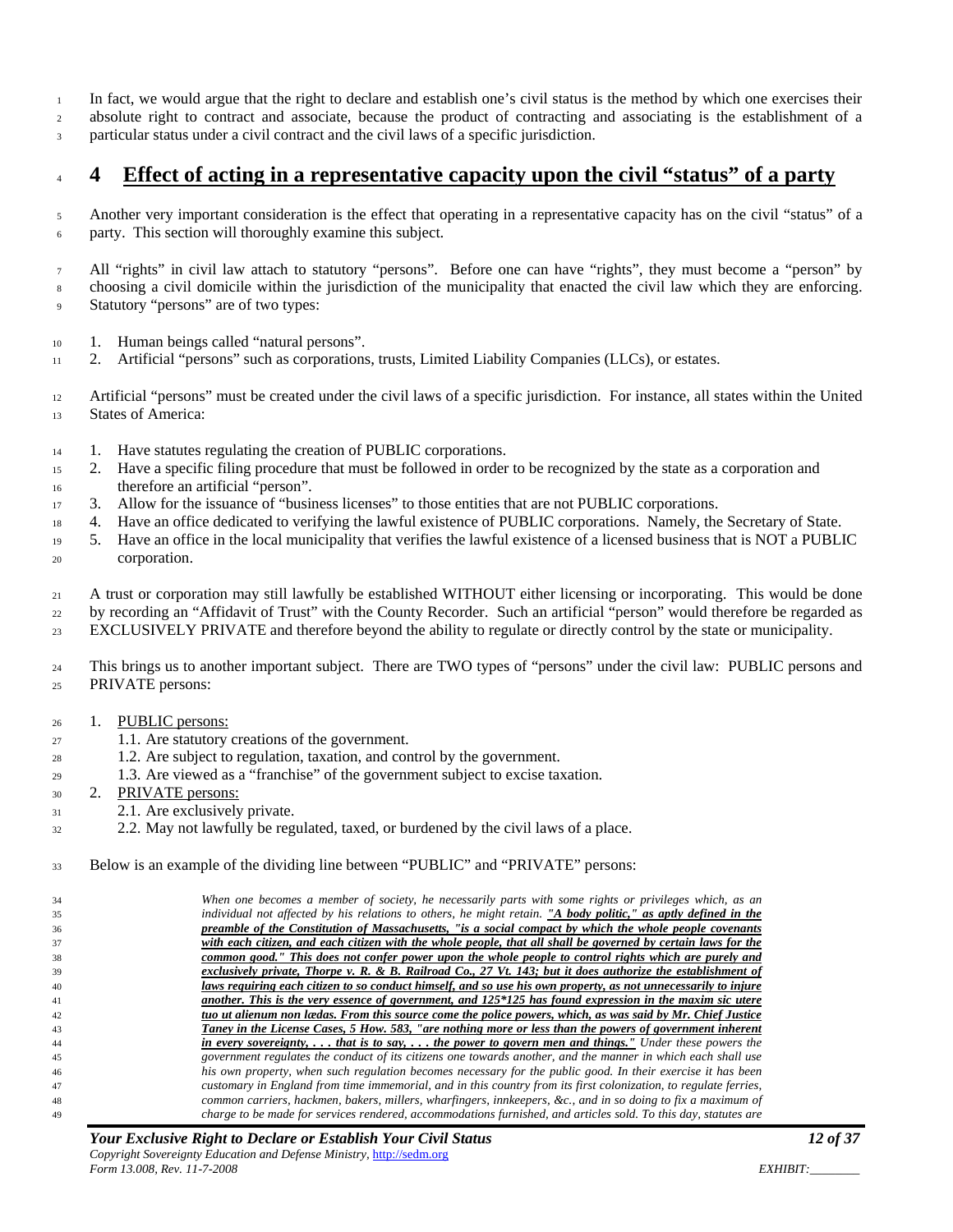| 1                    | to be found in many of the States upon some or all these subjects; and we think it has never yet been                                                                                                                                                                                                                                         |
|----------------------|-----------------------------------------------------------------------------------------------------------------------------------------------------------------------------------------------------------------------------------------------------------------------------------------------------------------------------------------------|
| $\overline{2}$       | successfully contended that such legislation came within any of the constitutional prohibitions against                                                                                                                                                                                                                                       |
| 3                    | interference with private property. With the Fifth Amendment in force, Congress, in 1820, conferred power                                                                                                                                                                                                                                     |
| $\overline{4}$       | upon the city of Washington "to regulate $\dots$ the rates of wharfage at private wharves, $\dots$ the sweeping of                                                                                                                                                                                                                            |
| 5                    | chimneys, and to fix the rates of fees therefor, $\ldots$ and the weight and quality of bread," 3 Stat. 587, sect. 7; and,                                                                                                                                                                                                                    |
| 6                    | in 1848, "to make all necessary regulations respecting hackney carriages and the rates of fare of the same, and                                                                                                                                                                                                                               |
| $\overline{7}$       | the rates of hauling by cartmen, wagoners, carmen, and draymen, and the rates of commission of auctioneers,"                                                                                                                                                                                                                                  |
| 8                    | 9 id. 224, sect. 2.                                                                                                                                                                                                                                                                                                                           |
| 9                    | [Munn. v. Illinois, 94 U.S. 113 (1876),                                                                                                                                                                                                                                                                                                       |
| 10                   | SOURCE: http://scholar.google.com/scholar_case?case=64191971933224009311                                                                                                                                                                                                                                                                      |
| 11                   | The important point to note about the above is that:                                                                                                                                                                                                                                                                                          |
| 12                   | EXCLUSIVELY private rights and private property are beyond the civil control of government.                                                                                                                                                                                                                                                   |
| 13                   | This does not confer power upon the whole people to control rights which are purely and exclusively private,                                                                                                                                                                                                                                  |
| 14                   | Thorpe v. R. & B. Railroad Co., 27 Vt. 143                                                                                                                                                                                                                                                                                                    |
| 15                   | [Munn. v. Illinois, 94 U.S. 113 (1876),                                                                                                                                                                                                                                                                                                       |
| 16                   | SOURCE: http://scholar.google.com/scholar_case?case=6419197193322400931]                                                                                                                                                                                                                                                                      |
| 17                   | 2. By declaring or associating yourself with a domicile within the jurisdiction of a specific government, you:                                                                                                                                                                                                                                |
| 18                   | 2.1. Select or nominate a specific protector.                                                                                                                                                                                                                                                                                                 |
| 19                   | 2.2. Become a "citizen" and a "person" under the civil laws of that place.                                                                                                                                                                                                                                                                    |
| 20<br>21<br>22       | As a "citizen", you implicitly consent and covenant to be protected by and therefore "governed" and bound by the civil<br>3.<br>laws of that place. This produces a waiver of sovereign immunity which also causes a surrender of otherwise<br>EXCLUSIVELY PRIVATE rights.                                                                    |
| 23                   | "When one becomes a member of society, he necessarily parts with some rights or privileges which, as an                                                                                                                                                                                                                                       |
| 24                   | individual not affected by his relations to others, he might retain."                                                                                                                                                                                                                                                                         |
| 25                   | [Munn. v. Illinois, 94 U.S. 113 (1876),                                                                                                                                                                                                                                                                                                       |
| 26                   | SOURCE: http://scholar.google.com/scholar_case?case=6419197193322400931]                                                                                                                                                                                                                                                                      |
| 27                   | All civil societies are run by "compact" and therefore contract and their civil laws "activate" and thereby "acquire the force                                                                                                                                                                                                                |
| 28                   | of law" AGAINST YOU PERSONALLY only by your consent in choosing a civil domicile. The status you voluntarily                                                                                                                                                                                                                                  |
| 29                   | declare and consent to is how you "contract" with and associate with specific municipal governments for protection.                                                                                                                                                                                                                           |
| 30                   | "A body politic," as aptly defined in the preamble of the Constitution of Massachusetts, "is a social compact                                                                                                                                                                                                                                 |
| 31                   | by which the whole people covenants with each citizen, and each citizen with the whole people, that all shall                                                                                                                                                                                                                                 |
| 32                   | be governed by certain laws for the common good."                                                                                                                                                                                                                                                                                             |
| 33                   | [Munn. v. Illinois, 94 U.S. 113 (1876),                                                                                                                                                                                                                                                                                                       |
| 34                   | SOURCE: http://scholar.google.com/scholar_case?case=64191971933224009311                                                                                                                                                                                                                                                                      |
| 35                   | Note from the above the use of the terms "compacts" and "covenants", which are contracting terms:                                                                                                                                                                                                                                             |
| 36                   | "Compact, n. An agreement or contract between persons, nations, or states. Commonly applied to working                                                                                                                                                                                                                                        |
| 37                   | agreements between and among states concerning matters of mutual concern. A contract between parties,                                                                                                                                                                                                                                         |
| 38                   | which creates obligations and rights capable of being enforced and contemplated as such between the parties,                                                                                                                                                                                                                                  |
| 39                   | in their distinct and independent characters. A mutual consent of parties concerned respecting some property or                                                                                                                                                                                                                               |
| 40                   | right that is the object of the stipulation, or something that is to be done or forborne. See also Compact clause;                                                                                                                                                                                                                            |
| 41                   | Confederacy; Interstate compact; Treaty."                                                                                                                                                                                                                                                                                                     |
| 42                   | [Black's Law Dictionary, Sixth Edition, p. 281]                                                                                                                                                                                                                                                                                               |
| 43                   | By agreeing to act in representative capacity on behalf of an artificial entity such as a corporation, trust, or LLC, you:                                                                                                                                                                                                                    |
| 44<br>45<br>46<br>47 | Implicitly consent to all civil statuses associated with the entity you represent.<br>1.<br>2.<br>Implicitly consent to the civil laws associated with the specific place and associated government:<br>2.1. Where the PUBLIC entity such as a corporation was created.<br>2.2. Where the formerly PRIVATE entity was registered or licensed. |
| 48                   | An example of item 2 above is found in Federal Rule of Civil Procedure $17(b)(2)$ , in which is established the requirement                                                                                                                                                                                                                   |
| 49                   | that all corporations assume the civil domicile of the place where they were originally incorporated and thereby created:                                                                                                                                                                                                                     |

*[IV. PARTIES >](http://www.law.cornell.edu/rules/frcp/index.html#chapter_iv) Rule 17.*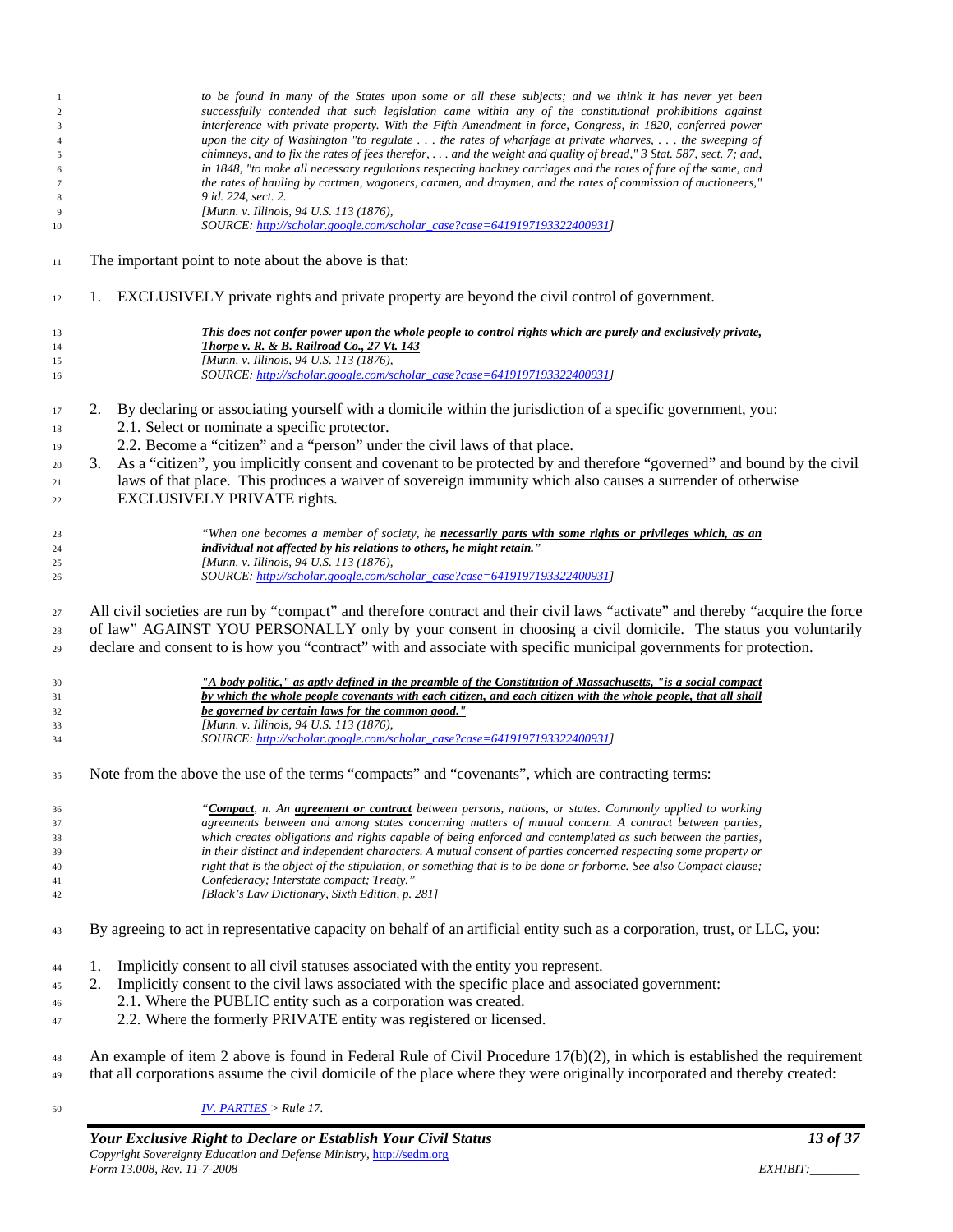|                | Rule 17. Parties Plaintiff and Defendant; Capacity                                                             |
|----------------|----------------------------------------------------------------------------------------------------------------|
| $\overline{c}$ | (b) Capacity to Sue or be Sued.                                                                                |
| 3              | Capacity to sue or be sued is determined as follows:                                                           |
| $\overline{4}$ | (1) for an individual who is not acting in a representative capacity, by the law of the individual's domicile; |
| 5              | (2) for a corporation the "United States", in this case, or its officers on official duty representing the     |
| 6              | corporation], by the law under which it was organized flaws of the District of Columbia]; and                  |
| $\overline{7}$ | $(3)$ for all other parties, by the law of the state where the court is located, except that:                  |
| 8              | (A) a partnership or other unincorporated association with no such capacity under that state's law may sue     |
| 9              | or be sued in its common name to enforce a substantive right existing under the United States Constitution     |
| 10             | or laws; and                                                                                                   |
| 11             | (B) 28 U.S.C. §§754 and 959(a) govern the capacity of a receiver appointed by a United States court to sue     |
| 12             | or be sued in a United States court.                                                                           |
| 13             | [SOURCE: http://www.law.cornell.edu/rules/frcp/Rule17.htm]                                                     |
| 14             | An example of the above phenomenon is found in the Corpus Juris Secundum legal encyclopedia:                   |

 *"A corporation is a citizen[, resident,](http://famguardian.org/TaxFreedom/CitesByTopic/resident.htm) or inhabitant of the state or country by or under the laws of which it was created, and of that state or country only." [19 Corpus Juris Secundum (C.J.S.), Corporations, §886]* 

 Obviously, the above can only be referring to PUBLIC corporations rather than PRIVATE corporations, because the ability to regulate EXCLUSIVELY PRIVATE rights is repugnant to the constitution as held by the U.S. Supreme Court.

# <span id="page-13-0"></span>**5 Relationship of Status to First Amendment Right of Free Association**

 Your right to declare your civil status is an extension of your right of free association and freedom from compelled association protected by the First Amendment to the United States Constitution.

#### <span id="page-13-1"></span>**5.1 American Jurisprudence 2d**

 By declaring your status, for instance, as a "citizen", "resident", "taxpayer", etc., you are exercising your right to associate politically with a group called a "state".

 *"The right to associate or not to associate with others solely on the basis of individual choice, not being absolute, <sup>3</sup> may conflict with a societal interest in requiring one to associate with others, or to prohibit one from associating with others, in order to accomplish what the state deems to be the common good. The Supreme Court, though rarely called upon to examine this aspect of the right to freedom of association, has nevertheless established certain basic rules which will cover many situations involving forced or prohibited associations. Thus, where a sufficiently compelling state interest, outside the political spectrum, can be accomplished only by requiring individuals to associate together for the common good, then such forced*  association is constitutional. <sup>4</sup> But the Supreme Court has made it clear that compelling an individual to *become a member of an organization with political aspects [such as a state or municipality], or compelling an individual to become a member of an organization which financially supports [through payment of taxes], in more than an insignificant way, political personages or goals which the individual does not wish to support, is an infringement of the individual's constitutional right to freedom of association. <sup>5</sup> The First* 

§ 539.

The First Amendment right to freedom of association of teachers was not violated by enforcement of a rule that white teachers whose children did not attend public schools would not be rehired. Cook v. Hudson, 511 F.2d 744, 9 Empl. Prac. Dec. (CCH) ¶ 10134 (5th Cir. 1975), reh'g denied, 515 F.2d 762 (5th Cir. 1975) and cert. granted, 424 U.S. 941, 96 S.Ct. 1408, 47 L.Ed.2d. 347 (1976) and cert. dismissed, 429 U.S. 165, 97 S.Ct. 543, 50 L.Ed.2d. 373, 12 Empl. Prac. Dec. (CCH) ¶ 11246 (1976).

Annotation: Supreme Court's views regarding Federal Constitution's First Amendment right of association as applied to elections and other political activities, 116 L.Ed.2d. 997 , § 10.

 Rutan v. Republican Party of Illinois, 497 U.S. 62, 110 S.Ct. 2729, 111 L.Ed.2d. 52, 5 I.E.R. Cas. (BNA) 673 (1990), reh'g denied, 497 U.S. 1050, 111 S.Ct. 13, 111 L.Ed.2d. 828 (1990) and reh'g denied, 497 U.S. 1050, 111 S.Ct. 13, 111 L.Ed.2d. 828 (1990) (conditioning public employment hiring decisions on political belief and association violates the First Amendment rights of applicants in the absence of some vital governmental interest).

 Lathrop v. Donohue, 367 U.S. 820, 81 S.Ct. 1826, 6 L.Ed.2d. 1191 (1961), reh'g denied, 368 U.S. 871, 82 S.Ct. 23, 7 L.Ed.2d. 72 (1961) (a state supreme court may order integration of the state bar); Railway Emp. Dept. v. Hanson, 351 U.S. 225, 76 S.Ct. 714, 100 L.Ed. 1112 (1956), motion denied, 351 U.S. 979, 76 S.Ct. 1044, 100 L.Ed. 1494 (1956) and reh'g denied, 352 U.S. 859, 77 S.Ct. 22, 1 L.Ed.2d. 69 (1956) (upholding the validity of the union shop provision of the Railway Labor Act).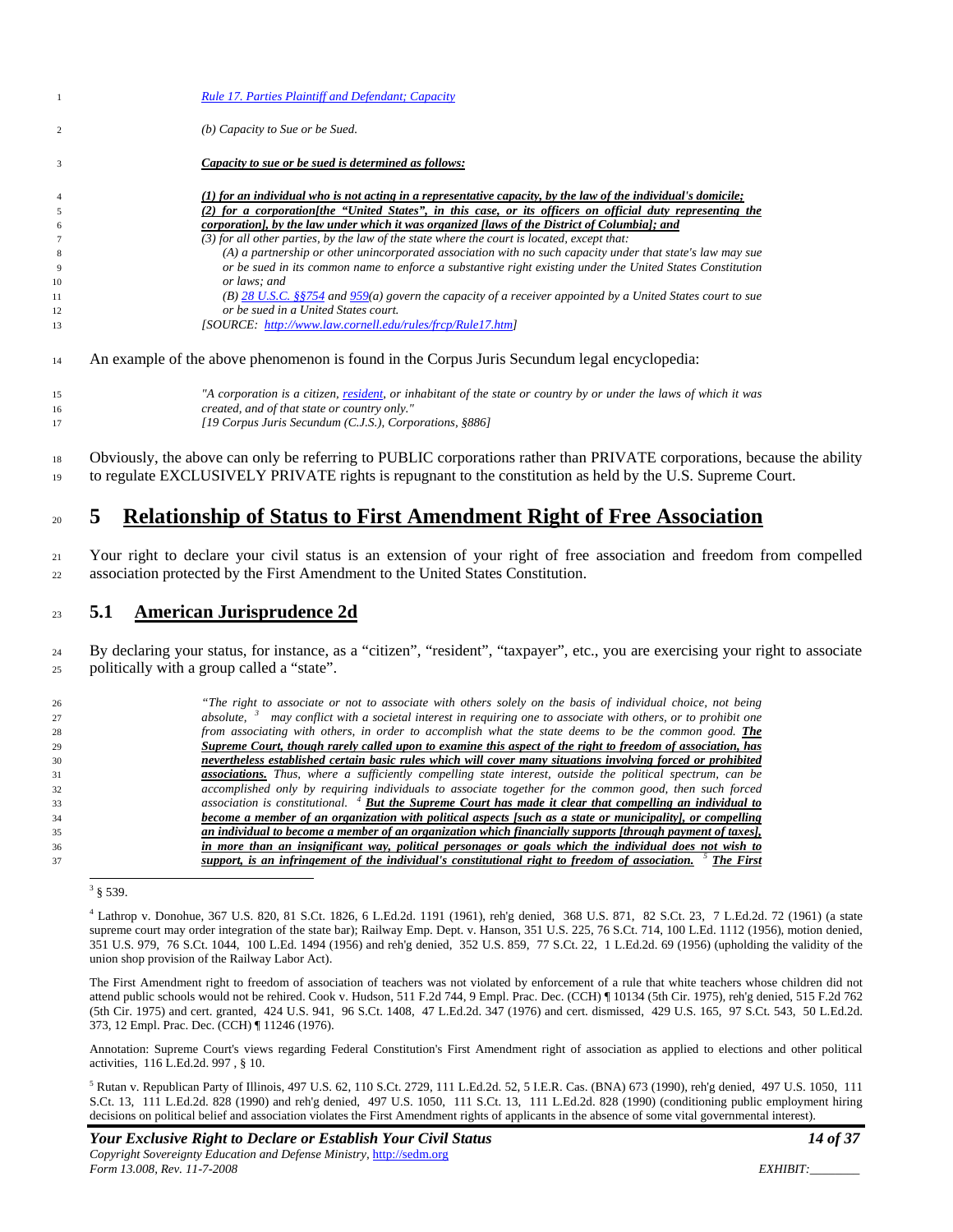*Amendment prevents the government, except in the most compelling circumstances, from wielding its power to interfere with its employees' freedom to believe and associate, or to not believe and not associate; it is not merely a tenure provision that protects public employees from actual or constructive discharge.*<sup>*6</sup> Thus, First*</sup> *Amendment principles prohibit a state from compelling any individual to associate with a political party, as a condition of retaining public employment.* <sup>7</sup> *The First Amendment protects nonpolicymaking public employees from discrimination based on their political beliefs or affiliation.* <sup>*8*</sup> *But the First Amendment protects the right of political party members to advocate that a specific person be elected or appointed to a particular office and that a specific person be hired to perform a governmental function.* <sup>9</sup> In the First Amendment context, the *political patronage exception to the First Amendment protection for public employees is to be construed broadly, so as presumptively to encompass positions placed by legislature outside of "merit" civil service. Positions specifically named in relevant federal, state, county, or municipal laws to which discretionary authority with respect to enforcement of that law or carrying out of some other policy of political concern is granted, such as a secretary of state given statutory authority over various state corporation law practices, fall within the political patronage exception to First Amendment protection of public employees.* <sup>*10</sup> However, a*</sup> *supposed interest in ensuring effective government and efficient government employees, political affiliation or loyalty, or high salaries paid to the employees in question should not be counted as indicative of positions that require a particular party affiliation.* <sup>11</sup> <sup>11</sup> *[American Jurisprudence 2d, Constitutional law, §546: Forced and Prohibited Associations]*

- <sup>19</sup> Any of the following is an interference with your protected right of political affiliation:
- <sup>20</sup> 1. Disregard evidence of your choice of domicile and "permanent address" on a government form.
- <sup>21</sup> 2. Disregard your choice of which state or municipality you choose to be called a "citizen" or "resident" of.
- <sup>22</sup> 3. Deciding over your objections that you are a member of a state or municipality called a "citizen" or a "resident" that
- <sup>23</sup> you do not want to associate with, be protected by, or subsidize.
- <sup>24</sup> For more on the above, see:

*Why Domicile and Becoming a "Taxpayer" Require Your Consent*, Form #05.002 <http://sedm.org/Forms/FormIndex.htm>

First Amendment protection for law enforcement employees subjected to discharge, transfer, or discipline because of speech, 109 A.L.R. Fed. 9.

First Amendment protection for judges or government attorneys subjected to discharge, transfer, or discipline because of speech, 108 A.L.R. Fed. 117.

First Amendment protection for public hospital or health employees subjected to discharge, transfer, or discipline because of speech, 107 A.L.R. Fed. 21.

First Amendment protection for publicly employed firefighters subjected to discharge, transfer, or discipline because of speech, 106 A.L.R. Fed. 396.

<sup>7</sup> Abood v. Detroit Bd. of Ed., 431 U.S. 209, 97 S.Ct. 1782, 52 L.Ed.2d. 261, 95 L.R.R.M. (BNA) 2411, 81 Lab. Cas. (CCH) ¶ 55041 (1977), reh'g denied, 433 U.S. 915, 97 S.Ct. 2989, 53 L.Ed.2d. 1102 (1977); Parrish v. Nikolits, 86 F.3d. 1088 (11th Cir. 1996), cert. denied, 117 S.Ct. 1818, 137 L.Ed.2d. 1027 (U.S. 1997).

<sup>8</sup> LaRou v. Ridlon, 98 F.3d. 659 (1st Cir. 1996); Parrish v. Nikolits, 86 F.3d. 1088 (11th Cir. 1996), cert. denied, 117 S.Ct. 1818, 137 L.Ed.2d. 1027 (U.S. 1997).

<sup>9</sup> Vickery v. Jones, 100 F.3d. 1334 (7th Cir. 1996), cert. denied, 117 S.Ct. 1553, 137 L.Ed.2d. 701 (U.S. 1997).

Responsibilities of the position of director of a municipality's office of federal programs resembled those of a policymaker, privy to confidential information, a communicator, or some other office holder whose function was such that party affiliation was an equally important requirement for continued tenure. Ortiz-Pinero v. Rivera-Arroyo, 84 F.3d. 7 (1st Cir. 1996).

 $^{10}$  McCloud v. Testa, 97 F.3d. 1536, 12 I.E.R. Cas. (BNA) 1833, 1996 FED App. 335P (6th Cir. 1996), reh'g and suggestion for reh'g en banc denied, (Feb. 13, 1997).

Law Reviews: Stokes, When Freedoms Conflict: Party Discipline and the First Amendment. 11 JL &Pol 751, Fall, 1995.

Pave, Public Employees and the First Amendment Petition Clause: Protecting the Rights of Citizen-Employees Who File Legitimate Grievances and Lawsuits Against Their Government Employers. 90 N.W. U LR 304, Fall, 1995.

Singer, Conduct and Belief: Public Employees' First Amendment Rights to Free Expression and Political Affiliation. 59 U Chi LR 897, Spring, 1992.

As to political patronage jobs, see § 472.

 <sup>6</sup> Rutan v. Republican Party of Illinois, 497 U.S. 62, 110 S.Ct. 2729, 111 L.Ed.2d. 52, 5 I.E.R. Cas. (BNA) 673 (1990), reh'g denied, 497 U.S. 1050, 111 S.Ct. 13, 111 L.Ed.2d. 828 (1990) and reh'g denied, 497 U.S. 1050, 111 S.Ct. 13, 111 L.Ed.2d. 828 (1990).

Annotation: Public employee's right of free speech under Federal Constitution's First Amendment–Supreme Court cases, 97 L.Ed.2d. 903.

<sup>11</sup> Parrish v. Nikolits, 86 F.3d. 1088 (11th Cir. 1996), cert. denied, 117 S.Ct. 1818, 137 L.Ed.2d. 1027 (U.S. 1997).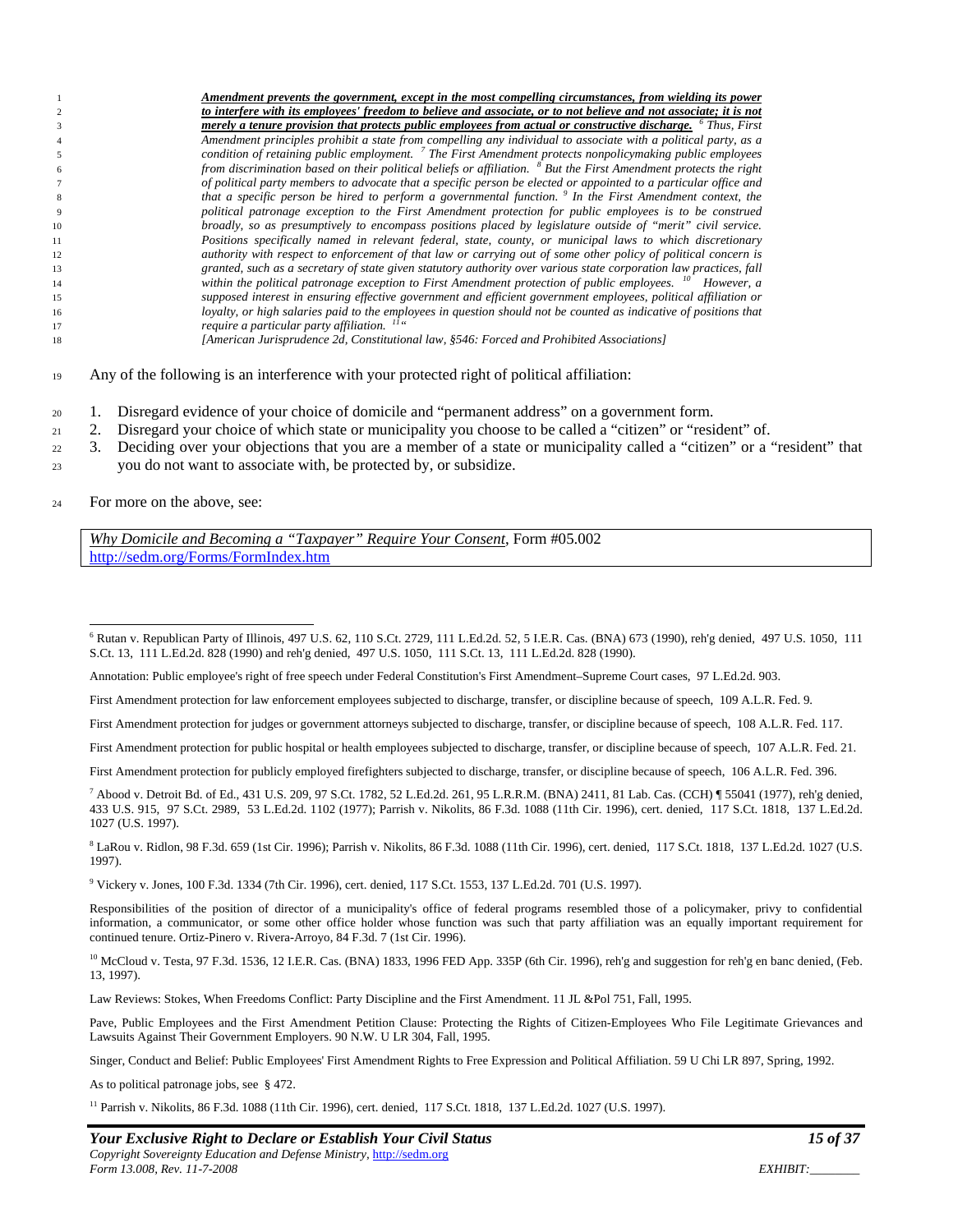#### <span id="page-15-0"></span>**5.2 First Amendment Law in a Nutshell, West Group, pp. 266-267**

 The First Amendment Law in a Nutshell book confirms that freedom from compelled association is a crucial part of freedom of expression.

|    | Just as there is freedom to speak, to associate, and to believe, so also there is freedom not to speak, associate,  |
|----|---------------------------------------------------------------------------------------------------------------------|
| 5  | or believe "The right to speak and the right to refrain from speaking [on a government tax return, and in           |
| -6 | violation of the Fifth Amendment when coerced, for instance] are complementary components of the broader            |
|    | concept of 'individual freedom of mind." Wooley v. Maynard, [430 U.S. 703] (1977). Freedom of conscience            |
| 8  | dictates that no individual may be forced to espouse ideological causes with which he disagrees:                    |
| 9  | "[A]t the heart of the First Amendment is the notion that the individual should be free to believe as he will, and  |
| 10 | that in a free society one's beliefs should be shaped by his mind and by his conscience rather than coerced by      |
| 11 | the State [through illegal enforcement of the revenue laws]." Abood v. Detroit Board of Education [431 U.S.         |
| 12 | 209] (1977)                                                                                                         |
| 13 | Freedom from compelled association is a vital component of freedom of expression. Indeed, freedom from              |
| 14 | compelled association illustrates the significance of the liberty or personal autonomy model of the First           |
| 15 | Amendment. As a general constitutional principle, it is for the individual and not for the state to choose          |
| 16 | one's associations and to define the persona which he holds out to the world.                                       |
| 17 | [First Amendment Law, Barron-Dienes, West Publishing, ISBN 0-314-22677-X, pp. 266-267]                              |
| 18 | Notice the key phrase above about your right to declare your status, in which the word "persona" is synonymous with |

- "status":
- 

 *"As a general constitutional principle, it is for the individual and not for the state to choose one's associations and to define the persona which he holds out to the world."*

## <span id="page-15-1"></span> **6 Status declarations that make you party to contracts, franchises, or government "benefits"**

 The Constitution protects your right to contract by requiring that no state may enact any law that impairs your right to contract.

 *United States Constitution Article 1, Section 10*

 *No State shall . . . pass any Bill of Attainder, ex post facto Law, or Law impairing the Obligation of Contracts, or grant any Title of Nobility.* 

- Implicit in the meaning of "impair", includes the following:
- 1. Dictating the terms of the contract.

 2. Compelling either party to act as an agent of the state called a "public officer" under the terms of the contract against their will. For instance, when you sell real property, the Federal Investment in Real Property Transfer Act, 26 U.S.C. §§897 and 1445, requires the Buyer to withhold or deduct on the Seller an income tax and thereby to act as an assessor and collector of income tax. Congress cannot delegate its authority to tax to a private citizen and it resides ONLY in the legislative branch. That requirement can only pertain to public officers *already* serving in the legislative branch of

<sup>37</sup> the government *before* they entertained a real estate transaction. See: *Income Taxation of Real Estate Sales*, Form #05.044

- <http://sedm.org/Forms/FormIndex.htm>
- 3. Compelling you to make a state a party to any aspect of a contract between otherwise private parties. This amounts to theft of property, because all rights are property and the conveyance of rights under the agreement without consideration is a theft of property.
- 4. Compelling you to donate any portion of the consideration passing between the private parties to a public use, a public purpose, or a public office within the government and thereby subject it to taxation. All sales taxes, in fact, occur only on federal territory and the decision as a vendor to collect them amounts to consent to become a resident of federal territory. See, for instance, California Revenue and Taxation Code, Section 6017.
- 5. Refusing to enforce any provision of the contract that is not violative of the criminal law and therefore not already unenforceable. This amounts to a violation of constitutionally protected rights through omission.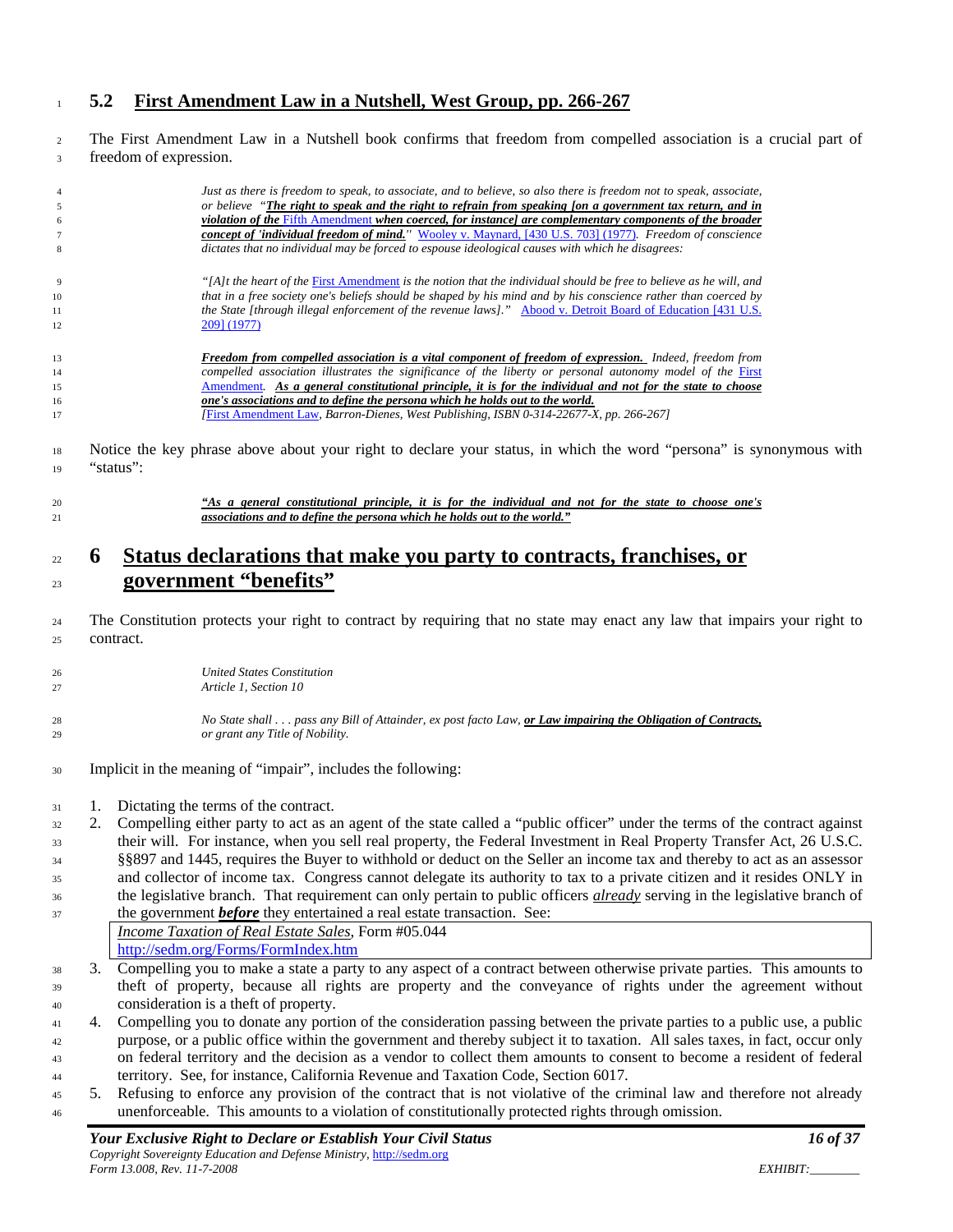- 6. Compelling you to contract with the state or participate in any franchise, including, but not limited to:
- 6.1. Social Security.
- 6.2. Medicare.
- 6.3. Income taxes.
- 6.4. Sales taxes.
- 6.5. Property taxes.
- 6.6. Unemployment insurance.
- In support of the above, the U.S. Supreme Court has held the following:

| 9  |                                                                                                                         | "Surely the matters in which the public has the most interest are the supplies of food and clothing; yet can it be         |  |  |  |
|----|-------------------------------------------------------------------------------------------------------------------------|----------------------------------------------------------------------------------------------------------------------------|--|--|--|
| 10 |                                                                                                                         | that by reason of this interest the state may fix the price [impair the contract!] at which the butcher must sell his      |  |  |  |
| 11 |                                                                                                                         | meat, or the vendor of boots and shoes his goods? Men are endowed by their Creator with certain <b>unalienable</b>         |  |  |  |
| 12 | rights,-'life, liberty, and the pursuit of happiness;' and to 'secure,' not grant or create, these rights, governments  |                                                                                                                            |  |  |  |
| 13 | are instituted. That property which a man has honestly acquired he retains full control of, subject to these            |                                                                                                                            |  |  |  |
| 14 | limitations: First, that he shall not use it to his neighbor's injury, and that does not mean that he must use it       |                                                                                                                            |  |  |  |
| 15 | for his neighbor's benefit; second, that if he devotes <i>[donates it]</i> it to a public use, he gives to the public a |                                                                                                                            |  |  |  |
| 16 |                                                                                                                         | right to control that use; and third, that whenever the public needs require, the public may take it upon                  |  |  |  |
| 17 |                                                                                                                         | payment of due compensation. "                                                                                             |  |  |  |
| 18 |                                                                                                                         | [Budd v. People of State of New York, 143 U.S. 517 (1892)]                                                                 |  |  |  |
|    |                                                                                                                         |                                                                                                                            |  |  |  |
| 19 |                                                                                                                         | An example of a status associated with a government franchise is the status of being "married":                            |  |  |  |
| 20 | 1.                                                                                                                      | The rights of the parties associated with that status attach to the marriage contract.                                     |  |  |  |
|    | 2.                                                                                                                      | The marriage contract, in turn, is codified in the family code of the state. That code is subject to continual revision by |  |  |  |
| 21 |                                                                                                                         |                                                                                                                            |  |  |  |
| 22 |                                                                                                                         | the legislature.                                                                                                           |  |  |  |
| 23 | 3.                                                                                                                      | The collection of all the rights affected by the contract is called a "res" by the courts:                                 |  |  |  |
|    |                                                                                                                         |                                                                                                                            |  |  |  |
| 24 |                                                                                                                         | "It is universally conceded that a divorce proceeding, in so far as it affects the status of the parties, is an            |  |  |  |
| 25 |                                                                                                                         | action in rem. 19 Cor. Jur. 22, § 24; 3 Freeman on Judgments (5th Ed.) 3152. It is usually said that the                   |  |  |  |
| 26 |                                                                                                                         | <i>'marriage status' is the res.</i> Both parties to the marriage, and the state of the residence of each party to the     |  |  |  |
| 27 |                                                                                                                         | marriage, has an interest in the marriage status. In order that any court may obtain jurisdiction over an action           |  |  |  |
| 28 |                                                                                                                         | for divorce that court must in some way get jurisdiction over the res (the marriage status). The early cases               |  |  |  |
| 29 |                                                                                                                         | assumed that such jurisdiction was obtained when the petitioning party was properly domiciled in the                       |  |  |  |
| 30 |                                                                                                                         | jurisdiction. Ditson v. Ditson, 4 R. I. 87, is the leading case so holding; see, also, Andrews v. Andrews, 188 U.S.        |  |  |  |
| 31 |                                                                                                                         | 14, 23 S.Ct. 237, 47 L.Ed. 366"                                                                                            |  |  |  |
| 32 |                                                                                                                         | [Delanoy v. Delanoy, 216 Cal. 27, 13 P.2d 719 (CA. 1932)]                                                                  |  |  |  |
| 33 | 4.                                                                                                                      | The "res" is defined as follows:                                                                                           |  |  |  |
| 34 |                                                                                                                         | <b>Res.</b> Lat. The subject matter of a trust or will. In the civil law, a thing; an object. As a term of the law, this   |  |  |  |
| 35 |                                                                                                                         | word has a very wide and extensive signification, including not only things which are objects of property, but             |  |  |  |
| 36 |                                                                                                                         | also such as are not capable of individual ownership. And in old English law it is said to have a general                  |  |  |  |
| 37 |                                                                                                                         | import, comprehending both corporeal and incorporeal things of whatever kind, nature, or species. By "res,"                |  |  |  |
| 38 |                                                                                                                         | according to the modern civilians, is meant everything that may form an object of rights, in opposition to                 |  |  |  |
| 39 |                                                                                                                         | "persona," which is regarded as a subject of rights. "Res," therefore, in its general meaning, comprises actions           |  |  |  |
| 40 |                                                                                                                         | of all kinds; while in its restricted sense it comprehends every object of right, except actions. This has reference       |  |  |  |
| 41 |                                                                                                                         | to the fundamental division of the Institutes that all law relates either to persons, to things, or to actions.            |  |  |  |
|    |                                                                                                                         |                                                                                                                            |  |  |  |
| 42 |                                                                                                                         | Res is everything that may form an object of rights and includes an object, subject-matter or status. In re                |  |  |  |
| 43 |                                                                                                                         | Riggle's Will, 11 A.D.2d. 51 205 N.Y.S.2d. 19, 21, 22. The term is particularly applied to an object, subject-             |  |  |  |
| 44 |                                                                                                                         | matter, or status, considered as the defendant in an action, or as an object against which, directly,                      |  |  |  |
| 45 |                                                                                                                         | proceedings are taken. Thus, in a prize case, the captured vessel is "the res"; and proceedings of this                    |  |  |  |
| 46 |                                                                                                                         | character are said to be in rem. (See In personam; In Rem.) "Res" may also denote the action or proceeding,                |  |  |  |
| 47 |                                                                                                                         | as when a cause, which is not between adversary parties, it entitled "In re _____                                          |  |  |  |
| 48 |                                                                                                                         | [Black's Law Dictionary, Sixth Edition, pp. 1304-1306]                                                                     |  |  |  |
| 49 | 5.                                                                                                                      | The "res", or rights created by the marriage contract are created by mutual, voluntary, informed consent of the parties    |  |  |  |
|    |                                                                                                                         |                                                                                                                            |  |  |  |
| 50 |                                                                                                                         | to the contract, meaning the act of executing a valid marriage.                                                            |  |  |  |
| 51 | 6.                                                                                                                      | A valid marriage usually requires a public ceremony, accompanied by witnesses, and which the parties attended              |  |  |  |
| 52 |                                                                                                                         | voluntarily and without duress. The presence of duress at the ceremony invalidates the contract and thereby destroys       |  |  |  |
| 53 |                                                                                                                         | the "res".                                                                                                                 |  |  |  |
|    |                                                                                                                         |                                                                                                                            |  |  |  |

 7. The parties to the *licensed* marriage contract include the two spouses AND the government. An unlicensed marriage removes the State as party: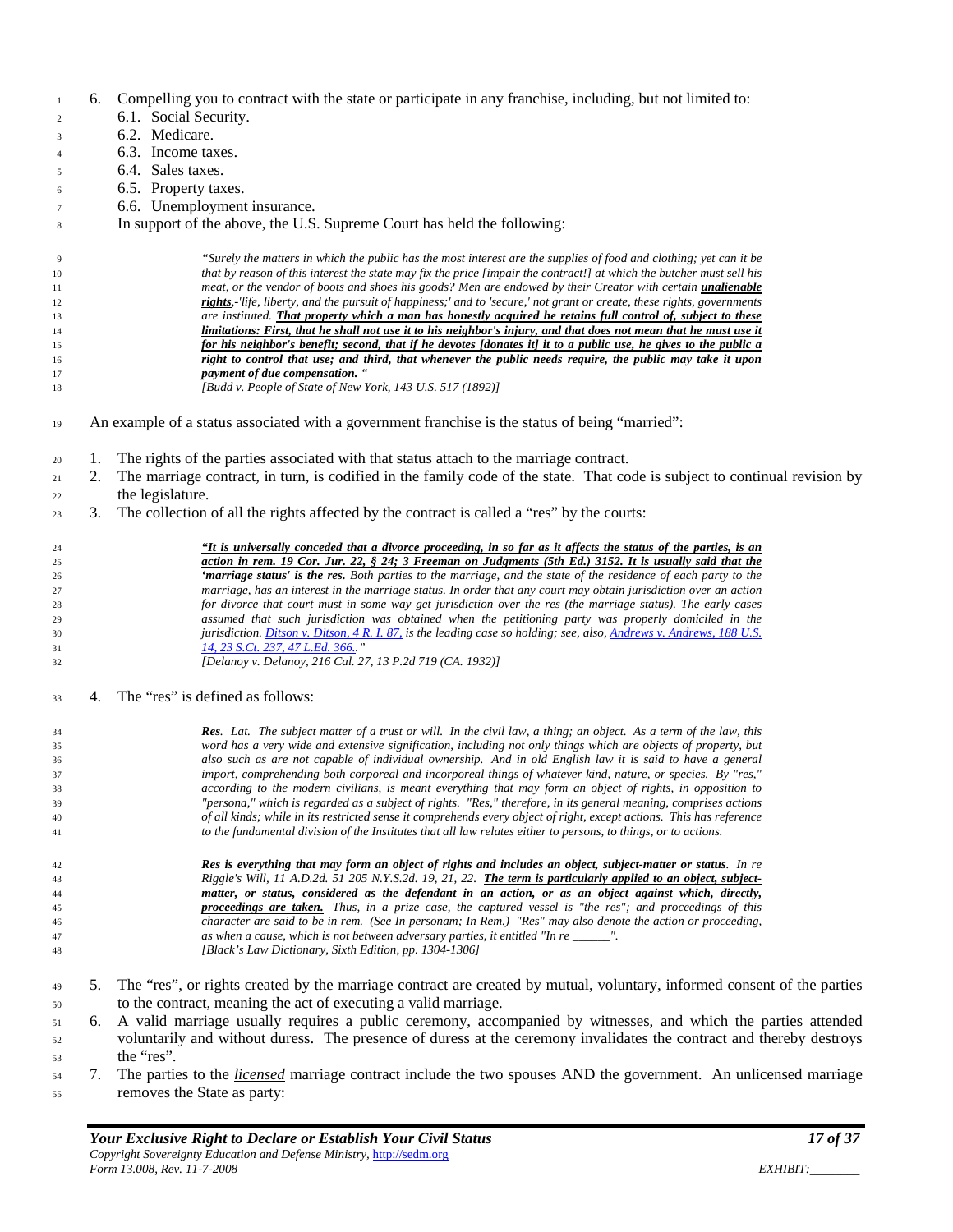*JUSTICE MAAG delivered the opinion of the court: This action was brought in April of 1993 by Carolyn and John West (grandparents) to obtain visitation rights with their grandson, Jacob Dean West. Jacob was born January 27, 1992. He is the biological son of Ginger West and Gregory West, Carolyn and John's deceased son…*

| 5  | However, this constitutionally protected parental interest is not wholly without limit or beyond regulation.         |
|----|----------------------------------------------------------------------------------------------------------------------|
| 6  | Prince v. Commonwealth of Massachusetts, 321 U.S. 158, 166, 88 L.Ed. 645, 64 S.Ct. 438, 442 (1944). "[T]he           |
|    | state has a wide range of power for limiting parental freedom and authority in things affecting the child's          |
| 8  | welfare." Prince, 321 U.S. at 167, 88 L.Ed. 645, 64 S.Ct. at 442. In fact, the entire familial relationship          |
| 9  | <i>involves the State</i> . When two people decide to get married, they are required to first procure a license from |
| 10 | the State. If they have children of this marriage, they are required by the State to submit their children to        |
| 11 | certain things, such as school attendance and vaccinations. Furthermore, if at some time in the future the           |
| 12 | couple decides the marriage is not working, they must petition the State for a divorce. Marriage is a three-         |
| 13 | party contract between the man, the woman, and the State. Linneman v. Linneman, 1 Ill. App. 2d 48, 50, 116           |
| 14 | N.E.2d. 182, 183 (1953), citing Van Koten v. Van Koten, 323 Ill. 323, 326, 154 N.E. 146 (1926). The State            |
| 15 | represents the public interest in the institution of marriage. Linneman, 1 Ill.App. 2d at 50, 116 N.E.2d. at         |
| 16 | 183. This public interest is what allows the State to intervene in certain situations to protect the interests of    |
| 17 | members of the family. The State is like a silent partner in the family who is not active in the everyday            |
| 18 | running of the family but becomes active and exercises its power and authority only when necessary to                |
| 19 | protect some important interest of family life. Taking all of this into consideration, the question no longer is     |
| 20 | whether the State has an interest or place in disputes such as the one at bar, but it becomes a question of timing   |
| 21 | and necessity. Has the State intervened too early or perhaps intervened where no intervention was warranted?         |
| 22 | This question then directs our discussion to an analysis of the provision of the Act that allows the challenged      |
| 23 | State intervention (750 ILCS $5/607(b)$ ) (West 1996)).                                                              |
| 24 | [West v. West, 689 N.E.2d. 1215 (1998)]                                                                              |

 Nearly all civil law passed by government may be enforced only against those engaged in "public conduct" as public officers within the government. This is exhaustively proven by the following:

- 1. *Why Statutory Civil Law is Law for Government and Not Private Persons*, Form #05.037 <http://sedm.org/Forms/FormIndex.htm>
- 2. *Why Your Government is Either a Thief or You are a "Public Officer" for Income Tax Purposes*, Form #05.008 <http://sedm.org/Forms/FormIndex.htm>
- 3. *Proof that There is a "Straw Man"*, Form #05.042 <http://sedm.org/Forms/FormIndex.htm>

 As the above authorities clearly demonstrate, nearly all civil laws passed by government are crafted in such a way that all the following statuses are synonyms for what is actually a "public office" within the government and describe the status of the office itself, rather than the human being *holding* said office or who is surety for said office:

- 1. "citizen" or "resident".
- 2. "person", "individual", "trust", or "estate".
- 3. Franchisee such as a "taxpayer" in the case of income taxes under I.R.C. Subtitle A.
- 4. Franchisees such as "beneficiaries" within the Social Security Act.
- 40 5. "United States", which both 26 U.S.C.  $\frac{87701(a)(9)}{9}$  and (a)(10) and 26 U.S.C.  $\frac{864(c)}{3}$  confirm is the government and not the geographical states of the Union.

| 42 | TITLE $26 >$ Subtitle $F >$ CHAPTER 79 > Sec. 7701. [Internal Revenue Code]                                      |
|----|------------------------------------------------------------------------------------------------------------------|
| 43 | Sec. 7701. - Definitions                                                                                         |
| 44 | (a) When used in this title, where not otherwise distinctly expressed or manifestly incompatible with the intent |
| 45 | $thereof -$                                                                                                      |
| 46 | <b>United States</b><br>(9)                                                                                      |
| 47 | The term "United States" when used in a geographical sense includes only the States and the District of          |
| 48 | Columbia.                                                                                                        |
| 49 | $(10)$ State                                                                                                     |
| 50 | The term "State" shall be construed to include the District of Columbia, where such construction is necessary to |
| 51 | carry out provisions of this title.                                                                              |

*\_\_\_\_\_\_\_\_\_\_\_\_\_\_\_\_\_\_\_\_\_\_\_\_\_\_\_\_\_\_\_\_\_\_\_\_\_\_\_\_\_\_\_\_\_\_\_\_\_\_\_\_\_\_\_\_\_\_\_\_\_\_\_\_\_\_\_\_\_\_\_\_\_\_\_\_\_\_\_\_\_\_\_\_\_\_\_\_\_*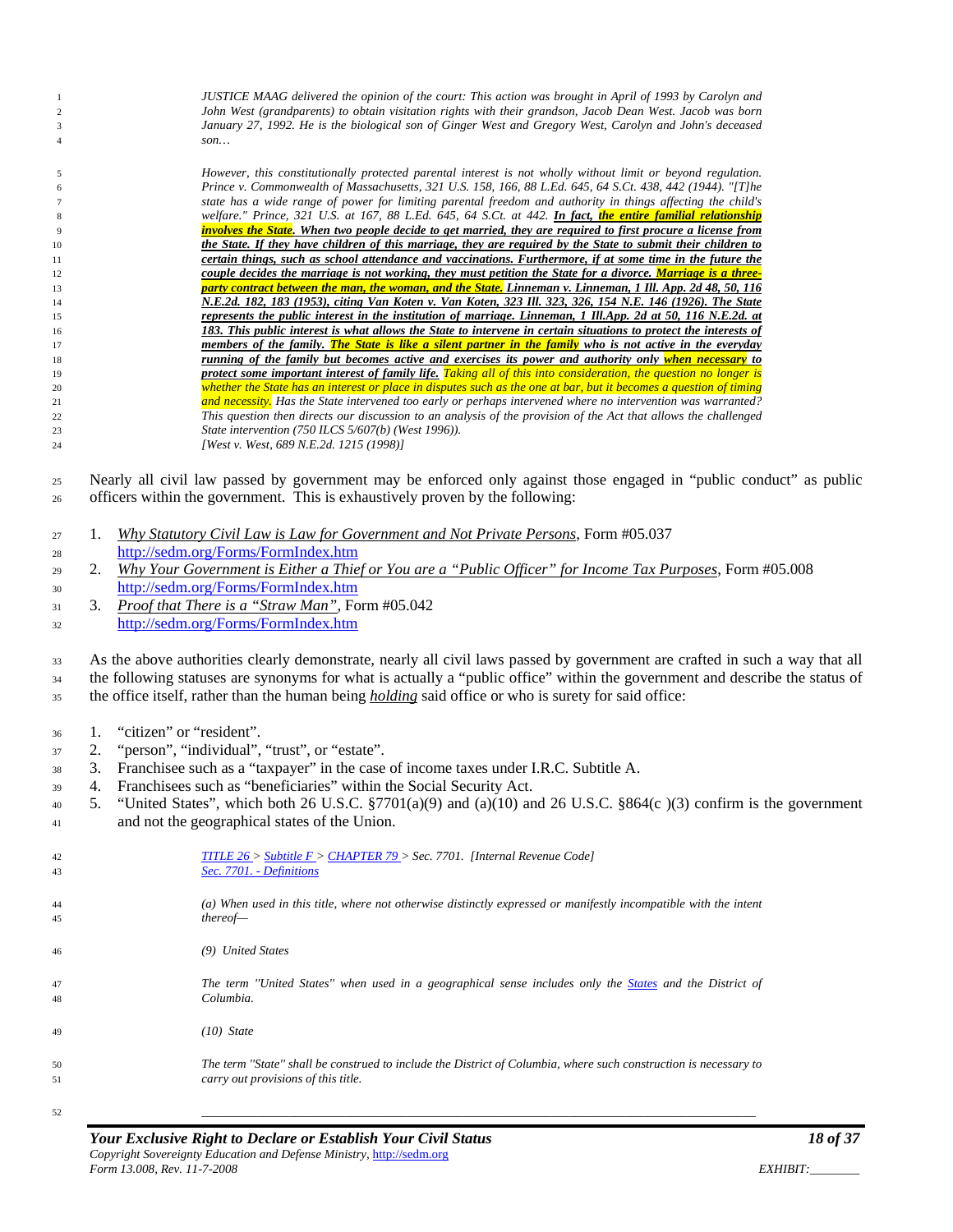| 1<br>$\mathbf{2}$ |                                                                                                                       | Uniform Commercial Code (U.C.C.)<br>§ 9-307. LOCATION OF DEBTOR.                                                                                                                                                                                                                                    |  |  |  |
|-------------------|-----------------------------------------------------------------------------------------------------------------------|-----------------------------------------------------------------------------------------------------------------------------------------------------------------------------------------------------------------------------------------------------------------------------------------------------|--|--|--|
| 3                 |                                                                                                                       | (h) [Location of United States.]                                                                                                                                                                                                                                                                    |  |  |  |
| 4                 |                                                                                                                       | The United States is located in the <b>District of Columbia</b> .                                                                                                                                                                                                                                   |  |  |  |
| $\mathfrak{s}$    |                                                                                                                       | <b>ISOURCE:</b>                                                                                                                                                                                                                                                                                     |  |  |  |
| 6<br>7            | http://www.law.cornell.edu/ucc/search/display.html?terms=district%20of%20columbia&url=/ucc/9/article9.htm<br>#s9-3071 |                                                                                                                                                                                                                                                                                                     |  |  |  |
| $\,$ 8 $\,$<br>9  | 6.                                                                                                                    | "State", which is a federal territory and/or a federal corporation under federal law, rather than a sovereign state of the<br>Union pursuant to 4 U.S.C. $$110(d), 26$ U.S.C. $$7701(a)(10)$ , and the following:                                                                                   |  |  |  |
| 10                |                                                                                                                       | At common law, a "corporation" was an "artificial perso[n] endowed with the legal capacity of perpetual                                                                                                                                                                                             |  |  |  |
| 11                |                                                                                                                       | succession" consisting either of a single individual (termed a "corporation sole") or of a collection of several                                                                                                                                                                                    |  |  |  |
| 12<br>13          |                                                                                                                       | individuals (a "corporation aggregate"). 3 H. Stephen, Commentaries on the Laws of England 166, 168 (1st<br>Am. ed. 1845). The sovereign was considered a corporation. See id., at 170; see also 1 W. Blackstone,                                                                                   |  |  |  |
| 14                |                                                                                                                       | Commentaries *467. Under the definitions supplied by contemporary law dictionaries, Territories would have                                                                                                                                                                                          |  |  |  |
| 15                |                                                                                                                       | been classified as "corporations" (and hence as "persons") at the time that 1983 was enacted and the                                                                                                                                                                                                |  |  |  |
| 16                |                                                                                                                       | Dictionary Act recodified. See W. Anderson, A Dictionary of Law 261 (1893) ("All corporations were                                                                                                                                                                                                  |  |  |  |
| 17                |                                                                                                                       | originally modeled upon a state or nation"); 1 J. Bouvier, A Law Dictionary Adapted to the Constitution and<br>Laws of the United States of America 318-319 (11th ed. 1866) ("In this extensive sense the United States may                                                                         |  |  |  |
| 18<br>19          |                                                                                                                       | be termed a corporation"); Van Brocklin v. Tennessee, 117 U.S. 151, 154 (1886) ("The United States is a                                                                                                                                                                                             |  |  |  |
| 20                |                                                                                                                       | . great corporation ordained and established by the American people''') (quoting United [495 U.S. 182,                                                                                                                                                                                              |  |  |  |
| 21                |                                                                                                                       | 2021 States v. Maurice, 26 F. Cas. 1211, 1216 (No. 15,747) (CC Va. 1823) (Marshall, C. J.)); Cotton v.                                                                                                                                                                                              |  |  |  |
| 22                |                                                                                                                       | <b>United States, 11 How. 229, 231 (1851) (United States is "a corporation").</b> See generally Trustees of<br>Dartmouth College v. Woodward, 4 Wheat. 518, 561-562 (1819) (explaining history of term "corporation").                                                                              |  |  |  |
| 23<br>24          |                                                                                                                       | [Ngiraingas v. Sanchez, 495 U.S. 182 (1990)]                                                                                                                                                                                                                                                        |  |  |  |
| 25<br>26<br>27    |                                                                                                                       | Consequently, when you fill out a form describing or declaring or associating yourself with any of the above statuses or as a<br>"person" domiciled or resident in any of the above, indirectly the form you are filling out constitutes all the following,<br>regardless of what it actually says: |  |  |  |
|                   |                                                                                                                       |                                                                                                                                                                                                                                                                                                     |  |  |  |
| 28                | 1.                                                                                                                    | An application or request to occupy a public office in the government.                                                                                                                                                                                                                              |  |  |  |
| 29                | 2.                                                                                                                    | An application for "benefits" under the terms of an existing government franchise agreement.                                                                                                                                                                                                        |  |  |  |
| 30                | 3.                                                                                                                    | A waiver of sovereign immunity under the Foreign Sovereign Immunities Act, 28 U.S.C. §1605(a)(2), which requires                                                                                                                                                                                    |  |  |  |
| 31                |                                                                                                                       | that those who engage in commerce within the legislative jurisdiction of the sovereign waive their sovereign immunity                                                                                                                                                                               |  |  |  |
| 32                |                                                                                                                       | and their sovereignty and become a "person" or "resident" within the jurisdiction they are doing business in.                                                                                                                                                                                       |  |  |  |
| 33                | 4.                                                                                                                    | A disclosure of the de facto license number to act in the capacity as a public officer. That license number is called a                                                                                                                                                                             |  |  |  |
| 34                |                                                                                                                       | Taxpayer Identification Number or a Social Security Number.                                                                                                                                                                                                                                         |  |  |  |
| 35                | 5.                                                                                                                    | A request to donate any property described on the form or connected with the de facto license number to a public use, a                                                                                                                                                                             |  |  |  |
| 36                |                                                                                                                       | public office, and a public purpose in order to procure "benefits" under the terms of the franchise agreement that                                                                                                                                                                                  |  |  |  |
| 37                |                                                                                                                       | governs the submission and processing of the "benefit" form.                                                                                                                                                                                                                                        |  |  |  |
| 38                | 6.                                                                                                                    | Because the form contains a perjury oath, it represents an abdication of God as your sovereign Lord and the redirection                                                                                                                                                                             |  |  |  |
| 39                |                                                                                                                       | of your allegiance, trust, and sponsorship to a new pagan deity and provider called government:                                                                                                                                                                                                     |  |  |  |
|                   |                                                                                                                       |                                                                                                                                                                                                                                                                                                     |  |  |  |
| 40<br>41          |                                                                                                                       | "The doctrine is, that allegiance cannot be due to two sovereigns [God v. Government]; and <i>taking an oath of</i><br>allegiance to a new [on government form using a perjury statement], is the strongest evidence of withdrawing                                                                 |  |  |  |
| 42                |                                                                                                                       | allegiance from a previous, sovereign [GOD]"                                                                                                                                                                                                                                                        |  |  |  |
| 43                |                                                                                                                       | [Talbot v. Janson, 3 U.S. 133 (1795)]                                                                                                                                                                                                                                                               |  |  |  |
| 44                |                                                                                                                       |                                                                                                                                                                                                                                                                                                     |  |  |  |
| 45                |                                                                                                                       | "No servant can serve two masters $[God$ and government]; for either he will hate the one and love the other, or                                                                                                                                                                                    |  |  |  |
| 46                |                                                                                                                       | else he will be loyal to the one and despise the other. You cannot serve God and mammon [government]."                                                                                                                                                                                              |  |  |  |
| 47<br>48          |                                                                                                                       | [Luke 16:13, Bible, NKJV]                                                                                                                                                                                                                                                                           |  |  |  |
|                   |                                                                                                                       |                                                                                                                                                                                                                                                                                                     |  |  |  |
| 49                |                                                                                                                       | "Again you have heard that it was said to those of old, 'You shall not swear falsely, but shall perform your oaths                                                                                                                                                                                  |  |  |  |
| 50                |                                                                                                                       | to the Lord.'                                                                                                                                                                                                                                                                                       |  |  |  |
| 51                |                                                                                                                       | "But I say to you, do not swear at all [on government form, for instance, using a perjury oath]: neither by                                                                                                                                                                                         |  |  |  |
| 52                |                                                                                                                       | heaven, for it is God's throne; nor by the earth, for it is His footstool; nor by Jerusalem, for it is the city of                                                                                                                                                                                  |  |  |  |
| 53                |                                                                                                                       | the great King.                                                                                                                                                                                                                                                                                     |  |  |  |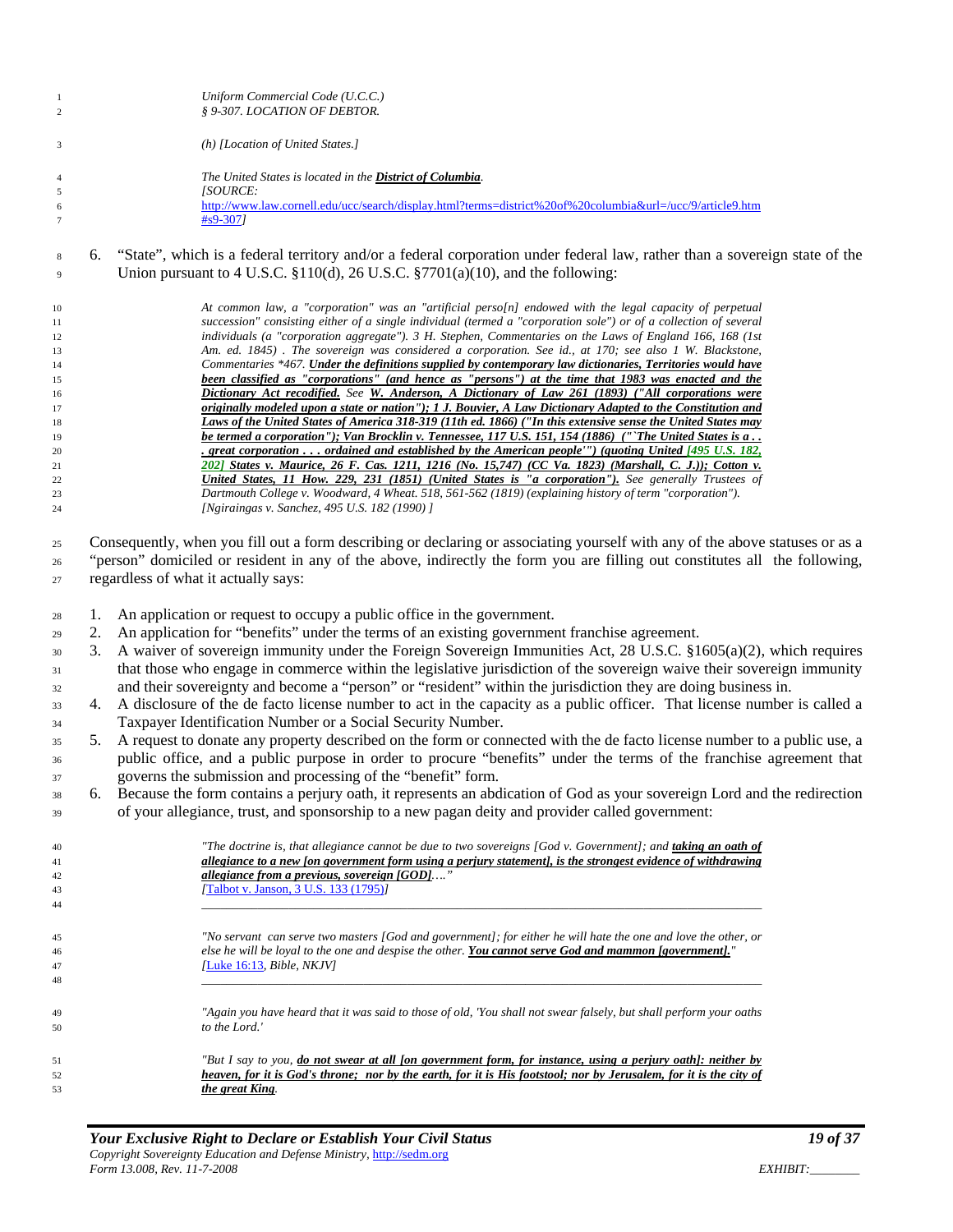*"Nor shall you swear by your head, because you cannot make one hair white or black.*

<sup>2</sup> *Put let your 'Yes' be 'Yes,' and your 'No,' 'No.' For whatever is more than these is from the evil one.* **"** *[Jesus in Matt. 5:33-37, Bible, NKJV]*

 In the above sense, all forms governing franchises within the government represent an opportunity to contract with the government because they create opportunities for you to accept "benefits" and all the obligations or strings attached to the "benefits":

 *CALIFORNIA CIVIL CODE DIVISION 3. OBLIGATIONS PART 2. CONTRACTS CHAPTER 3. CONSENT [Section 1589](http://www.leginfo.ca.gov/cgi-bin/displaycode?section=civ&group=01001-02000&file=1565-1590)*

 *1589. A voluntary acceptance of the benefit of a transaction is equivalent to a consent to all the obligations arising from it, so far as the facts are known, or ought to be known, to the person accepting.*

 Since the Constitution forbids the government from compelling you to contract with them, then by implication, no one, and especially an officer of the government, may dictate your status on a government form in such as way that any of your Constitutionally protected rights are impaired or prejudiced in any way. If they do, they are engaged in theft and slavery in violation of the Fifth Amendment takings clause and the Thirteenth Amendment.

# <span id="page-19-0"></span> **7 Compelled or Non-Consensual Changes to Your Status on Government Forms is a Tort**

 Those who are members of this ministry are required to refrain from submitting any government form, and especially tax forms. There are likely to be occasions where third parties may:

- 1. Attempt to compel members to submit a government form.
- 2. Attempt to determine what form is appropriate.
- 3. Attempt to dictate what may go on the form before it will be accepted.

 Nearly all government forms are submitted under penalty of perjury, and especially tax forms. Consequently, if you are compelled to submit a government form containing information that you know is not true and to sign it under penalty of perjury, then the following criminal torts have occurred:

- 1. Witness tampering in violation of 18 U.S.C. §1512.
- 2. Subornation of perjury in violation of 18 U.S.C. §1622.
- 3. Perjury in violation of 18 U.S.C. §§1001 and 1621.
- 4. Perjury in violation of 18 U.S.C. §1542 if the form is a passport application.

 Below is an example of effective language we recommend that discourages others from trying to coach or advise you on what to put on a government form that is signed under penalty of perjury and which asks you about your citizenship status. This comes from our USA Passport Application Attachment, Form #06.007:

| 36 | "This form is provided as a mandatory attachment to U.S. Department of State form DS-11 in order to carefully             |
|----|---------------------------------------------------------------------------------------------------------------------------|
| 37 | define my citizenship status and legal domicile. The attached DS-11 application is INVALID and not useful as              |
| 38 | evidence in any legal proceeding WITHOUT this mandatory attachment also included in its entirety with no                  |
| 39 | information altered or redacted on either the DS-11 or this form by anyone other than me. The reason I am                 |
| 40 | attaching this form is to prevent surrendering my sovereign status by having my citizenship misconstrued as               |
| 41 | that of a statutory "U.S. citizen" defined in 8 U.S.C. §1401. A statutory "U.S. citizen" cannot be a "foreign             |
| 42 | sovereign" by virtue of their statutory citizenship as described in 28 U.S.C. $$1603(b)(3)$ . It is also a crime          |
| 43 | pursuant to 18 U.S.C. §1542, 18 U.S.C. §911, 18 U.S.C. §1001, and 18 U.S.C. §1621 to declare oneself to be a              |
| 44 | statutory "U.S. citizen" pursuant to 8 U.S.C. §1401 when one has no evidence on which to base a reasonable                |
| 45 | belief that they are and I don't ever want to be a criminal by saying anything on a government form that I know           |
| 46 | either isn't true or which I can't prove with evidence is true. The submission of this form is therefore provided         |
| 47 | at the advise of my counsel as an act of self-defense intended to protect my constitutional rights from being             |
| 48 | injured by false presumptions, being compelled to engage in compelled association, or from having my legal                |
| 49 | identity kidnapped and moved to the District of Columbia pursuant to $26$ U.S.C. $\S$ $\frac{87701}{a}(39)$ and $7408(d)$ |
| 50 | without my consent. DO NOT attempt to contact me to persuade me to change my citizenship or domicile status               |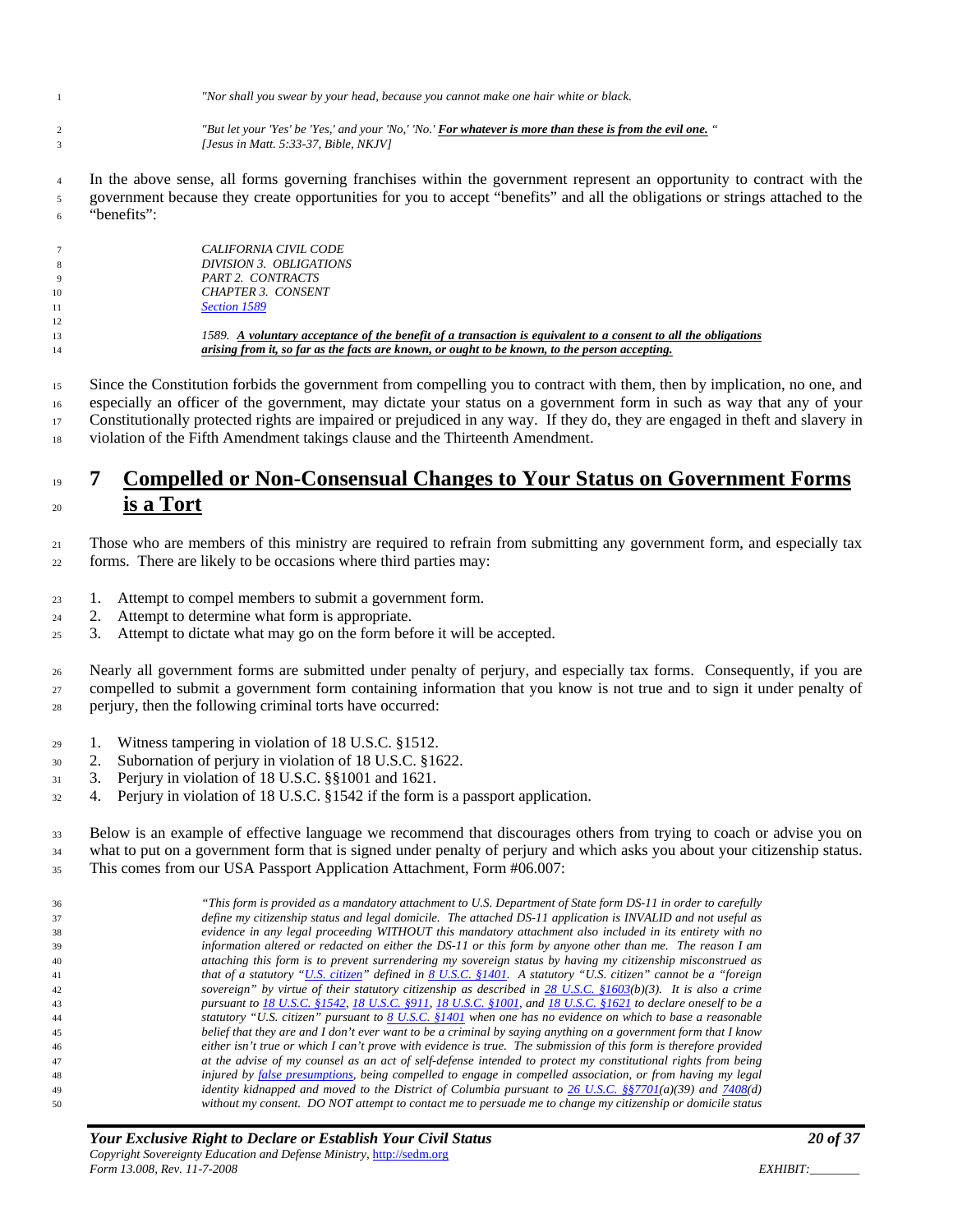| as documented on this form or to change any answer provided on the attached DS-11 form. Doing so will          |
|----------------------------------------------------------------------------------------------------------------|
| cause you to engage in a criminal conspiracy to tamper with a witness in violation of 18 U.S.C. §1512 and to   |
| violate 18 U.S.C. §1542, 18 U.S.C. §911, 18 U.S.C. §1001, and 18 U.S.C. §1621. The penalty for violating       |
| these statutes is up to 25 years in jail. If you have a problem with my status as documented herein, please in |
| your response copy this form and complete Section 7 of this form."                                             |
| <b>IUSA Passport Application Attachment. Form #06.0071</b>                                                     |
|                                                                                                                |

# <span id="page-20-0"></span>**8 Rebutting challenges to your declaration of status by the government**

#### <span id="page-20-1"></span>**8.1 Presumptions by others about your status unsupported by evidence are a tort**

 Your civil status is how to define your rights and standing in relation to others. All presumptions by the government which impair constitutionally protected rights are unconstitutional:

|  |  | $(1)$ [8:4993] Conclusive presumptions affecting protected interests: |
|--|--|-----------------------------------------------------------------------|
|--|--|-----------------------------------------------------------------------|

| 12 | A conclusive presumption may be defeated where its application would impair a party's constitutionally-            |
|----|--------------------------------------------------------------------------------------------------------------------|
| 13 | protected liberty or property interests. In such cases, conclusive <b>presumptions have been held to violate a</b> |
| 14 | <b>party's due process and equal protection rights.</b> [Vlandis v. Kline (1973) 412 U.S. 441, 449, 93 S.Ct. 2230, |
| 15 | 2235; Cleveland Bed. of Ed. v. LaFleur (1974) 414 US 632, 639-640, 94 S.Ct. 1208, 1215-presumption under           |
| 16 | Illinois law that unmarried fathers are unfit violates process]                                                    |
| 17 | [Rutter Group Practice Guide-Federal Civil Trials and Evidence, paragraph 8:4993, page 8K-34]                      |

Likewise, statutes that create presumptions about your status are similarly impermissible:

| 19 | Statutes creating permanent irrebuttable presumptions have long been disfavored under the Due Process              |
|----|--------------------------------------------------------------------------------------------------------------------|
| 20 | <b>Clauses of the Fifth and Fourteenth Amendments.</b> In Heiner v. Donnan, 285 U.S. 312, 52 S.Ct. 358, 76 L.Ed.   |
| 21 | 772 (1932), the Court was faced with a constitutional challenge to a federal statute that created a conclusive     |
| 22 | presumption that gifts made within two years prior to the donor's death were made in contemplation of death,       |
| 23 | thus requiring payment by his estate of a higher tax. In holding that this irrefutable assumption was so arbitrary |
| 24 | and unreasonable as to deprive the taxpayer of his property without due process of law, the Court stated that it   |
| 25 | had 'held more than once that a statute creating a presumption which operates to deny a fair opportunity to        |
| 26 | rebut it violates the due process clause of the Fourteenth Amendment.' Id., at 329, 52 S.Ct., at 362. See, e.g.,   |
| 27 | Schlesinger v. Wisconsin, 270 U.S. 230, 46 S.Ct. 260, 70 L.Ed. 557 (1926); Hoeper v. Tax Comm'n, 284 U.S.          |
| 28 | 206, 52 S.Ct. 120, 76 L.Ed. 248 (1931). See also Tot v. United States, 319 U.S. 463, 468-469, 63 S.Ct. 1241,       |
| 29 | 1245-1246, 87 L.Ed. 1519 (1943); Leary v. United States, 395 U.S. 6, 29-53, 89 S.Ct. 1532, 1544-1557, 23           |
| 30 | L.Ed.2d. 57 (1969). Cf. Turner v. United States, 396 U.S. 398, 418-419, 90 S.Ct. 642, 653-654, 24 L.Ed.2d. 610     |
| 31 | (1970).                                                                                                            |
| 32 | [Vlandis v. Kline. 412 U.S. 441 (1973)]                                                                            |

#### <span id="page-20-2"></span>**8.2 Calling your declaration of status "frivolous"**

 Those who lawfully deprive the government of jurisdiction and revenues by choosing their status carefully and accurately and truthfully declaring that status under penalty of perjury on government forms can and often are accused of being "frivolous" and may even be unlawfully penalized for doing so. It is important to remember that:

- 1. All such accusations and reactions to your declaration of status cannot and do not affect your status in the least.
- 2. The *only* thing that can effectively be used to challenge your declaration of status under penalty of perjury is a contradictory affidavit of equal or greater weight or authority signed under penalty of perjury by someone who has personal knowledge of your circumstances.
- If you penalized by a taxing authority, for instance, because they don't like your status declaration or the way you filled out a tax form, then we recommend using the following to respond:

*Why Penalties are Illegal for Anything But Government Franchisees, Employees, Contractors, and Agents*, Form #05.010 <http://sedm.org/Forms/FormIndex.htm>

 If a court responds to your status declaration or determination by calling it "frivolous" or you expect that they will, we recommend the following resources: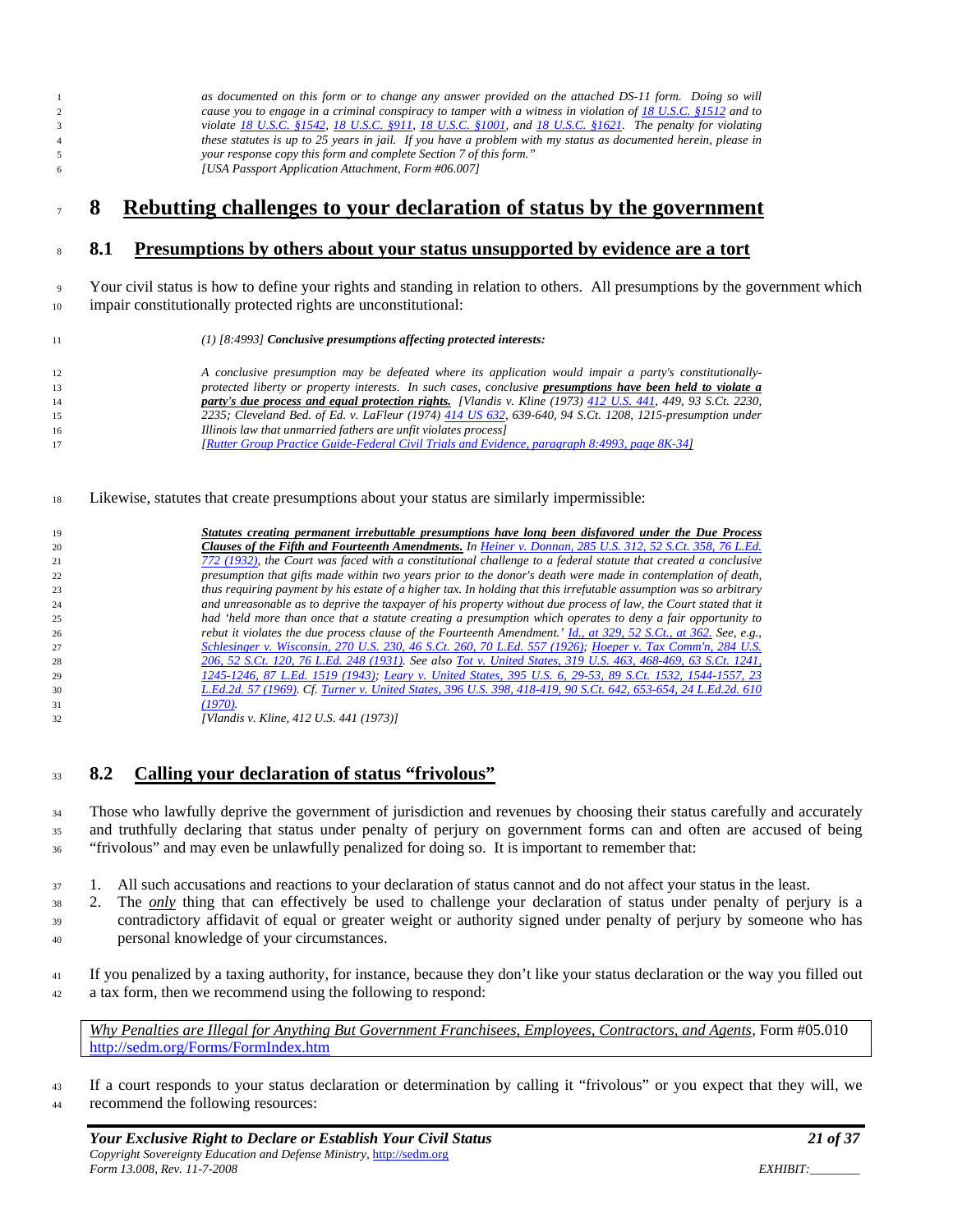- 1. *Federal Pleading/Motion/Petition Attachment*, Litigation Tool #01.002- this form defines the word "frivolous" as "truthful, accurate, and consistent with prevailing law". <http://sedm.org/Litigation/LitIndex.htm>
- 2. *Meaning of the Word "Frivolous"*, Form #05.027 <http://sedm.org/Forms/FormIndex.htm>

# <span id="page-21-0"></span>**9 Authorities on the Exclusive Right to Declare One's Civil Status**

#### <span id="page-21-1"></span>**9.1 Corrigan v. Secretary of the Army, 211 F.2d. 293 (1954)**

 The following case deals with the military draft. Those who are drafted must undergo "induction" in order to change their status from civil to military. The point at which that status change becomes effective is when they CONSENT to it by voluntarily undergoing a ceremony and thereby consent to change their status. That ceremony can and usually is either an act of stepping over a physical line or taking an oath, both of which are voluntary acts. Without these outward manifestations of consent to voluntarily change one's status from civilian to military, those drafted are presumed to retain their civilian status and not be under military jurisdiction.

 *Laughlin E. Waters, U.S. Atty., Max F. Deutz, Asst. U.S. Atty., and Clyde C. Downing, Asst. U.S. Atty., Los Angeles, Cal., for appellees. Before STEPHENS, BONE, and POPE, Circuit Judges. STEPHENS, Circuit Judge. Ronald J. Corrigan, Hereinafter called 'petitioner', upon relation of his mother, through a petition for the issuance of the writ of habeas corpus, seeks his release from restraint of the United States Army officers who hold him as a member of the United States Armed Services. A hearing was had on the petition, the return thereto and an order to show cause pursuant to stipulation that the return should be considered as a traverse and that the proceedings should have the same force and effect that the issuance of the writ would have had, had it issued and had the hearing been held thereon. However, petitioner was present throughout the proceedings. The court declined to order petitioner's release and instead dismissed the petition. Petitioner appealed. The issue of fact is whether petitioner was ever inducted into the Service. On the 15th day of April, 1953, petitioner, having been regularly processed through the Selective Service law, 50 U.S.C.A. Appendix, §451 et seq., and declared a Selectee with the A-1 classification, was, with about fifty Selectees, taken to a room around 9:00 A.M. where he was given physical and psychological examinations and near the middle of the day, the fifty Selectees were directed to take places in folding chairs which had been placed out in the room. The chairs occupied a space about twelve by eighteen feet in rows twelve inches apart with a center aisle the width of a chair. Petitioner was in the rear row. Captain Earl S. Beydler entered the room and gave them a short orientation talk and then addressed them as follows: 'You are about to be inducted into the Armed Services of the United States. In just a moment I will ask you to stand and I will call off each of your names. As I call you name I want you to answer 'present' and to take one step forward. The step forward will constitute your induction into the Armed Services \*295 of the United States-into the Army.*<sup>*[FN1](http://web2.westlaw.com/result/documenttext.aspx?service=Find&rs=WLW7.01&cnt=DOC&n=1&fn=_top&sv=Split&mt=NinthCircuit&cxt=DC&rlt=CLID_FQRLT484522271&fcl=False&docsample=False&ss=CNT&vr=2.0&rp=%2fFind%2fdefault.wl&cite=211+F.2d+293#B00111954117727#B00111954117727)</sup></sub> The call was completed and the men were given the accustomed oath.*</sup> *Petitioner claims that he did not take a step forward nor did he raise his hand and take the oath. However, he made no protest at the time of the ceremony. It is not contended that either the step forward or the taking or giving of the oath is required by the Selective Service Act as necessary to induction. As said i[n Billings v. Truesdell, 1944, 321 U.S. 542, 559, 64 S.Ct. 737,](http://web2.westlaw.com/find/default.wl?tf=-1&rs=WLW7.01&referencepositiontype=S&serialnum=1944118316&fn=_top&sv=Split&tc=-1&findtype=Y&referenceposition=746&db=708&vr=2.0&rp=%2ffind%2fdefault.wl&mt=NinthCircuit)  [746, 88 L.Ed. 917;](http://web2.westlaw.com/find/default.wl?tf=-1&rs=WLW7.01&referencepositiontype=S&serialnum=1944118316&fn=_top&sv=Split&tc=-1&findtype=Y&referenceposition=746&db=708&vr=2.0&rp=%2ffind%2fdefault.wl&mt=NinthCircuit) 'a selectee becomes 'actually inducted' within the meaning of § 11 of the Act*  $\frac{FN2}{2}$  $\frac{FN2}{2}$  $\frac{FN2}{2}$  *when in obedience to the order of his board and after the Army has found him acceptable for service he undergoes whatever ceremony or requirements of admission the War Department has prescribed.' Therefore, since the selectee is subject to civil authority until the moment of completion of the induction, at which moment he becomes subject to military authority, it is highly important that such moment should be marked with certainty. Se[e Billings v. Truesdell, 1944, 321 U.S. 542, 64 S.Ct. 737, 88 L.Ed. 917.](http://web2.westlaw.com/find/default.wl?rs=WLW7.01&serialnum=1944118316&fn=_top&sv=Split&tc=-1&findtype=Y&tf=-1&db=708&vr=2.0&rp=%2ffind%2fdefault.wl&mt=NinthCircuit) For a time the [voluntary] oath marked the dividing line between the civilian and military status, but difficulties and uncertainties arose as to whether, in fact, the selectee had taken the oath. See our opinion in [Lawrence v.](http://web2.westlaw.com/find/default.wl?rs=WLW7.01&serialnum=1946114176&fn=_top&sv=Split&tc=-1&findtype=Y&tf=-1&db=275&vr=2.0&rp=%2ffind%2fdefault.wl&mt=NinthCircuit)  [Yost, 9 Cir., 1946, en banc, 157](http://web2.westlaw.com/find/default.wl?rs=WLW7.01&serialnum=1946114176&fn=_top&sv=Split&tc=-1&findtype=Y&tf=-1&db=275&vr=2.0&rp=%2ffind%2fdefault.wl&mt=NinthCircuit) F.2d. 44. Thereafter, the regulation (Army Special Regulation No. 615-180-1, paragraph 23), providing for the step forward, was promulgated.*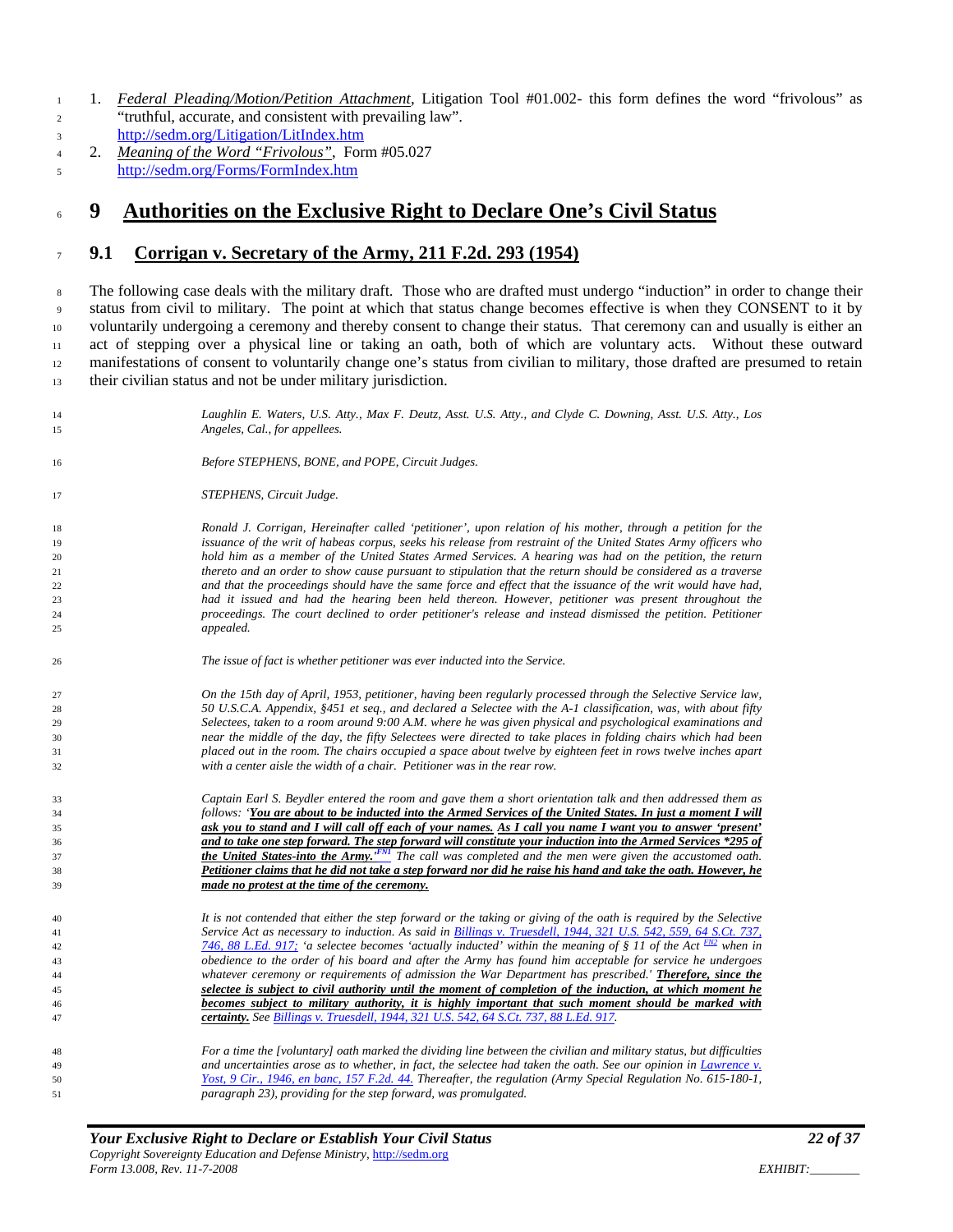*[\[1\]](http://web2.westlaw.com/result/documenttext.aspx?service=Find&rs=WLW7.01&cnt=DOC&n=1&fn=_top&sv=Split&mt=NinthCircuit&cxt=DC&rlt=CLID_FQRLT484522271&fcl=False&docsample=False&ss=CNT&vr=2.0&rp=%2fFind%2fdefault.wl&cite=211+F.2d+293#F11954117727#F11954117727) However, one may emerge from a selectee to a soldier without taking the step forward; that is, by conduct consistent with the soldier status*<sup>*;[FN3](http://web2.westlaw.com/result/documenttext.aspx?service=Find&rs=WLW7.01&cnt=DOC&n=1&fn=_top&sv=Split&mt=NinthCircuit&cxt=DC&rlt=CLID_FQRLT484522271&fcl=False&docsample=False&ss=CNT&vr=2.0&rp=%2fFind%2fdefault.wl&cite=211+F.2d+293#B00331954117727#B00331954117727)*</sup> *but the fact of the step forward, whether or not it was taken, is of high importance in this case. As to that issue of fact, it is claimed by petitioner that it was impossible for the men, other than those in the front row, to step forward and the physical set-up and the testimony practically demonstrate the truth of the claim. The inducting Captain testified in answer to a question as to space, 'There is space, not much.' 'Q. You mean he could shuffle? A. Correct.'*

 *At no time does the inducting Captain claim that he saw petitioner take the step forward. As to the procedure, he testified on direct examination that when he calls a name at induction ceremonies, 'I wait for a response, \* \* \* or if they are near the front of the room where I can see them, I see if they step forward.' Afterward, he would call the next name. 'Q. Did you at any time look to see if a man had taken a step forward? A. I look up each time I call a name. Q. What do you look for when you look up? A. For movement, for a man stepping forward. \* \* \* Q. On that day did you see any man fail to step forward after his name was called by you? A. No.' On re- cross-examination, Captain Beydler was asked, 'Can you tell us that you recall whether or not you saw this petitioner move forward on April 15- after you called his name?' The Captain answered, 'No, I cannot.'*

 *Petitioner testified that his mother and grandmother belonged to Jehovah's Witnesses; on re-cross-examination petitioner was asked, 'Were you a member of the enlisted reserves in the Army of the United States?' To which he replied in the affirmative. The record does not reveal how long or under what circumstances he was in such service. On \*296 cross-examination, petitioner was asked, 'When did you become a conscientious objector?' Petitioner answered, 'While sitting in the room. I just thought. The material together, I would say, filled my mind, and this is one thing I wanted to do. \* \* \* Q. When your name was called did you take a step forward? A. No.' He also testified that some of the selectees shuffled their feet or didn't move when their names were called.*

 *Petitioner on cross-examination was asked, 'When was the first time that you advised anybody in the Army that you were a conscientious objector? \* \* \* A. After the ceremony. The Court: What do you mean 'after the ceremony'? The Witness: Well, after the ceremony was over, I thought- well, there isn't much use in making a scene, and I just walked outside and told the Captain in charge. \* \* \* I told him I did not take (the) oath or step forward. \* \* \* He says, 'No. You are in the Army.' \* \* \* Q. Isn't it a fact that when you saw Captain Beydler, after leaving the induction room that you told him you had changed your mind, that you were now a conscientious objector? A. I didn't say 'I changed my mind', No, sir. \* \* \* I said 'I am'.'*

 *Sergeant Frias, the chief coordinator at the induction station, testified that petitioner approached him on the floor of the induction room saying he was a conscientious objector. The Sergeant asked him if he had just been inducted and he answered 'Yes', to which the Sergeant responded, 'I said, 'It is too late. I can't do anything for you'.'*

 *After that, according to petitioner's testimony, he made three telephone calls and then told a Sergeant, 'I am going home'. Petitioner further testified, 'I had some friends and I went over to see and talked with them. \* \* \* I went over to another friend's and stayed all night. \* \* \* I stayed another day and then I went on home.'*

 *Petitioner did not respond to the call to board the bus for the railroad station the next morning, whereupon he was noted as an 'absentee'. Petitioner was forceably taken from his home by military personnel, put in the Post stockade at Camp Irwin, and then transported to Camp Roberts a few weeks thereafter. The court asked the witness, 'Have you been with that training company (at Camp Roberts) since? The Witness: No. That was a Thursday, and then Friday morning they took me to the orderly room and to the company commander and I refused the company commander('s suggestion that I submit to training). \* \* \* That was about 5:10. I went back to the M.P. lock-up at Camp Roberts. I stayed there until Sunday morning. Sunday morning- The Court: Yesterday? The Witness: Yes, yesterday at 10:45. And then I stayed at this M.P. lock-up Sunday and then here today. \* \* \* The Court: Did you ever tell the Colonel that, as long as you did not have to bear arms, you would be willing to undergo training? A. I told him I would not accept any training.'*

 *[\[2\]](http://web2.westlaw.com/result/documenttext.aspx?service=Find&rs=WLW7.01&cnt=DOC&n=1&fn=_top&sv=Split&mt=NinthCircuit&cxt=DC&rlt=CLID_FQRLT484522271&fcl=False&docsample=False&ss=CNT&vr=2.0&rp=%2fFind%2fdefault.wl&cite=211+F.2d+293#F21954117727#F21954117727) [\[3\]](http://web2.westlaw.com/result/documenttext.aspx?service=Find&rs=WLW7.01&cnt=DOC&n=1&fn=_top&sv=Split&mt=NinthCircuit&cxt=DC&rlt=CLID_FQRLT484522271&fcl=False&docsample=False&ss=CNT&vr=2.0&rp=%2fFind%2fdefault.wl&cite=211+F.2d+293#F31954117727#F31954117727) We are of the opinion that the unnecessarily crowded set-up in the induction room made it physically impossible for the inducting officer to have seen whether petitioner took the step forward and that it was in fact impossible for petitioner to take a step forward. Therefore, we think, the court's finding on this factual issue was in error. The evidence reveals no act after the induction ceremonies from which it could be found that petitioner had in fact acquiesced in induction,<sup>FN4</sup> but on the contrary his conduct is entirely consistent with his claim that he did not submit to induction, and is not consistent with any theory of acquiescence. However, the court made no finding on the subject of acquiescence.*

 *[\[4\]](http://web2.westlaw.com/result/documenttext.aspx?service=Find&rs=WLW7.01&cnt=DOC&n=1&fn=_top&sv=Split&mt=NinthCircuit&cxt=DC&rlt=CLID_FQRLT484522271&fcl=False&docsample=False&ss=CNT&vr=2.0&rp=%2fFind%2fdefault.wl&cite=211+F.2d+293#F41954117727#F41954117727) We hold that the evidence does not support the conclusion of the trial court that petitioner was inducted into the Armed Services of the United States. \*297 The judgment is reversed and remanded with instructions to order petitioner's release from the custody of the Army officers.*

*Reversed and remanded.*

 *[FN1.](http://web2.westlaw.com/result/documenttext.aspx?service=Find&rs=WLW7.01&cnt=DOC&n=1&fn=_top&sv=Split&mt=NinthCircuit&cxt=DC&rlt=CLID_FQRLT484522271&fcl=False&docsample=False&ss=CNT&vr=2.0&rp=%2fFind%2fdefault.wl&cite=211+F.2d+293#F00111954117727#F00111954117727) The quotation is from the affidavit of Captain Earl S. Beydler which was attached to the return and made a part thereof. The affidavit was stipulated as the Captain's evidence in chief. The procedure followed by the*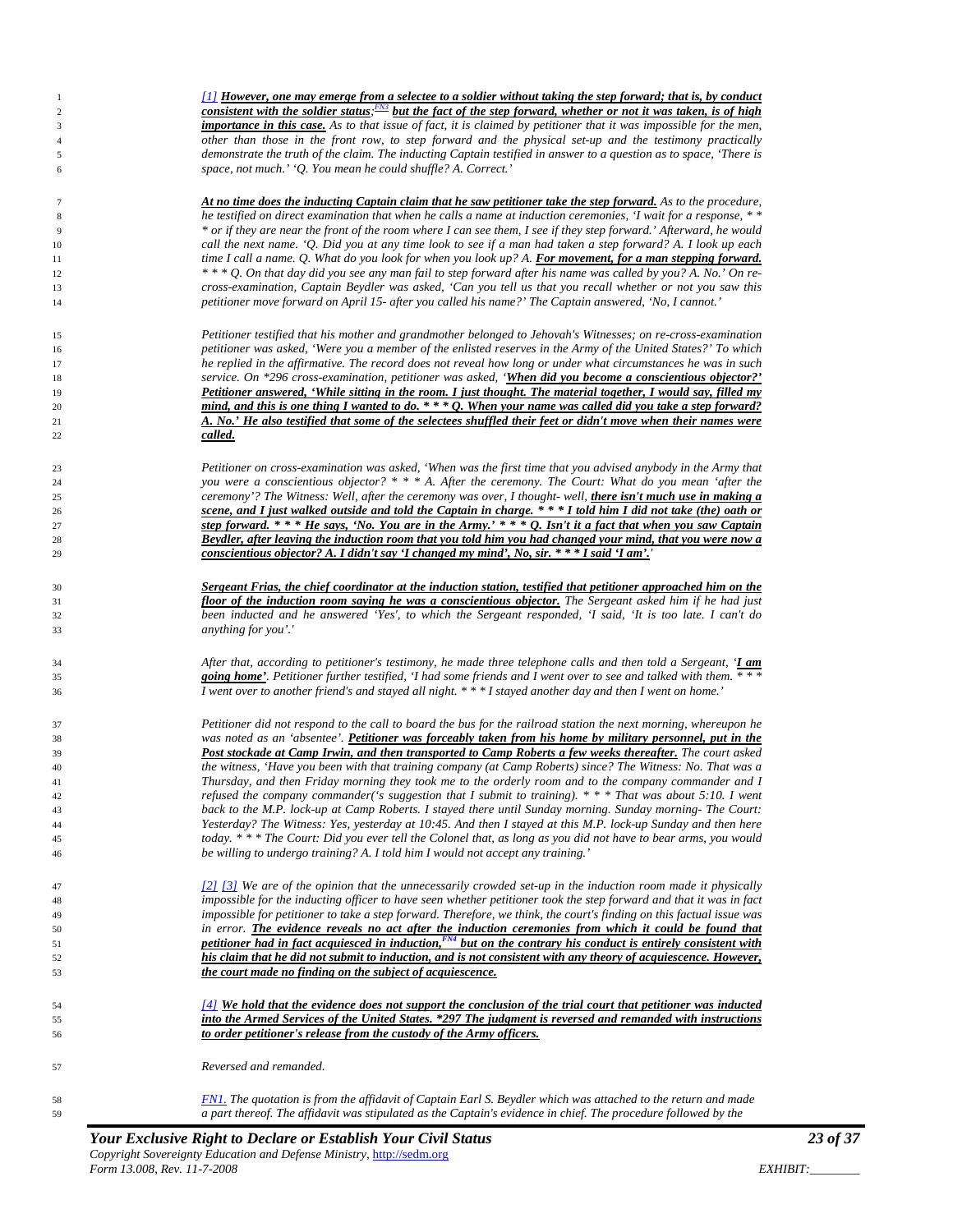<span id="page-23-0"></span>

| $\overline{c}$ | Captain was exactly in accord with Army Special Regulations 615-180-1, paragraph 23, issued by the<br>Department of the Army April 10, 1953.                                                                                                          |
|----------------|-------------------------------------------------------------------------------------------------------------------------------------------------------------------------------------------------------------------------------------------------------|
| 3              | FN2. Selective Training and Service Act of 1940, 54 Stat. 894, 50 U.S.C.A.Appendix, § 311; now 50                                                                                                                                                     |
| 4              | U.S.C.A.App. § 462, Selective Service Act of 1948, 62 Stat. 604, 622.                                                                                                                                                                                 |
| 5              | FN3. Mayborn v. Heflebower, 5 Cir., 1945, 145 F.2d. 864; Sanford v. Callan, 5 Cir., 1945, 148 F.2d. 376; cf.                                                                                                                                          |
| 6              | Cox v. Wedemeyer, 9 Cir., 1951, 192 F.2d. 920, 923-924.                                                                                                                                                                                               |
| 7              | FN4. See footnote 3, supra.                                                                                                                                                                                                                           |
| 8              | [Corrigan v. Secretary of the Army, 211 F.2d. 293 (1954)                                                                                                                                                                                              |
| 9              | http://famguardian.org/Subjects/Military/Draft/CorriganVSecretaryOfArmy-211-F.2d-293-1954.pdf]                                                                                                                                                        |
| 10             | For further information on the above, please also read Billings v. Truesdell, 321 U.S. 542, 64 S.Ct. 737, U.S. (1944).                                                                                                                                |
| 11             | People ex rel. Campbell v. Dewey, 23 Misc. 267, 50 N.Y.S. 1013, N.Y.Sup. 1898.<br>9.2                                                                                                                                                                 |
| 12             | At the time, then, of the Texas proceeding, both mother and child were domiciled in the state of New York, and                                                                                                                                        |
| 13             | it was beyond the power of the Texas court to regulate the relations between them. The relation of parent and                                                                                                                                         |
| 14             | child is a civil status. 1 Bish. Mar. & Div. § 16. "It is plain that every state has the right to determine the status                                                                                                                                |
| 15             | or domestic or social condition of persons domiciled within its territory." Hunt v. Hunt, 72 N. Y. 217, 227;                                                                                                                                          |
| 16             | Strader v. Graham, 10 How. 82. "Every nation may determine the status of its own domiciled subjects, and                                                                                                                                              |
| 17             | any interference by foreign tribunals would be an officious intermeddling with a matter in which they have                                                                                                                                            |
| 18             | no concern. The parties cannot consent to the change of status, and the judgment is not binding in a third                                                                                                                                            |
| 19             | country." Black, Jur. § 77. When the Texas proceeding was instituted the respondent and her child were                                                                                                                                                |
| 20             | transiently in that state, upon a temporary occasion, and with the intention of returning to their domicile in New                                                                                                                                    |
| 21             | York. "Though a state may have a right to declare the condition of all persons within her limits, the right                                                                                                                                           |
| 22             | only exists while that person remains there. She has not the power of giving a condition or status that will                                                                                                                                          |
| 23             | adhere to the person everywhere, but upon his return to his place of domicile he will occupy his former                                                                                                                                               |
| 24             | position." Maria v. Kirby, 12 B.Mon. 542, 545,- a case in which the decision is an adjudication of the precise                                                                                                                                        |
| 25             | point in controversy.                                                                                                                                                                                                                                 |
| 26             | It results, therefore, that the Texas decree is of no effect in this state upon the right of the respondent to the                                                                                                                                    |
| 27             | custody of the child. The validity of that decree is further impugned for fatal irregularities in the proceeding,                                                                                                                                     |
| 28             | but, its futility as an estoppel being already apparent, the discussion need not be prolonged.                                                                                                                                                        |
| 29             | The writ is dismissed, and, as the respondent's fitness for the care and control of the child is not questioned, it is                                                                                                                                |
| 30             | remanded to her custody.                                                                                                                                                                                                                              |
| 31             | [People ex rel. Campbell v. Dewey, 23 Misc. 267, 50 N.Y.S. 1013, N.Y.Sup. (1898)]                                                                                                                                                                     |
| 32             | We can learn a lot from the above case:                                                                                                                                                                                                               |
| 33             | Choosing a domicile is what makes you into a "subject" rather than a sovereign. In that sense, it causes a surrender of                                                                                                                               |
| 34             | sovereign immunity:                                                                                                                                                                                                                                   |
| 35             | "Every nation may determine the status of <b>its own domiciled subjects</b> , and any interference by foreign tribunals                                                                                                                               |
| 36             | would be an officious intermeddling with a matter in which they have no concern."                                                                                                                                                                     |
| 37<br>38<br>39 | The right to make determinations about or changes in the civil status of someone originates from one's voluntary<br>2.<br>choice of domicile. See the above.<br>2.1. That authority is delegated to a specific government by your choice of domicile. |
| 40             | "It is plain that every state has the right to determine the status or domestic or social condition of persons                                                                                                                                        |
| 41             | domiciled within its territory." Hunt v. Hunt, 72 N. Y. 217, 227; Strader v. Graham, 10 How. 82. "Every nation                                                                                                                                        |
| 42             | may determine the status of its own domiciled subjects, and any interference by foreign tribunals would be                                                                                                                                            |
| 43             | an officious intermeddling with a matter in which they have no concern. The parties cannot consent to the                                                                                                                                             |
| 44             | change of status, and the judgment is not binding in a third country." Black, Jur. $\S 77$ . When the Texas                                                                                                                                           |
| 45             | proceeding was instituted the respondent and her child were transiently in that state, upon a temporary                                                                                                                                               |
| 46             | occasion, and with the intention of returning to their domicile in New York. " <b>Though a state may have a right</b>                                                                                                                                 |
| 47             | to declare the condition of all persons within her limits, the right only exists while that person remains there.                                                                                                                                     |
| 48             | She has not the power of giving a condition or status that will adhere to the person everywhere, but upon his                                                                                                                                         |
| 49             | return to his place of domicile he will occupy his former position." Maria v. Kirby, 12 B.Mon. 542, 545,- a                                                                                                                                           |
| 50             | case in which the decision is an adjudication of the precise point in controversy.                                                                                                                                                                    |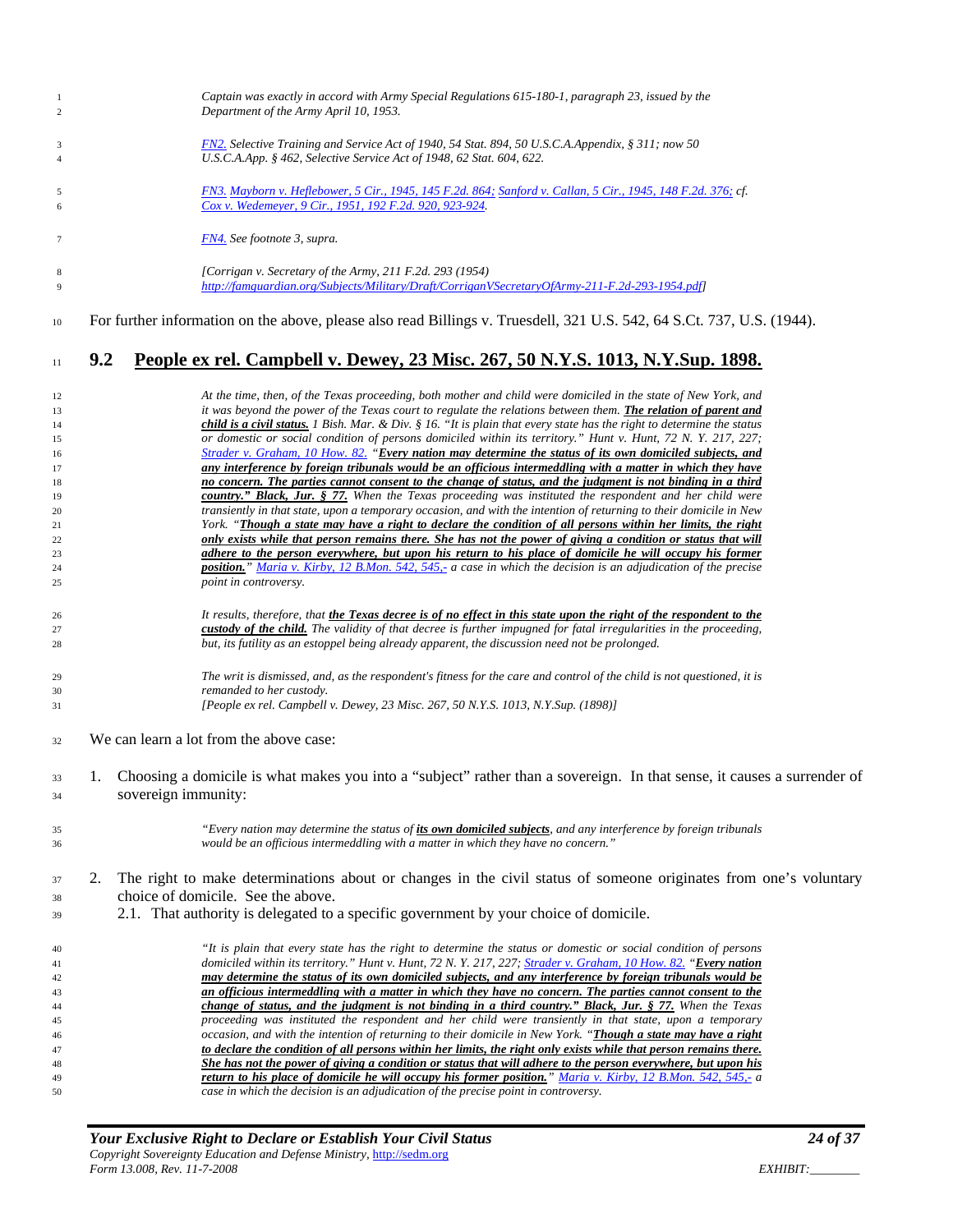- 2.2. The authority of the government is delegated by we the people.
- 2.3. If you never delegate the authority to make declarations of status by choosing a domicile within any government, then you MUST have reserve it to yourself.
- 3. What makes a state or government "foreign" is the fact that you don't have a domicile within their jurisdiction. It is an intrusion into your sovereignty for a foreign state to determine your civil status.

 *"Every nation may determine the status of its own domiciled subjects, and any interference by foreign tribunals would be an officious intermeddling with a matter in which they have no concern."*

 4. When you are physically in a state or jurisdiction other than the one in which you are domiciled, the status declaration is nonbinding on the foreign jurisdiction that you are in.

#### <span id="page-24-0"></span>**9.3 U. S. v. Grimley, 137 U.S. 147, 11 S.Ct. 54, U.S. (1890)**

- This case describes how:
- 1. Consent conveyed in the making contracts works a change in one's status.
- 2. No misrepresentation can undo the change in status made by the giving of consent unless the party injured by the misrepresentation takes advantage of it.
- 3. Changes in status include marriage and enlistment in the military, which can only be undone by the consent of BOTH parties.

 Grimly enlisted in the armed services and made a deliberate misrepresentation in the application and then tried to undo the contract using the misrepresentation. The party injured by the misrepresentation was the government, but because they did not take advantage of the misrepresentation to undo the contract, then Grimly couldn't either and had to honor the change in status. Grimly therefore was not able to undo the contract and had to do time in prison for desertion.

| 21 | This case involves a matter of contractual relation between the parties; and the law of contracts, as applicable    |
|----|---------------------------------------------------------------------------------------------------------------------|
| 22 | thereto, is worthy of notice. The government, as contracting party, offers contract and service. Grimley            |
| 23 | accepts such contract, declaring that he possesses all the qualifications prescribed in the government's offer.     |
| 24 | The contract is duly signed. Grimley has made an untrue statement in regard to his qualifications.*151 The          |
| 25 | government makes no objection because of the untruth. The qualification is one for the benefit of the               |
| 26 | government, one of the contracting parties. Who can take advantage of Grimley's lack of qualification?              |
| 27 | Obviously only the party for whose benefit it was inserted. Such is the ordinary law of contracts. Suppose A.,      |
| 28 | an individual, were to offer to enter into contract with persons of Anglo-Saxon descent, and B., representing       |
| 29 | that he is such descent, accepts the offer and enters into contract; can he thereafter, A. making no objection,     |
| 30 | repudiate the contract on the ground that he is not of Anglo-Saxon descent? A. has prescribed the terms. He         |
| 31 | contracts with B. upon the strength of his representations that he comes within those terms. Can B. thereafter      |
| 32 | plead his disability in avoidance of the contract? On the other hand, suppose for any reason it could be            |
| 33 | contended that the proviso as to age was for the benefit of the party enlisting, is Grimley in any better position? |
| 34 | The matter of age is merely incidental, and not of the substance of the contract. And can a party by false          |
| 35 | representations as to such incidental matter obtain a contract, and thereafter disown and repudiate its             |
| 36 | obligations **55 on the simple ground that the fact in reference to this incidental matter was contrary to his      |
| 37 | representations? May he utter a falsehood to acquire a contract, and plead the truth to avoid it, when the          |
| 38 | matter in respect to which the falsehood is stated is for his benefit? It must be noted here that in the present    |
| 39 | contract is involved no matter of duress, imposition, ignorance, or intoxication. Grimley was sober, and of         |
| 40 | his own volition went to the recruiting office and enlisted. There was no compulsion, no solicitation, no           |
| 41 | misrepresentation. A man of mature years, he entered freely into the contract. But in this transaction something    |
| 42 | more is involved than the making of a contract, whose breach exposes to an action for damages. Enlistment is a      |
| 43 | contract, but it is one of those contracts which changes the status, and where that is changed, no breach of        |
| 44 | the contract destroys the new status or relieves from the obligations which its existence imposes. Marriage is      |
| 45 | a contract; but it is one which creates a status. Its contract *152 obligations are mutual faithfulness; but a      |
| 46 | breach of those obligations does not destroy the status or change the relation of the parties to each other. The    |
| 47 | parties remain husband and wife no matter what their conduct to each other,-no matter how great their               |
| 48 | disregard of marital obligations. It is true that courts have power, under the statutes of most states, to          |
| 49 | terminate those contract obligations, and put an end to the marital relations. But this is never done at the        |
| 50 | instance of the wrong-door. The injured party, and the injured party alone, can obtain relief and a change of       |
| 51 | status by judicial action. So, also, a foreigner by naturalization enters into new obligations. More than that, he  |
| 52 | thereby changes his status; he ceases to be an alien, and becomes a citizen, and, when that change is once          |
| 53 | accomplished, no disloyalty on his part, no breach of the obligations of citizenship, of itself, destroys his       |
| 54 | citizenship. In other words, it is a general rule accompanying a change of status, that when once accomplished      |
| 55 | it is not destroyed by the mere misconduct of one of the parties, and the guilty party cannot plead his own         |
| 56 | wrong as working a termination and destruction thereof. Especially is he debarred from pleading the existence       |
| 57 | of facts personal to himself, existing before the change of status, the entrance into new relations, which would    |
| 58 | have excused him from entering into those relations and making the change, or, if disclosed to the other party,     |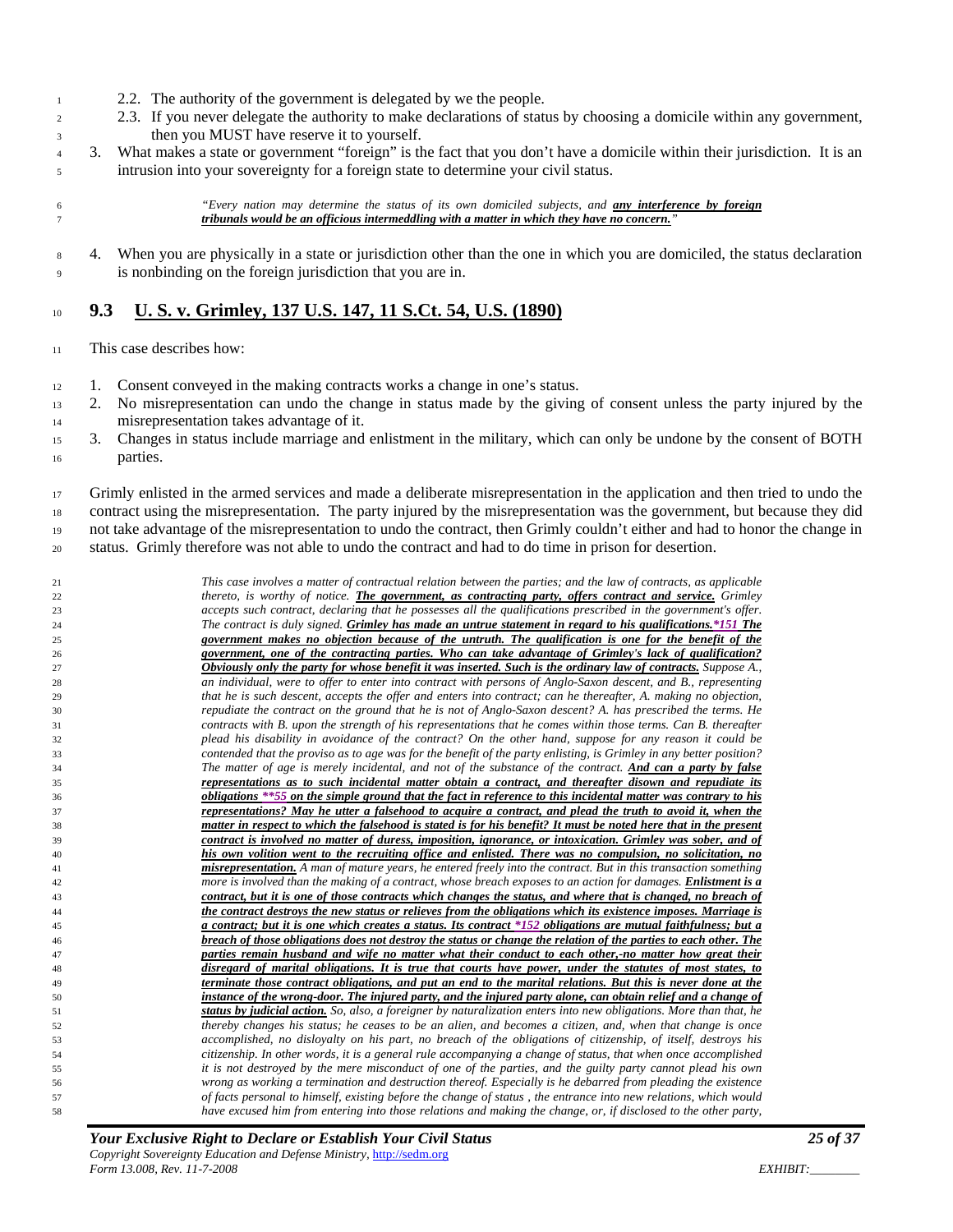| 1              | would have led it to decline admission into the relation, or consent to the change. By enlistment the citizen              |
|----------------|----------------------------------------------------------------------------------------------------------------------------|
| 2              | becomes a soldier. His relations to the state and the public are changed. He acquires a new status, with                   |
| 3              | correlative rights and duties; and although he may violate his contract obligations, his status as a soldier is            |
| $\overline{4}$ | <b>unchanged.</b> He cannot of his own volition throw off the garments he has once put on, nor can he, the state not       |
| 5              | objecting, renounce his relations and destroy his status on the plea that, if he had disclosed truthfully the facts,       |
| 6              | the other party, the state, would not have entered into the new relations with him, or permitted him to change             |
| 7              | his status. Of course these considerations may not apply where there is insanity, idiocy, infancy, or any other            |
| 8              | disability which, in its nature, disables $a * 153$ party from changing his status or entering into new relations.         |
| 9              | But where a party is sui juris, without any disability to enter into the new relations, the rule generally applies as      |
| 10             | stated. A naturalized citizen would not be permitted, as a defense to a charge of treason, to say that he had              |
| 11             | acquired his citizenship through perjury, that he had not been a resident of the United States for five years, or          |
| 12             | within the state or territory where he was naturalized one year, or that he was not a man of good moral                    |
| 13             | character, or that he was not attached to the constitution. No more can an enlisted soldier avoid a charge of              |
| 14             | desertion, and escape the consequences of such act, by proof that he was over age at the time of enlistment,               |
| 15             | or that he was not able-bodied, or that he had been convicted of a felony, or that before his enlistment he had            |
| 16             | been a deserter from the military service of the United States. These are matters which do not inhere in the               |
| 17             | substance of the contract, do not prevent a change of status, do not render the new relations assumed                      |
| 18             | absolutely void; and in the case of a soldier, these considerations become of vast public importance. While                |
| 19             | our regular army is small compared with those of European nations, yet its vigor and efficiency are equally                |
| 20             | important. An army is not a deliberative body. It is the executive arm. Its law is that of obedience. No question          |
| 21             | can be left open as to the right to command in the officer, or the duty of obedience in the soldier. Vigor and             |
| 22             | efficiency on the part of the officer, and confidence among the soldiers in one another, are impaired if any               |
| 23             | question be left open as to their attitude to each other. So, unless there be in the nature of things some                 |
| 24             | inherent vice in the existence of the relation, or natural wrong in the manner in which it was established,                |
| 25             | <b>public policy requires that it should not be disturbed.</b> Now, there is no inherent vice in the military service of a |
| 26             | man 40 years of age. The age of 35, as prescribed in the statute, is one of convenience merely. The government             |
| 27             | has the right to the military service of all its able-bodied citizens; and may, when emergency arises, justly exact        |
| 28             | that service from all. And if, for its own convenience, and with a view to the selection of the best material, it has      |
| 29             | fixed the age at 35, it is a matter *154 which in any given case it may waive; and it does not lie in the mouth of         |
| 30             | any one above that age on that account alone, to demand release from an obligation voluntarily assumed, and                |
| 31             | discharge from a service voluntarily entered into. The government, and the government alone, is the party to               |
| 32             | the transaction that can raise objections on that ground. We conclude, therefore, that the age of the                      |
| 33             | petitioner was no ground for his discharge."                                                                               |

<span id="page-25-0"></span>*[U. S. v. Grimley, 137 U.S. 147, 11 S.Ct. 54, U.S. (1890)]*

#### **9.4 In re Meador, 1 Abb.U.S. 317, 16 F.Cas. 1294, D.C.Ga. (1869)**

 In this particular case, the litigants sued the government because they were having the liabilities of the status of "taxpayer" enforced against them. In response, the court essentially declared that they had consented to become "taxpayers" subject to the revenue acts by applying for a license. Thus the change in status from "nontaxpayer" to "taxpayer" was a consequence of their own voluntary act, required their consent, and thus could not be challenged by them.

 *"And here a thought suggests itself. As the Meadors, subsequently to the passage of this act of July 20, 1868, applied for and obtained from the government a license or permit to deal in manufactured tobacco, snuff and cigars, I am inclined to be of the opinion that they are, by this their own voluntary act, precluded from assailing the constitutionality of this law, or otherwise controverting it. For the granting of a license or permit-the yielding of a particular privilege-and its acceptance by the Meadors, was a contract, in which it was implied that the provisions of the statute which governed, or in any way affected their business, and all other statutes previously passed, which were in pari materia with those provisions, should be recognized and obeyed by them. When the Meadors sought and accepted the privilege, the law was before them. And can they now impugn its constitutionality or refuse to obey its provisions and stipulations, and so exempt themselves from the consequences of their own acts?"*

<span id="page-25-1"></span>*[In re Meador, 1 Abb.U.S. 317, 16 F.Cas. 1294, D.C.Ga. (1869)]*

#### **9.5 United States v. Malinowski, 347 F.Supp. 352 (1992)**

 The following case establishes that companies accepting withholding forms are not authorized to dishonor whatever the employee puts on the withholding form. They must honor the worker's claim or declaration of status without modification.

 *"The Company is not authorized to alter the form [W-4 or its equivalent] or to dishonor the worker's claim. The certificate goes into effect automatically" [U.S. District Court Judge Huyett,* [United States v. Malinowski, 347](http://famguardian.org/Subjects/Taxes/Articles/IncomeTaxVoluntary-USvMalinowski-347F.Supp347.pdf) F.Supp. 352 (1992*)]*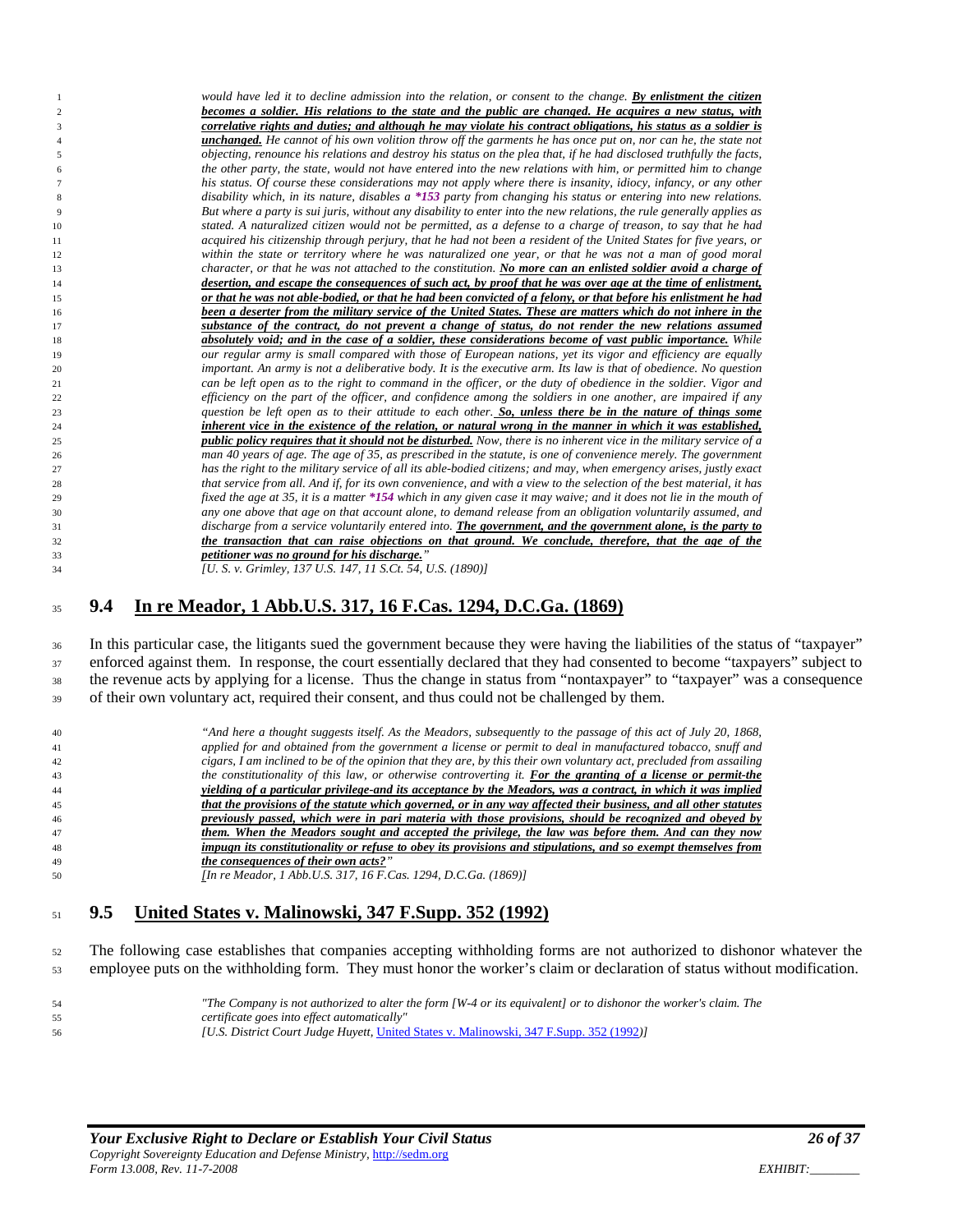#### <span id="page-26-0"></span>**9.6 Roberts v. Roberts, 81 Cal.App.2d 871 (1947)**

|    | [4] In all domestic concerns each state of the Union is to be deemed an independent sovereignty. As such, it is         |
|----|-------------------------------------------------------------------------------------------------------------------------|
| 3  | its province and its duty to forbid interference by another state as well as by any foreign power with the status       |
|    | of its own citizens. Unless at least one of the spouses is a resident thereof in good faith, the courts of such         |
| 5  | sister state or of such foreign power cannot acquire jurisdiction to dissolve the marriage of those who have            |
| 6  | an established domicile in the state which resents such interference with matters which disturb its social              |
|    | serenity or affect the morals of its inhabitants. [5] Jurisdiction over divorce proceedings of residents of             |
| 8  | California by the courts of a sister state cannot be conferred by agreement of the litigants. [6] As protector of       |
| 9  | the morals of her people it is the duty of a court of this commonwealth to prevent the dissolution of a marriage        |
| 10 | by the decree of a court of another jurisdiction pursuant to the collusion of the spouses. If by surrendering its       |
| 11 | power it evades the performance of such duty, marriage will ultimately be considered as a formal device and its         |
| 12 | dissolution freed from legal inhibitions. [7] Not only is a divorce of California [81 Cal.App.2d 880] residents         |
| 13 | by a court of another state void because of the plaintiff's lack of bona fide residence in the foreign state, but it is |
| 14 | void also for lack of the court's jurisdiction over the State of California. [8] <b>This state is a party to every</b>  |
| 15 | marriage contract of its own residents as well as the guardian of their morals. Not only can the litigants by           |
| 16 | their collusion not confer jurisdiction upon Nevada courts over themselves but neither can they confer such             |
| 17 | jurisdiction over this state.                                                                                           |
| 18 | [9] It therefore follows that a judgment of divorce by a court of Nevada without first having pursuant to its own       |
| 19 | laws acquired                                                                                                           |

*[Roberts v. Roberts, 81 Cal.App.2d 871 [Civ. No. 15818. Second Dist., Div. Two. Oct. 17, 1947]*

- The above case illustrates that whenever you enter into a licensed transaction or request a license from the government:
- 1. You are entering into a contract with the government.
- 2. You consent to be subject to all the statutes that regulate those who hold such licenses.
- 3. The license creates property interests in both you and the government.
- 4. The state granting the license only has jurisdiction over the parties to the license so long as one or both are domiciled within the state that granted the license. Another way of saying this is that the grantor of the franchise is only required to recognize the change in status while the parties to the franchise are domiciled within their jurisdiction. Otherwise, the status change is not binding on the grantor of the franchise.

# <span id="page-26-1"></span>**10 Federal Declaratory Judgment Act, 28 U.S.C. §2201(a)**

 The federal Declaratory Judgments Act, 28 U.S.C. §2201, allows federal courts to declare the rights and status of parties who petition for a declaratory judgment. It exempts from its jurisdiction your status under the tax code:

| 32 | <b>United States Code</b>                                                                                                    |
|----|------------------------------------------------------------------------------------------------------------------------------|
| 33 | TITLE 28 - JUDICIARY AND JUDICIAL PROCEDURE                                                                                  |
| 34 | <b>PART VI - PARTICULAR PROCEEDINGS</b>                                                                                      |
| 35 | CHAPTER 151 - DECLARATORY JUDGMENTS                                                                                          |
| 36 | Sec. 2201. Creation of remedy                                                                                                |
| 37 | (a) In a case of actual controversy within its jurisdiction, $\alpha x$ cept with respect to Federal taxes other than        |
| 38 | actions brought under section 7428 of the Internal Revenue Code of 1986, a proceeding under section 505 or                   |
| 39 | 1146 of title 11, or in any civil action involving an antidumping or countervailing duty proceeding regarding a              |
| 40 | class or kind of merchandise of a free trade area country (as defined in section $516A(f)(10)$ of the Tariff Act of          |
| 41 | 1930), as determined by the administering authority, any court of the United States, upon the filing of an                   |
| 42 | appropriate pleading, may declare the rights and other legal relations of any interested party seeking such                  |
| 43 | declaration, whether or not further relief is or could be sought. Any such declaration shall have the force and              |
| 44 | effect of a final judgment or decree and shall be reviewable as such.                                                        |
| 45 | Consistent with the federal Declaratory Judgments Act, federal courts who have been petitioned to declare a litigant to be a |
| 46 | "taxpayer" have declined to do so and have cited the above act as authority:                                                 |
|    |                                                                                                                              |
| 47 | Specifically, Rowen seeks a declaratory judgment against the United States of America with respect to "whether               |
| 48 | or not the plaintiff is a taxpayer pursuant to, and/or under 26 U.S.C. §7701(a)(14)." (See Compl. at 2.) This                |
| 49 | Court lacks jurisdiction to issue a declaratory judgment "with respect to Federal taxes other than actions"                  |
| 50 | brought under section 7428 of the Internal Revenue Code of 1986," a code section that is not at issue in the                 |
| 51 | instant action. See 28 U.S.C. §2201; see also Hughes v. United States, 953 F.2d. 531, 536-537 (9th Cir. 1991)                |
| 52 | (affirming dismissal of claim for declaratory relief under § 2201 where claim concerned question of tax                      |
| 53 | liability). Accordingly, defendant's motion to dismiss is hereby GRANTED, and the instant action is hereby                   |
| 54 | <b>DISMISSED.</b>                                                                                                            |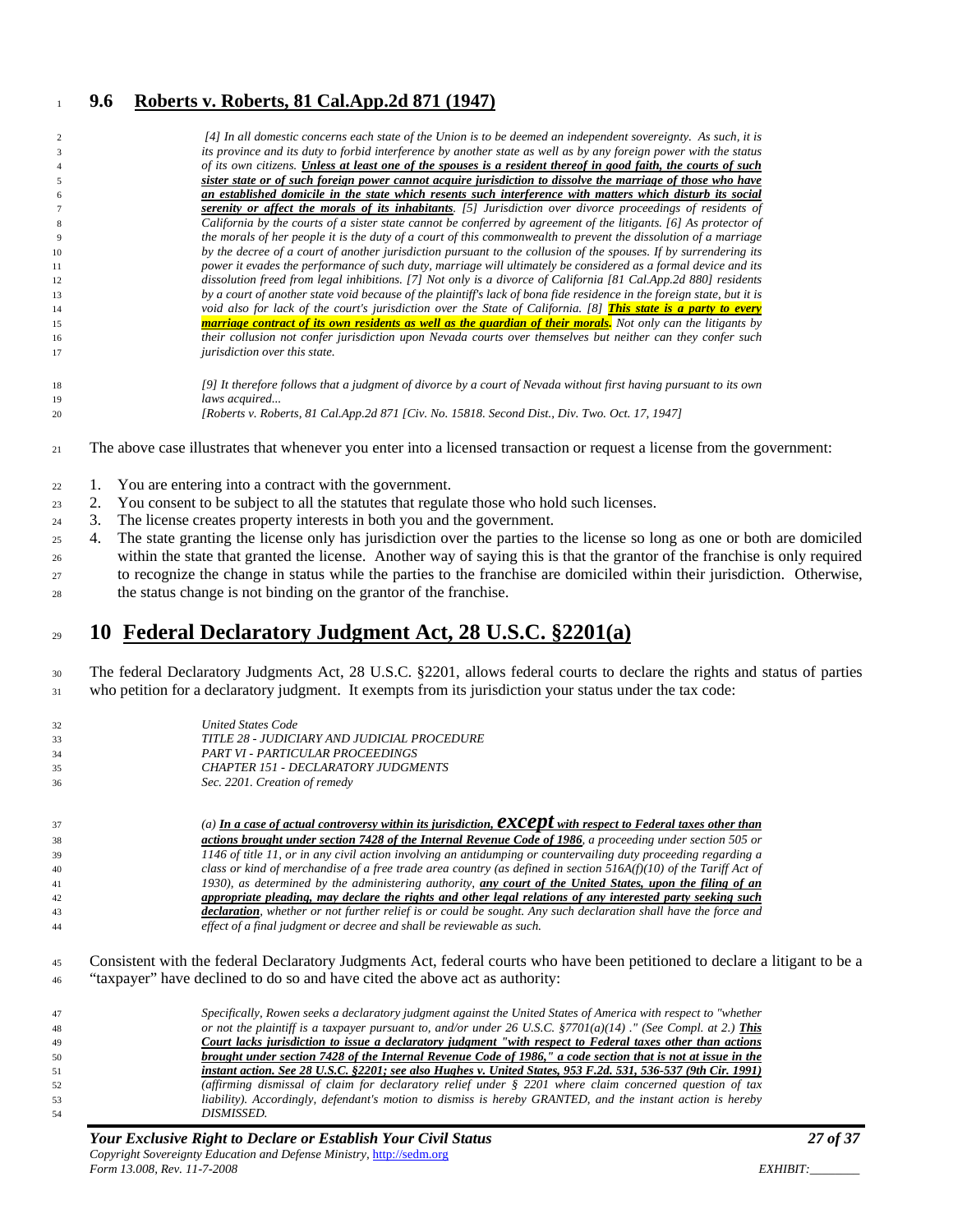*[\[Rowen v. U.S., 05-3766MMC. \(N.D.Cal. 11/02/2005\)\]](http://famguardian.org/TaxFreedom/CitesByTopic/Taxpayer-RowenVUS-05-3766MMC.pdf)*

| $\sqrt{2}$ | The implications of the above are that:                                                                                                                                                                                                                       |
|------------|---------------------------------------------------------------------------------------------------------------------------------------------------------------------------------------------------------------------------------------------------------------|
| 3<br>4     | The federal courts have no lawful delegated authority to determine or declare whether you are a "taxpayer".<br>1.<br>If federal courts cannot <i>directly</i> declare you a "taxpayer", then they also cannot do it <i>indirectly</i> by, for instance:<br>2. |
| 5          | 2.1. Presuming that you are a "taxpayer".                                                                                                                                                                                                                     |
| 6          | 2.2. Calling you a "taxpayer" before you have called yourself one.                                                                                                                                                                                            |
|            | 2.3. Arguing with you if you rebut others from calling you a "taxpayer".                                                                                                                                                                                      |
|            | 2.4. Treating you as a "taxpayer" if you provide evidence to the contrary by enforcing any provision of the I.R.C.                                                                                                                                            |
| 9          | Subtitle A "taxpayer" franchise agreement against you as a "nontaxpayer".                                                                                                                                                                                     |
|            |                                                                                                                                                                                                                                                               |
| 10         | "Revenue Laws relate to taxpayers [instrumentalities, officers, employees, and elected officials of the national                                                                                                                                              |
| 11         | Government] and not to non-taxpayers [non-citizen nationals domiciled within the exclusive jurisdiction of a                                                                                                                                                  |
| 12         | state of the Union and not subject to the exclusive jurisdiction of the national Government]. The latter are                                                                                                                                                  |
| 13<br>14   | without their scope. No procedures are prescribed for non-taxpayers and no attempt is made to annul any of<br>their Rights or Remedies in due course of law. With them[non-taxpayers] Congress does not assume to deal                                        |
| 15         | and they are neither of the subject nor of the object of federal revenue laws."                                                                                                                                                                               |
| 16         | [Economy Plumbing & Heating v. U.S., 470 F.2d. 585 (1972)]                                                                                                                                                                                                    |
| 17         | Authorities supporting the above include the following:                                                                                                                                                                                                       |
| 18<br>19   | "It is almost unnecessary to say, that what the legislature cannot do directly, it cannot do indirectly. The<br>stream can mount no higher than its source. The legislature cannot create corporations with illegal powers, nor                               |
| 20         | grant unconstitutional powers to those already granted."                                                                                                                                                                                                      |
| 21         | [Gelpcke v. City of Dubuque, 68 U.S. 175, 1863 WL 6638 (1863)]                                                                                                                                                                                                |
| 22         |                                                                                                                                                                                                                                                               |
| 23         | "Congress cannot do indirectly what the Constitution prohibits directly."                                                                                                                                                                                     |
| 24         | [Dred Scott v. Sandford, 60 U.S. 393, 1856 WL 8721 (1856)]                                                                                                                                                                                                    |
| 25         |                                                                                                                                                                                                                                                               |
| 26         | "In essence, the district court used attorney's fees in this case as an alternative to, or substitute for, punitive                                                                                                                                           |
| 27<br>28   | damages (which were not available). The district court cannot do indirectly what it is prohibited from doing                                                                                                                                                  |
| 29         | directly."                                                                                                                                                                                                                                                    |
| 30         | [Simpson v. Sheahan, 104 F.3d. 998, C.A.7 (Ill.) (1997)]                                                                                                                                                                                                      |
| 31         |                                                                                                                                                                                                                                                               |
| 32         |                                                                                                                                                                                                                                                               |
| 33         | "It is axiomatic that the government cannot do indirectly (i.e. through funding decisions) what it cannot do                                                                                                                                                  |
| 34         | directly."                                                                                                                                                                                                                                                    |
| 35         | [Com. of Mass. v. Secretary of Health and Human Services, 899 F.2d. 53, C.A.1 (Mass.) (1990)]                                                                                                                                                                 |
| 36         |                                                                                                                                                                                                                                                               |
| 37         |                                                                                                                                                                                                                                                               |
| 38         | "Almost half a century ago, this Court made clear that the government "may not enact a regulation providing<br>that no Republican  shall be appointed to federal office." Public Workers v. Mitchell, 330 U.S. 75, 100, 67                                    |
| 39         | S.Ct. 556, 569, 91 L.Ed. 754 (1947). What the *78 First Amendment precludes the government**2739 from                                                                                                                                                         |
| 40<br>41   | commanding directly, it also precludes the government from accomplishing indirectly. See Perry, 408 U.S., at                                                                                                                                                  |
| 42         | 597, 92 S.Ct., at 2697 (citing Speiser v. Randall, 357 U.S. 513, 526, 78 S.Ct. 1332, 1342, 2 L.Ed.2d. 1460                                                                                                                                                    |
| 43         | $(1958)$ ; see supra, at 2735."                                                                                                                                                                                                                               |
| 44         | [Rutan v. Republican Party of Illinois, 497 U.S. 62, 110 S.Ct. 2729, U.S.Ill. (1990)]                                                                                                                                                                         |
| 45         |                                                                                                                                                                                                                                                               |
| 46         | "Similarly, numerous cases have held that governmental entities cannot do indirectly that which they cannot                                                                                                                                                   |
| 47         | do directly. See *841 Board of County Comm'rs v. Umbehr, 518 U.S. 668, 674, 116 S.Ct. 2342, 135 L.Ed.2d.                                                                                                                                                      |
| 48         | 843 (1996) (holding that the First Amendment protects an independent contractor from termination or                                                                                                                                                           |
| 49         | prevention of the automatic renewal of his at-will government contract in retaliation for exercising his                                                                                                                                                      |
| 50         | freedom of speech); El Dia, Inc. v. Rossello, 165 F.3d. 106, 109 (1st Cir.1999) (holding that a government                                                                                                                                                    |
| 51         | could not withdraw advertising from a newspaper which published articles critical of that administration                                                                                                                                                      |
| 52         | because it violated clearly established First Amendment law prohibiting retaliation for the exercising of<br>freedom of speech); North Mississippi Communications v. Jones, 792 F.2d. 1330, 1337 (5th Cir.1986)                                               |
| 53<br>54   | (same). The defendants violated clearly established Due Process and First Amendment law by boycotting the                                                                                                                                                     |
| 55         | plaintiffs' business in an effort to get them removed from the college."                                                                                                                                                                                      |
| 56         | [Kinney v. Weaver, 111 F. Supp. 2d. 831, E.D. Tex. (2000)]                                                                                                                                                                                                    |
|            |                                                                                                                                                                                                                                                               |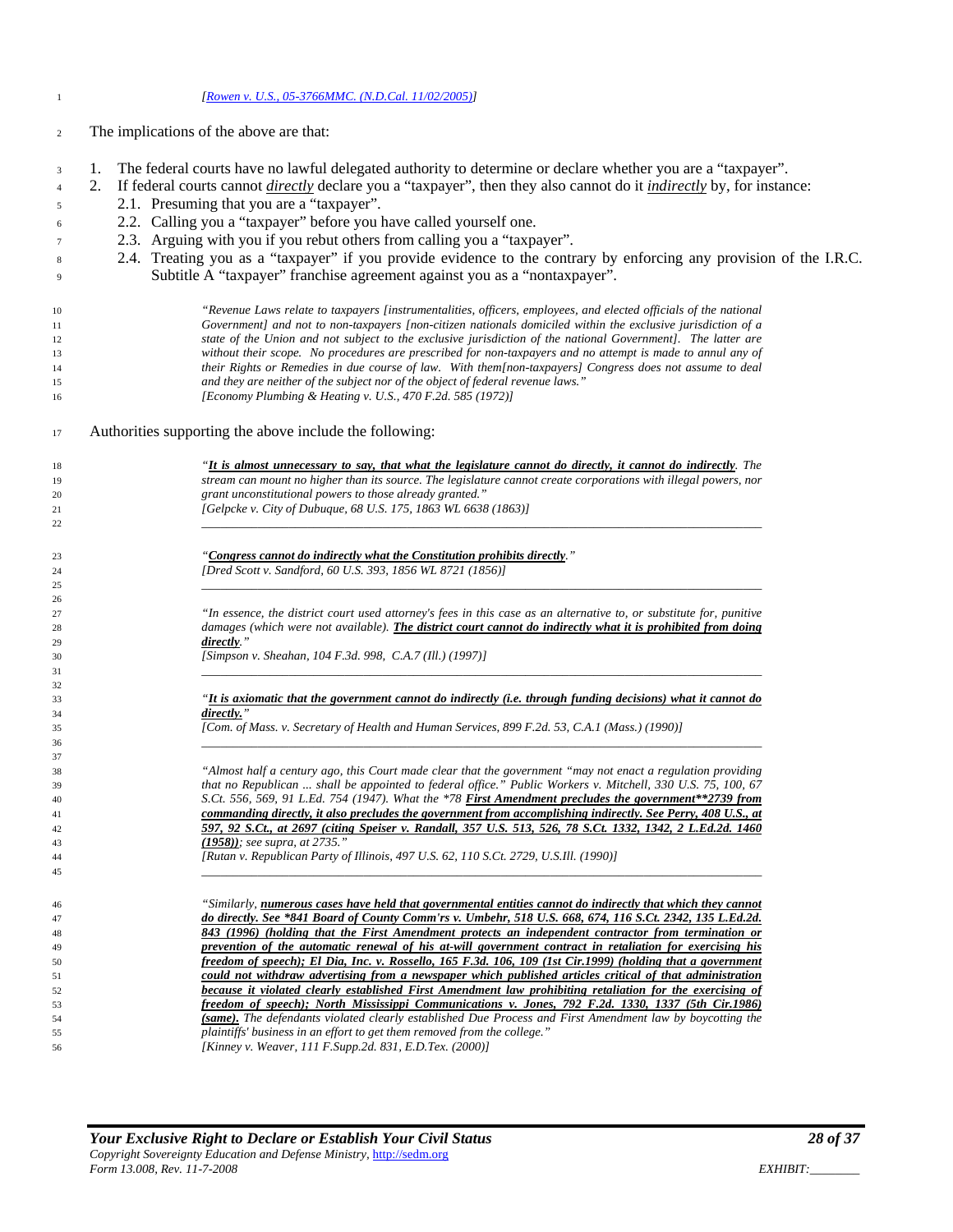# <span id="page-28-0"></span> **11 You have a right to define words on government forms or even make your own forms**

 The purpose of government forms is almost exclusively to create usually false presumptions that prejudice your status, forfeit usually a Constitutional right, and connect you to some form of government franchise in the process. As we pointed out earlier in section [8.1,](#page-20-1) presumptions about your status are a constitutional tort if engaged in by anyone from the government. The Bible also makes presumptions a sin:

 *"But the person who does anything presumptuously, whether he is native-born or a stranger, that one brings reproach on the Lord, and he shall be cut off from among his people." [Numbers 15:30, Bible, NKJV]*

 Those who are Christians therefore owe a duty God not to engage in presumptions and not to encourage, condone, or participate in presumptions by others. Consequently, they have a corresponding duty and a RIGHT to define every word that appears on any government form they fill out that is undefined or whose definition is not legally admissible as evidence in order to prevent being victimized by presumptions about the meaning of words used on the form. This, we might add, is not only an act of self defense, but a "religious practice" of all Christians who take their faith and God's law seriously and which is protected by the First Amendment to the Constitution. Why is this important? Because:

- 1. The IRS says you can't and shouldn't rely on anything they publish or print, which means anything on any one of their forms or publications or on their website:
- *"IRS Publications, issued by the National Office, explain the law in plain language for taxpayers and their advisors... While a good source of general information, publications should not be cited to sustain a position." [*[Internal Revenue Manual, Section 4.10.7.2.8](http://www.irs.gov/irm/part4/ch09s11.html) *(05-14-1999)]*
- 2. Private publications also confirm the above:
- *p. 21: "As discussed in §2.3.3, the IRS is not bound by its statements or positions in unofficial pamphlets and publications."*
- *p. 34: "*6. IRS Pamphlets and Booklets*. The IRS is not bound by statements or positions in its unofficial publications, such as handbooks and pamphlets."*
- *p. 34: "*7. Other Written and Oral Advice*. Most taxpayers' requests for advice from the IRS are made orally. Unfortunately, the IRS is not bound by answers or positions stated by its employees orally, whether in person or by telephone. According to the procedural regulations, 'oral advice is advisory only and the Service is not bound to recognize it in the examination of the taxpayer's return.' 26 CFR §601.201(k)(2). In rare cases, however, the IRS has been held to be equitably estopped to take a position different from that stated orally to, and justifiably relied on by, the taxpayer. The Omnibus Taxpayer Bill of Rights Act, enacted as part of the Technical and Miscellaneous Revenue Act of 1988, gives taxpayers some comfort, however. It amended section 6404 to require the Service to abate any penalty or addition to tax that is attributable to advice furnished* in writing *by any IRS agent or employee acting within the scope of his official capacity. Section 6404 as amended protects the taxpayer only if the following conditions are satisfied: the written advice from the IRS was issued in response to a written request from the taxpayer; reliance on the advice was reasonable; and the error in the advice did not result from inaccurate or incomplete information having been furnished by the taxpayer. Thus, it will still be difficult to bind the IRS even to written statements made by its employees. As was true before, taxpayers may be penalized for following oral advice from the IRS." [*Tax Procedure and Tax Fraud*, Patricia Morgan, 1999, ISBN 0-314-06586-5, West Group]*
- 3. The courts have also repeatedly held that you cannot rely on anything a government employee tells you or which the government prints as a reasonable basis for belief.
- *"It is unfortunately all too common for government manuals, handbooks, and in-house publications to contain statements that were not meant or are not wholly reliable. If they go counter to governing statutes and regulations of the highest or higher dignity, e.g. regulations published in the Federal Register, they do not bind the government, and persons relying on them do so at their peril. Caterpillar Tractor Co. v. United States, 589 F.2d. 1040, 1043, 218 Ct.Cl. 517 (1978) (A Handbook for Exporters, a Treasury publication). Dunphy v. United States [529 F.2d. 532, 208 Ct.Cl. 986 (1975)], supra (Navy publication entitled All Hands). In such cases it is necessary to examine any informal publication to see if it was really written to fasten legal consequences on the government. Dunphy, supra. See also Donovan v. United States, 139 U.S. App. D.C. 364, 433 F.2d. 522 (D.C.Cir.), cert. denied, 401 U.S. 944, 91 S.Ct. 955, 28 L. Ed. 2d 225 (1971). (Employees Performance Improvement Handbook, an FAA publication)(merely advisory and directory publications do not*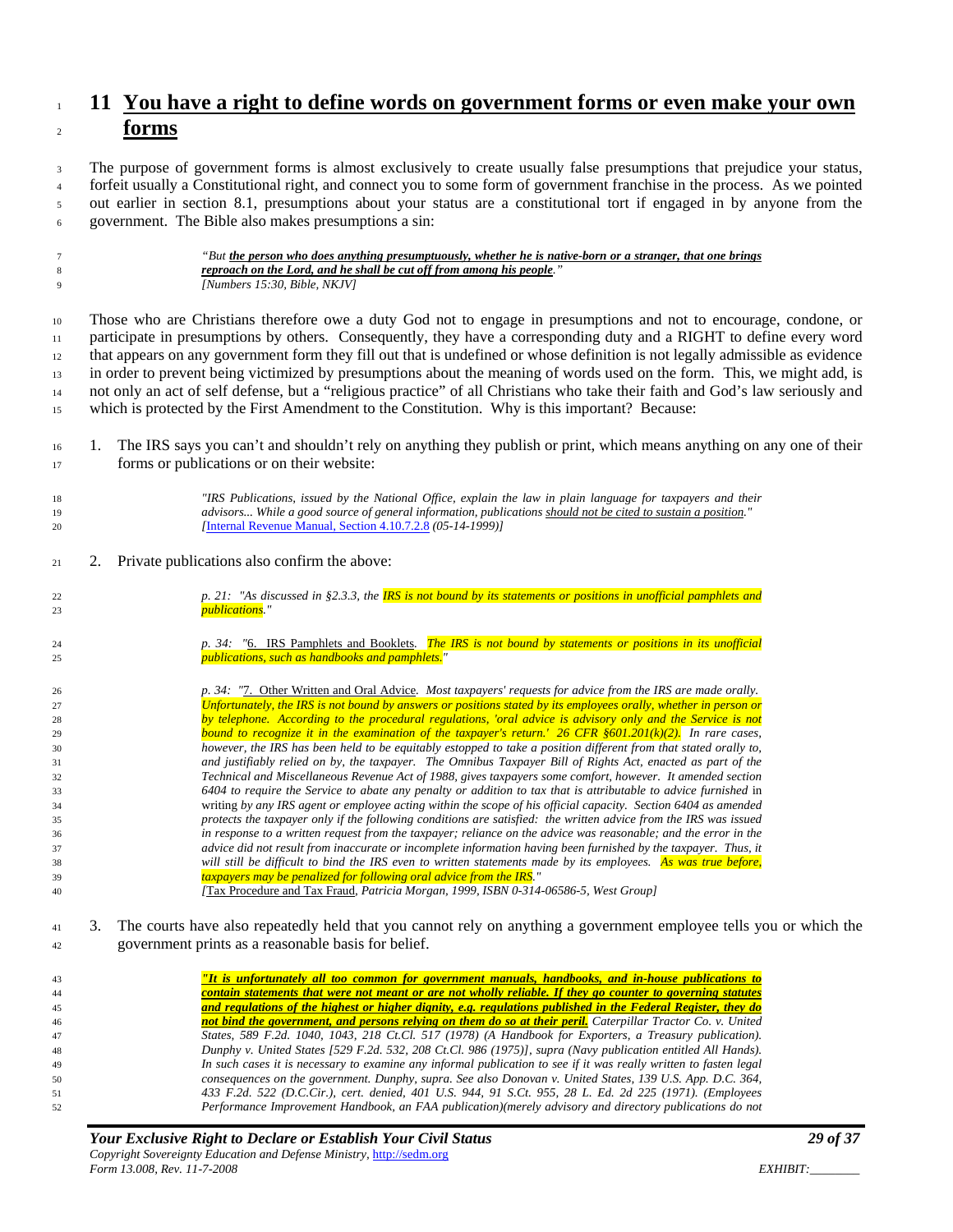| $\mathbf{1}$   |    | have mandatory consequences). Bartholomew v. United States, 740 F.2d. 526, 532 n. 3 (7th Cir. 1984)(quoting                                                                                                                  |
|----------------|----|------------------------------------------------------------------------------------------------------------------------------------------------------------------------------------------------------------------------------|
| 2<br>3         |    | Fiorentino v. United States, 607 F.2d. 963, 968, 221 Ct.Cl. 545 (1979), cert. denied, 444 U.S. 1083, 100 S.Ct.<br>1039, 62 L. Ed. 2d 768 (1980).                                                                             |
| $\overline{4}$ |    | Lecroy 's proposition that the statements in the handbook were binding is inapposite to the accepted law                                                                                                                     |
| 5              |    | among the circuits that publications are not binding. <sup>*</sup> fn15 We find that the Commissioner did not abuse his                                                                                                      |
| 6              |    | discretion in promulgating the challenged regulations. First, Farms and International did not justifiably rely on                                                                                                            |
| 7              |    | the Handbook. Taxpayers who rely on Treasury publications, which are mere guidelines, do so at their peril.                                                                                                                  |
| 8              |    | Caterpillar Tractor v. United States, 589 F.2d. 1040, 1043, 218 Ct.Cl. 517 (1978). Further, the Treasury's                                                                                                                   |
| 9              |    | position on the sixty-day rule was made public through proposed section 1.993-2(d)(2) in 1972, before the                                                                                                                    |
| 10             |    | taxable years at issue. Charbonnet v. United States, 455 F.2d. 1195, 1199- 1200 (5th Cir.1972). See also                                                                                                                     |
| 11             |    | Wendland v. Commissioner of Internal Revenue, 739 F.2d. 580, 581 (11th Cir.1984). Second, <i>whatever harm</i>                                                                                                               |
| 12             |    | has been suffered by Farms and International resulted from a lack of prudence. As even the Lecroy 751 F.2d.                                                                                                                  |
| 13             |    | at 127. See also 79 T.C. at 1069. "                                                                                                                                                                                          |
| 14             |    | [CWT Farms Inc. v. Commissioner of Internal Revenue, 755 F.2d. 790 (11th Cir. 03/19/1985)]                                                                                                                                   |
| 15             | 4. | The Courts have also said you can't rely on anything the government or the IRS says. See Boulez v. C.I.R., 258                                                                                                               |
| 16             |    | U.S.App. D.C. 90, 810 F.2d. 209 (1987).                                                                                                                                                                                      |
| 17             |    | Consequently, there is not reason to believe that you understand the meaning of words used on government forms and it is a                                                                                                   |
| 18<br>19       |    | hazard to your liberty to allow or permit a government employee to ASSUME that they know what the words mean either.<br>Words that would fall into such a category include all the following "words of art", for instance:   |
| 20             | 1. | "United States"                                                                                                                                                                                                              |
|                | 2. | "State"                                                                                                                                                                                                                      |
| 21             |    |                                                                                                                                                                                                                              |
| 22             | 3. | "income"                                                                                                                                                                                                                     |
| 23             | 4. | "employee"                                                                                                                                                                                                                   |
| 24             | 5. | "employer"                                                                                                                                                                                                                   |
| 25             | 6. | "trade or business"                                                                                                                                                                                                          |
| 26             | 7. | "wages"                                                                                                                                                                                                                      |
| 27             | 8. | "gross income"                                                                                                                                                                                                               |
|                |    | Not even the Internal Revenue Code, in fact, counts as evidence upon which to base a belief about what the above words                                                                                                       |
| 28             |    | mean. 1 U.S.C. §204 indicates that the entire title is "prima facie evidence", which means that it is nothing more than a                                                                                                    |
| 29<br>30       |    | "presumption":                                                                                                                                                                                                               |
| 31             |    | $TITLE$ 1 > CHAPTER 3 > § 204                                                                                                                                                                                                |
| 32             |    | § 204. Codes and Supplements as evidence of the laws of United States and District of Columbia; citation of                                                                                                                  |
| 33             |    | <b>Codes and Supplements</b>                                                                                                                                                                                                 |
| 34             |    | In all courts, tribunals, and public offices of the United States, at home or abroad, of the District of Columbia,                                                                                                           |
| 35             |    | and of each State, Territory, or insular possession of the United States-                                                                                                                                                    |
| 36             |    | (a) United States Code.—                                                                                                                                                                                                     |
| 37             |    | The matter set forth in the edition of the Code of Laws of the United States current at any time shall, together                                                                                                             |
| 38             |    | with the then current supplement, if any, establish prima facie the laws of the United States, general and                                                                                                                   |
| 39<br>40       |    | permanent in their nature, in force on the day preceding the commencement of the session following the last<br>session the legislation of which is included: Provided, however, That whenever titles of such Code shall have |
| 41             |    | been enacted into positive law the text thereof shall be legal evidence of the laws therein contained, in all the                                                                                                            |
| 42             |    | courts of the United States, the several States, and the Territories and insular possessions of the United                                                                                                                   |
| 43             |    | <b>States</b>                                                                                                                                                                                                                |
| 44             |    | Below is the definition of "prima facie":                                                                                                                                                                                    |
| 45             |    | " <b>Prima facie</b> . Lat. At first sight; on the first appearance; on the face of it; so far as can be judged from the                                                                                                     |
| 46             |    | first disclosure; presumably; a fact presumed to be true unless disproved by some evidence to the contrary.                                                                                                                  |
| 47             |    | State ex rel. Herbert v. Whims, 68 Ohio.App. 39, 28 N.E.2d. 596, 599, 22 O.O. 110. See also Presumption"                                                                                                                     |
| 48             |    | [Black's Law Dictionary, Sixth Edition, p. 1189]                                                                                                                                                                             |
| 49             |    | The courts have repeatedly held that presumptions are not evidence. Therefore anything that is "prima facie" is not                                                                                                          |
| 50             |    | evidence and a court cannot by its own authority turn a presumption into evidence without violating due process of law:                                                                                                      |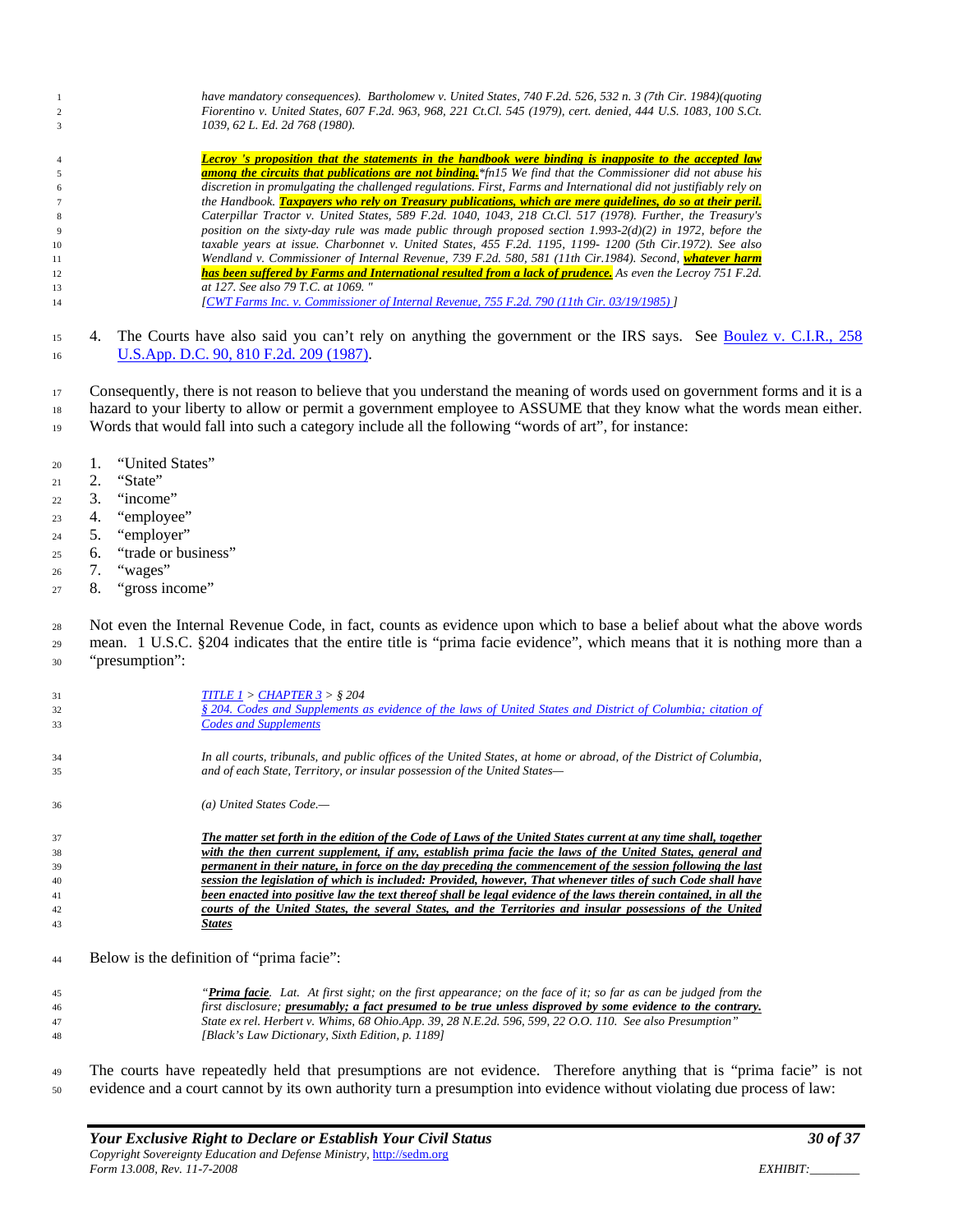| This court has never treated a presumption as any form of evidence. See, e.g., A.C. Aukerman Co. v. R.L.     |
|--------------------------------------------------------------------------------------------------------------|
| Chaides Constr. Co., 960 F.2d. 1020, 1037 (Fed.Cir.1992) ("[A] presumption is not evidence."); see also Del  |
| Vecchio v. Bowers, 296 U.S. 280, 286, 56 S.Ct. 190, 193, 80 L.Ed. 229 (1935) ("[A presumption] cannot        |
| acquire the attribute of evidence in the claimant's favor."), New York Life Ins. Co. v. Gamer, 303 U.S. 161, |
| 171, 58 S.Ct. 500, 503, 82 L.Ed. 726 (1938) ("[A] presumption is not evidence and may not be given weight as |
| evidence."). Although a decision of this court, Jensen v. Brown, 19 F.3d. 1413, 1415 (Fed.Cir.1994), dealing |
| with presumptions in VA law is cited for the contrary proposition, the Jensen court did not so decide.       |
| [Routen v. West, 142 F.3d. 1434 C.A.Fed., 1998]                                                              |

 The entire Internal Revenue Code, Title 26 is "statutory law", and anything that is a "statute" which creates presumption that prejudices a constitutionally protected right is a violation of due process of law by the party imposing or enforcing the statutory presumption to impair the rights of the litigants:

| 12 | Statutes creating permanent irrebuttable presumptions have long been disfavored under the Due Process              |
|----|--------------------------------------------------------------------------------------------------------------------|
| 13 | Clauses of the Fifth and Fourteenth Amendments. In Heiner v. Donnan, 285 U.S. 312, 52 S.Ct. 358, 76 L.Ed.          |
| 14 | 772 (1932), the Court was faced with a constitutional challenge to a federal statute that created a conclusive     |
| 15 | presumption that gifts made within two years prior to the donor's death were made in contemplation of death,       |
| 16 | thus requiring payment by his estate of a higher tax. In holding that this irrefutable assumption was so arbitrary |
| 17 | and unreasonable as to deprive the taxpayer of his property without due process of law, the Court stated that it   |
| 18 | had 'held more than once that a statute creating a presumption which operates to deny a fair opportunity to        |
| 19 | rebut it violates the due process clause of the Fourteenth Amendment.' Id., at 329, 52 S.Ct., at 362. See, e.g.,   |
| 20 | Schlesinger v. Wisconsin, 270 U.S. 230, 46 S.Ct. 260, 70 L.Ed. 557 (1926); Hoeper v. Tax Comm'n, 284 U.S.          |
| 21 | 206, 52 S.Ct. 120, 76 L.Ed. 248 (1931). See also Tot v. United States, 319 U.S. 463, 468-469, 63 S.Ct. 1241,       |
| 22 | 1245-1246, 87 L.Ed. 1519 (1943); Leary v. United States, 395 U.S. 6, 29-53, 89 S.Ct. 1532, 1544-1557, 23           |
| 23 | L.Ed.2d. 57 (1969). Cf. Turner v. United States, 396 U.S. 398, 418-419, 90 S.Ct. 642, 653-654, 24 L.Ed.2d. 610     |
| 24 | (1970).                                                                                                            |
| 25 | [Vlandis v. Kline, 412 U.S. 441 (1973)]                                                                            |

 Furthermore, the statutes that predated the Internal Revenue Code were all repealed when the Internal Revenue Code was first enacted in 1939. 53 Stat. 1, Section 4. See also:

SEDM Exhibit 1023, 53 Stat. 1 <http://sedm.org/Exhibits/ExhibitIndex.htm>

 Therefore, the Statutes at Large prior to the enactment of the Internal Revenue Code in 1939 are also unreliable and not 29 admissible as evidence of what the words mean because they are all repealed. Therefore, there is NO basis at all, even within any statute, upon which to base a "reasonable belief" about what the words appearing on tax forms REALLY mean! If you would like to learn more about what the government and the legal profession themselves say about this monumental scam and why the tax system is really little more than a state-sponsored religion regulating tithes to a state-sponsored church, see:

- 1. *Reasonable Belief About Income Tax Liability*, Form #05.007 <http://sedm.org/Forms/FormIndex.htm>
- 2. *Socialism: The New American Civil Religion*, Form #05.016 <http://sedm.org/Forms/FormIndex.htm>

 Anyone who would therefore take a tax form that not even the IRS will guarantee the accuracy of and sign it under penalty of perjury as being truthful and accurate is a DAMN FOOL without at least defining each and every critical "word of art" appearing on the form in an attachment, and making the attachment an inseparable part of the form. Below is an example of a MANDATORY attachment that every member of this ministry must attach to any government tax form they fill out and submit which satisfies this purpose. We would argue that anyone who is a Christian owes a duty to God to attach the above form in order to prevent the sin of presumption on anyone's part, and especially their own:

*Tax Form Attachment*, Form #04.201 <http://sedm.org/Forms/FormIndex.htm>

We therefore assert that:

- 1. Everyone has a right of self-defense. Implicit in that right is the right to define the meaning of what you say or put on government forms to prevent being injured by what you said or wrote.
- 2. The First Amendment guarantees us a right to: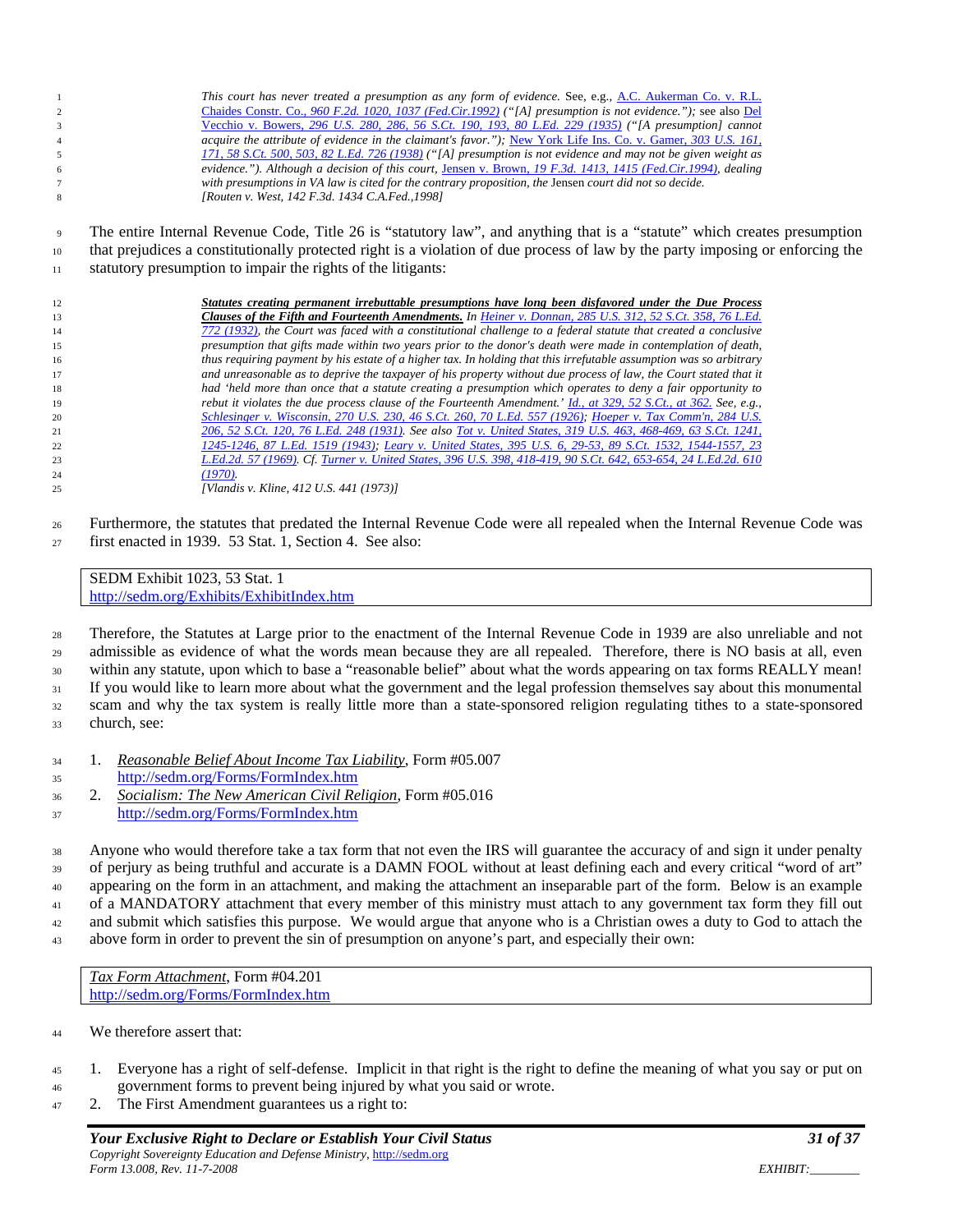- 2.1. Speak
- 2.2. Not speak.
- 2.3. Define the intended meaning and significance of every word that we speak.
- 3. It is an unalienable right protected by the First Amendment to define and declare the MEANING and significance of every word that proceeds out of their mouth. Only the Creator of a thing can define its significance and relationship to the hearer or recipient of the thing. No one may interfere with that right by redefining the words to contradict the definition or meaning intended by the speaker.
- 4. The moment that the hearer defines the speech to have a meaning not intended by the speaker or in conflict with the way the speaker defined it is the minute that:
- 4.1. The speech ceases to be the responsibility or property of the "speaker".
- 4.2. The hearer at that point then becomes exclusively responsible and the "owner" of their false perception of the speech and the speaker then ceases to have any liability for the reaction of the hearer to the speech.
- 5. The only occasion where the hearer can have a reason or motive to define the words used by the speaker is when the speaker does not define them him or her self.
- 6. In law rights are property and anything that creates rights is property. If speech is abused by the hearer to create legal rights against you by attributing a status or intention to you that you did not have, then they are depriving you of the use of your property using your own speech, which is your property. The very essence of owning "property" is the right to exclude others from using or benefitting or enjoying it and to control HOW people use it. It's not your speech or your "property" if:
- 6.1. You can't even define whether it is even factual and therefore reliable.
- 6.2. You can't control how, when, or by whom it is used to advantage.
- 6.3. You can't prevent others from using it against you.
- 7. It is an interference with your First Amendment right and an injury for anyone to interfere with your efforts to define the words you use, and especially on government forms by either penalizing you for defining the meaning of the words or refusing to accept the form that includes definitions because:
- 7.1. They are interfering with your religious practice by forcing you to either engage in presumption, which is a sin, or in encouraging others to engage in the sin.
- 7.2. They have deprived you of the right to communicate in the way you see fit. The essence of having a right is that its exercise cannot be regulated or interfered with or else it isn't a right but a privilege.

 The IRS obviously knows the above, which is why they publish specifications on *how* you can make your OWN forms as *substitute* for theirs. As an example, see:

<span id="page-31-0"></span>*IRS Form W-8 Instructions for Requester of Forms W-8BEN, W-8ECI, W-8EXp, and W-8IMF, Catalog 26698G* <http://sedm.org/Forms/Tax/W-8BEN/IRSFormW-8Inst-RequesterOfForms-0506.pdf>

# **12 You have a right to define the meaning of the perjury statement as an extension of your right to contract**

 Signing a perjury statement not only constitutes the taking of an oath, but also constitutes the conveying of consent to be held accountable for the accuracy and truthfulness of what appears on the form. It therefore constitutes an act of contracting that conveys consent and rights to the government to hold you accountable for the accuracy of what is on the form. Governments are created to protect your right to contract and the Constitution forbids them from interfering with or impairing the exercise of that inalienable right. Governments are created to ensure that every occasion you give consent or contract is not coerced.

| 40 | Independent of these views, there are many considerations which lead to the conclusion that the power to"           |
|----|---------------------------------------------------------------------------------------------------------------------|
| 41 | impair contracts, by direct action to that end, does not exist with the general [federal] government. In the        |
| 42 | first place, one of the objects of the Constitution, expressed in its preamble, was the establishment of justice,   |
| 43 | and what that meant in its relations to contracts is not left, as was justly said by the late Chief Justice, in     |
| 44 | <b>Hepburn v. Griswold, to inference or conjecture.</b> As he observes, at the time the Constitution was undergoing |
| 45 | discussion in the convention, the Congress of the Confederation was engaged in framing the ordinance for the        |
| 46 | government of the Northwestern Territory, in which certain articles of compact were established between the         |
| 47 | people of the original States and the people of the Territory, for the purpose, as expressed in the instrument, of  |
| 48 | extending the fundamental principles of civil and religious liberty, upon which the States, their laws and          |
| 49 | constitutions, were erected. By that ordinance it was declared, that, in the just preservation of rights and        |
| 50 | property, 'no law ought ever to be made, or have force in the said Territory, that shall, in any manner,            |
| 51 | interfere with or affect private contracts or engagements bona fide and without fraud previously formed.' The       |
| 52 | same provision, adds the Chief Justice, found more condensed expression in the prohibition upon the States [in      |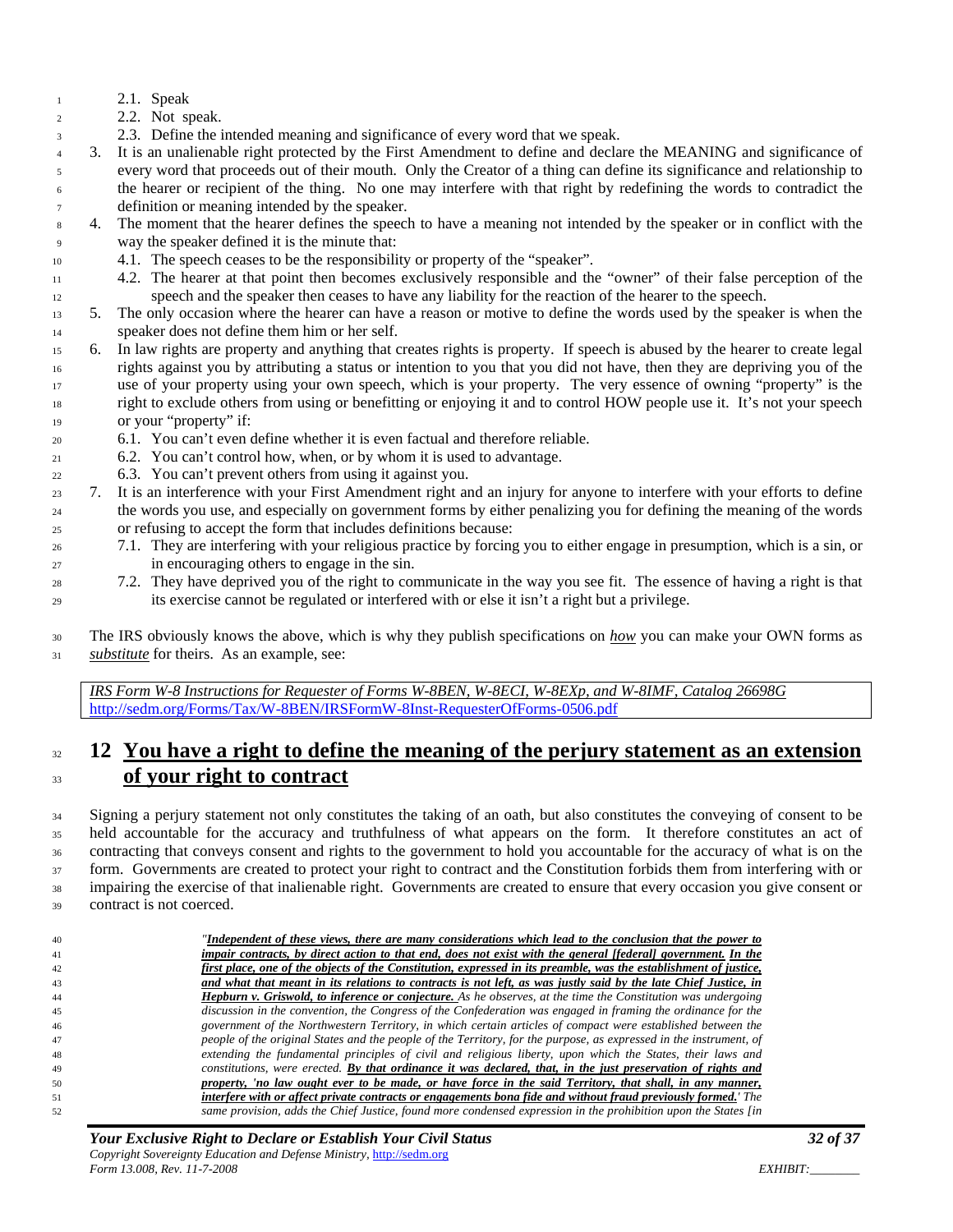| $\mathbf{1}$     | Article 1, Section 10 of the Constitution] against impairing the obligation of contracts, which has ever been                  |
|------------------|--------------------------------------------------------------------------------------------------------------------------------|
| $\sqrt{2}$       | recognized as an efficient safeguard against injustice; and though the prohibition is not applied in terms to the              |
| 3                | government of the United States, he expressed the opinion, speaking for himself and the majority of the court at               |
| $\overline{4}$   | the time, that it was clear 'that those who framed and those who adopted the Constitution intended that the                    |
| $\sqrt{5}$       | spirit of this prohibition should pervade the entire body of legislation, and that the justice which the                       |
| $\sqrt{6}$       | Constitution was ordained to establish was not thought by them to be compatible with legislation [or judicial                  |
| $\tau$           | precedent] of an opposite tendency.' 8 Wall. 623. [99 U.S. 700, 765] Similar views are found expressed in the                  |
| $\,$ 8 $\,$      | opinions of other judges of this court."                                                                                       |
| $\boldsymbol{9}$ | [Sinking Fund Cases, 99 U.S. 700 (1878)]                                                                                       |
|                  |                                                                                                                                |
| 10               | The presence of coercion, penalties, or duress of any kind in the process of giving consent renders the contract               |
| 11               | unenforceable and void.                                                                                                        |
|                  |                                                                                                                                |
|                  | "An agreement [consensual contract] obtained by duress, coercion, or intimidation is invalid, since the party                  |
| 12               | coerced is not exercising his free will, and the test is not so much the means by which the party is compelled to              |
| 13               | execute the agreement as the state of mind induced. $l^2$ Duress, like fraud, rarely becomes material, except                  |
| 14               | where a contract or conveyance has been made which the maker wishes to avoid. As a general rule, duress                        |
| 15               |                                                                                                                                |
| 16               | renders the contract or conveyance voidable, not void, at the option of the person coerced, $13$ and it is                     |
| 17               | susceptible of ratification. Like other voidable contracts, it is valid until it is avoided by the person entitled to          |
| 18               | avoid it. <sup>14</sup> However, duress in the form of physical compulsion, in which a party is caused to appear to assent     |
| 19               | when he has no intention of doing so, is generally deemed to render the resulting purported contract void. <sup>15</sup> "     |
| 20               | [American Jurisprudence 2d, Duress, Section 21]                                                                                |
|                  | Any instance where you are required to give consent cannot be coerced or subject to penalty and must therefore be              |
| 21               |                                                                                                                                |
| 22               | voluntary. Any penalty or threat of penalty in specifying the terms under which you provide your consent is an interference    |
| 23               | or impairment with your right to contract. This sort of unlawful interference with your right to contract happens all the time |
| 24               | when the IRS illegally penalizes people for specifying the terms under which they consent to be held accountable on a tax      |
|                  | form.                                                                                                                          |
| 25               |                                                                                                                                |
|                  | The perjury statement found at the end of nearly every IRS Form is based on the content of $28$ U.S.C. $§1746$ :               |
| 26               |                                                                                                                                |
|                  | TITLE $28 > PART V > CHAPTER 115 > $1746$                                                                                      |
| 27               | §1746. Unsworn declarations under penalty of perjury                                                                           |
| 28               |                                                                                                                                |
| 29               | Wherever, under any law of the United States or under any rule, regulation, order, or requirement made                         |
| 30               | pursuant to law, any matter is required or permitted to be supported, evidenced, established, or proved by the                 |
| 31               | sworn declaration, verification, certificate, statement, oath, or affidavit, in writing of the person making the               |
| 32               | same (other than a deposition, or an oath of office, or an oath required to be taken before a specified official               |
| 33               | other than a notary public), such matter may, with like force and effect, be supported, evidenced, established, or             |
| 34               | proved by the unsworn declaration, certificate, verification, or statement, in writing of such person which is                 |
| 35               | subscribed by him, as true under penalty of perjury, and dated, in substantially the following form:                           |
|                  |                                                                                                                                |
| 36               | (1) If executed without the United States: "I declare (or certify, verify, or state) under penalty of perjury                  |
| 37               | under the laws of the United States of America that the foregoing is true and correct. Executed on (date).                     |
| 38               | (Signature)".                                                                                                                  |
|                  |                                                                                                                                |
| 39               | (2) If executed within the United States, its territories, possessions, or commonwealths: "I declare (or certify,              |
| 40               | verify, or state) under penalty of perjury that the foregoing is true and correct. Executed on (date).                         |
| 41               | $(Signature)$ ".                                                                                                               |
|                  | The term "United States" as used above means the territories and possessions of the United States and the District of          |
| 42               |                                                                                                                                |
| 43               | Columbia and excludes states of the Union mentioned in the Constitution. Below is the perjury statement found on the IRS       |
| 44               | Form 1040 and 1040NR:                                                                                                          |
|                  |                                                                                                                                |
|                  |                                                                                                                                |

Brown v. Pierce, 74 U.S. 205, 7 Wall 205, 19 L.Ed. 134

<sup>&</sup>lt;sup>13</sup> Barnette v. Wells Fargo Nevada Nat'l Bank, 270 U.S. 438, 70 L.Ed. 669, 46 S.Ct. 326 (holding that acts induced by duress which operate solely on the mind, and fall short of actual physical compulsion, are not void at law, but are voidable only, at the election of him whose acts were induced by it); Faske v. Gershman, 30 Misc.2d. 442, 215 N.Y.S.2d. 144; Glenney v. Crane (Tex Civ App Houston (1st Dist)) 352 S.W.2d. 773, writ ref n r e (May 16, 1962); Carroll v. Fetty, 121 W.Va 215, 2 SE.2d. 521, cert den 308 U.S. 571, 84 L.Ed. 479, 60 S.Ct. 85.

<sup>&</sup>lt;sup>14</sup> Faske v. Gershman, 30 Misc.2d. 442, 215 N.Y.S.2d. 144; Heider v. Unicume, 142 Or 416, 20 P.2d. 384; Glenney v. Crane (Tex Civ App Houston (1st Dist)) 352 S.W.2d. 773, writ ref n r e (May 16, 1962)

<sup>&</sup>lt;sup>15</sup> Restatement 2d, Contracts § 174, stating that if conduct that appears to be a manifestation of assent by a party who does not intend to engage in that conduct is physically compelled by duress, the conduct is not effective as a manifestation of assent.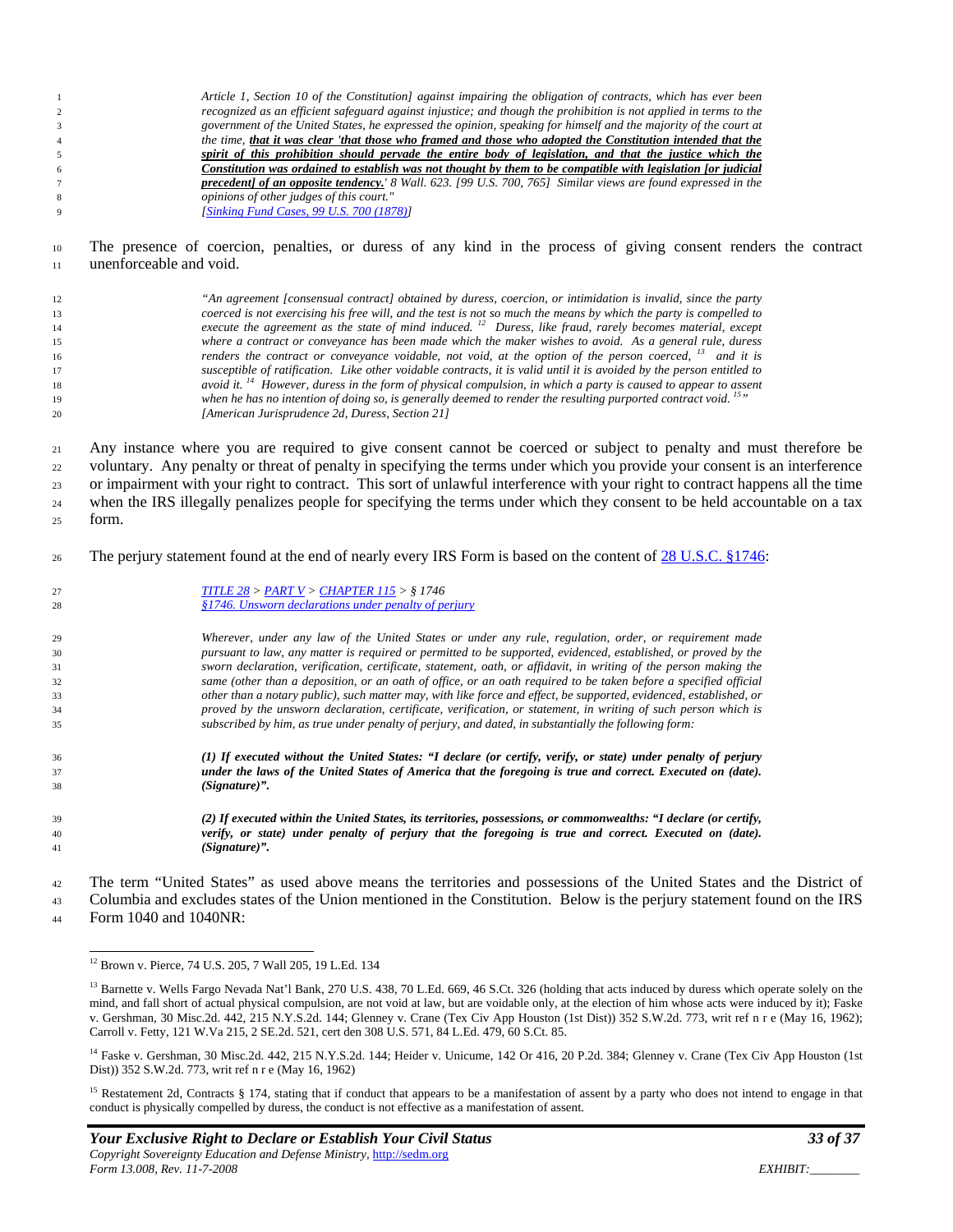| <b>"Under penalty of perjury, I declare</b> that I have examined this return and accompanying schedules and  |
|--------------------------------------------------------------------------------------------------------------|
| statements, and to the best of my knowledge and belief, they are true, correct, and complete. Declaration of |
| preparer (other than taxpayer) is based on all information of which preparer has any knowledge."             |
| [IRS Forms 1040 and 1040NR jurat/perjury statement]                                                          |

- Notice, based on the above perjury statement, that:
- 1. You are a "taxpayer". Notice it uses the words "(other than taxpayer)". The implication is that you can't use any standard IRS Form WITHOUT being a "nontaxpayer". As a consequence, signing any standard IRS Form makes you a "taxpayer" and a "resident alien". See:

| Who are                             |  | 'Taxpayers'' and Who Needs a "Taxpayer Identification Number"?, Form #05.013 |  |
|-------------------------------------|--|------------------------------------------------------------------------------|--|
| http://sedm.org/Forms/FormIndex.htm |  |                                                                              |  |

9 2. The perjury statement indicated in U.S.C.  $\S1746(2)$  is assumed and established, which means that you are creating a presumption that you maintain a domicile on federal territory.

 Those who want to avoid committing perjury under penalty of perjury by correcting the IRS form to reflect the fact that they are not a "taxpayer" and are not within the "United States" face an even bigger hurdle. If they try to modify the 13 perjury statement to conform with U.S.C.  $\S1746(1)$ , frequently the IRS or government entity receiving the form will try to penalize them for modifying the form. The penalty is usually \$500 for modifying the jurat. This leaves them with the unpleasant prospect of choosing the lesser of the following two evils:

- 1. Committing perjury under penalty of perjury by misrepresenting themselves as a resident of the federal zone and 17 destroying their sovereignty immunity in the process pursuant to [28 U.S.C. §1603\(](http://www4.law.cornell.edu/uscode/html/uscode28/usc_sec_28_00001603----000-.html)b).
- 2. Changing the jurat statement, being the object of a \$500 penalty, and then risking having them reject the form.

 How do we work around the above perjury statement at the end of most IRS Forms in order to avoid either becoming a "resident" of the federal "United States" or a presumed "taxpayer"? Below are a few examples of how to do this:

 1. You can write a statement above the signature stating "signature not valid without the attached signed STATEMENT and all enclosures" and then on the attachment, redefine the ENTIRE perjury statement:

| 23 |    | "IRS frequently and illegally penalizes parties not subject to their jurisdiction such as 'nontaxpayers" who           |
|----|----|------------------------------------------------------------------------------------------------------------------------|
| 24 |    | attempt to physically modify language on their forms. They may only lawfully administer penalties to public            |
| 25 |    | officers and not private persons, because the U.S. Supreme Court has held that the ability to regulate private         |
| 26 |    | conduct is 'repugnant to the constitution'. I, as a private person and a 'nontaxpayer' not subject to IRS              |
| 27 |    | penalties, am forced to create this attachment because I would be committing perjury if I signed the form as it is     |
| 28 |    | without making the perjury statement consistent with my circumstances as indicated in 28 U.S.C. §1746.                 |
| 29 |    | Therefore, regardless of what the perjury statement says on your form, here is what I define the words in your         |
| 30 |    | perjury statement paragraph to mean:                                                                                   |
| 31 |    | "Under penalties of perjury from without the 'United States'' pursuant to 28 U.S.C. §1746(1), I declare that           |
| 32 |    | I have examined this return and accompanying schedules and statements, and to the best of my knowledge and             |
| 33 |    | belief, they are true, correct, and complete. I declare that I am a 'nontaxpayer' not subject to the Internal          |
| 34 |    | Revenue Code, not domiciled in the 'United States', and not participating in a 'trade or business' and that it is      |
| 35 |    | a Constitutional tort to enforce the I.R.C. against me. I also declare that any attempt to use the content of this     |
| 36 |    | form to enforce any provision of the I.R.C. against me shall render everything on this form as religious and           |
| 37 |    | political statements and beliefs rather than facts which are not admissible as evidence pursuant to Fed.Rul.Ev.        |
| 38 |    | 610.                                                                                                                   |
| 39 |    | If you attempt to penalize me, you will be penalizing a person for refusing to commit perjury and will become          |
| 40 |    | an accessory to a conspiracy to commit perjury."                                                                       |
| 41 | 2. | You can write a statement above the signature stating "signature not valid without the attached signed STATEMENT       |
|    |    | and all enclosures" and then attach the following form:                                                                |
| 42 |    |                                                                                                                        |
|    |    | Tax Form Attachment, Form #04.201                                                                                      |
|    |    | http://sedm.org/Forms/FormIndex.htm                                                                                    |
| 43 | 3. | You can make your own form or tax return and use whatever you want on the form. They can only penalize persons         |
| 44 |    | who use THEIR forms. If you make your own form, you can penalize THEM for misusing YOUR forms or the                   |
| 45 |    | information on those forms. This is the approach taken by the following form. Pay particular attention to section 1 of |
| 46 |    | the form:                                                                                                              |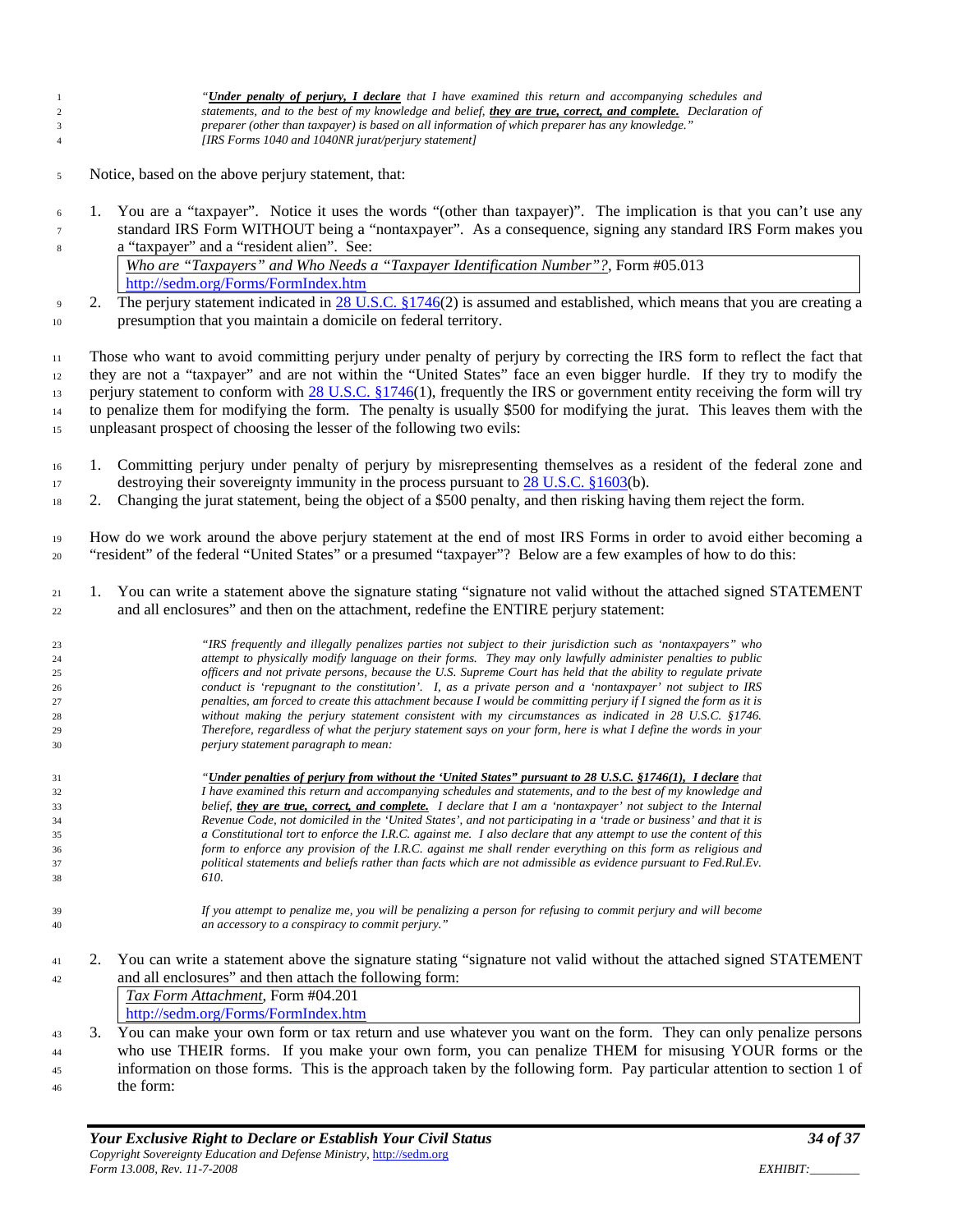*Federal Nonresident Nonstatutory Claim for Return of Funds Unlawfullly Paid to the Government -Long*, Form #15.001

<http://sedm.org/Forms/FormIndex.htm>

# <span id="page-34-0"></span>**13 Conclusions**

- This section summarizes the findings of this document:
- 1. The foundation of all free government is the consent of the governed, according to the Declaration of independence.

 *"That to secure these rights, governments are instituted among men, deriving their just powers from the consent of the governed." [Declaration of Independence]*

- 2. The consent of the governed is the origin of the great divide between civil and criminal law:
- 2.1. Criminal laws do not require your consent to enforce. If you hurt someone, then you are subject to the criminal laws whether you have a domicile in the forum or not.
- 2.2. Civil laws require a choice of domicile within the jurisdiction of a specific government in order to enforce against you. Enforcing the civil laws against persons not domiciled within a jurisdiction can and often does result in a violation of due process of law and a void judgment.
- 3. Choosing a domicile within a specific government is how one:
- 3.1. Becomes a "subject" under the civil law.
- 3.2. Surrenders sovereign immunity pursuant to 26 U.S.C. §1603(b)(3).
- 3.3. Changes their status from a "nonresident" to a "citizen" or "resident".
- 3.4. Changes their status from a "transient foreigner" to a "person" or "inhabitant".
- 4. Examples of civil disputes that are governed by civil law from one's voluntary choice of domicile include:
- 4.1. Marriage licenses.
- 4.2. Income tax.
- 4.3. Contract disputes.
- 4.4. Government benefits, such as Social Security, Medicare, Unemployment, etc.
- 5. The right to make determinations about or changes in the civil status of someone originates from one's voluntary choice of domicile. See the above.
- 5.1. That authority is delegated to a specific government by your choice of domicile.

| 26                         |    | "It is plain that every state has the right to determine the status or domestic or social condition of persons                                                                                                                                                                                                                                                                                                                                                     |
|----------------------------|----|--------------------------------------------------------------------------------------------------------------------------------------------------------------------------------------------------------------------------------------------------------------------------------------------------------------------------------------------------------------------------------------------------------------------------------------------------------------------|
| 27                         |    | domiciled within its territory." Hunt v. Hunt, 72 N. Y. 217, 227; Strader v. Graham, 10 How. 82. "Every nation                                                                                                                                                                                                                                                                                                                                                     |
| 28                         |    | may determine the status of its own domiciled subjects, and any interference by foreign tribunals would be                                                                                                                                                                                                                                                                                                                                                         |
| 29                         |    | an officious intermeddling with a matter in which they have no concern. The parties cannot consent to the                                                                                                                                                                                                                                                                                                                                                          |
| 30                         |    | change of status, and the judgment is not binding in a third country." Black, Jur. § 77. When the Texas                                                                                                                                                                                                                                                                                                                                                            |
| 31                         |    | proceeding was instituted the respondent and her child were transiently in that state, upon a temporary                                                                                                                                                                                                                                                                                                                                                            |
| 32                         |    | occasion, and with the intention of returning to their domicile in New York. "Though a state may have a right                                                                                                                                                                                                                                                                                                                                                      |
| 33                         |    | to declare the condition of all persons within her limits, the right only exists while that person remains there.                                                                                                                                                                                                                                                                                                                                                  |
| 34                         |    | She has not the power of giving a condition or status that will adhere to the person everywhere, but upon his                                                                                                                                                                                                                                                                                                                                                      |
| 35                         |    | return to his place of domicile he will occupy his former position." Maria v. Kirby, 12 B.Mon. 542, 545,- a                                                                                                                                                                                                                                                                                                                                                        |
| 36                         |    | case in which the decision is an adjudication of the precise point in controversy.                                                                                                                                                                                                                                                                                                                                                                                 |
| 37                         |    | [People ex rel. Campbell v. Dewey, 23 Misc. 267, 50 N.Y.S. 1013, N.Y.Sup. (1898)]                                                                                                                                                                                                                                                                                                                                                                                  |
| 38<br>39<br>40<br>41<br>42 | 6. | 5.2. The authority of the government is delegated by we the people.<br>5.3. If you never delegated the authority to make declarations of status by choosing a domicile within any<br>government, then you MUST have reserved it to yourself.<br>What makes a state or government "foreign" is the fact that you don't have a domicile within their jurisdiction. It is an<br>intrusion into your sovereignty for a "foreign state" to determine your civil status. |
| 43                         |    | "Every nation may determine the status of its own domiciled subjects, and any interference by foreign                                                                                                                                                                                                                                                                                                                                                              |
| 44                         |    | tribunals would be an officious intermeddling with a matter in which they have no concern."                                                                                                                                                                                                                                                                                                                                                                        |
| 45<br>46<br>47             |    | 7. When you are physically in a state or jurisdiction other than the one in which you are domiciled, all status declarations<br>made by the state or government at the place of your domicile are nonbinding on the foreign jurisdiction that you are<br>physically in.                                                                                                                                                                                            |
| 48                         | 8. | The words you use to describe and declare your status in a legal setting may be characterized as:                                                                                                                                                                                                                                                                                                                                                                  |
|                            |    |                                                                                                                                                                                                                                                                                                                                                                                                                                                                    |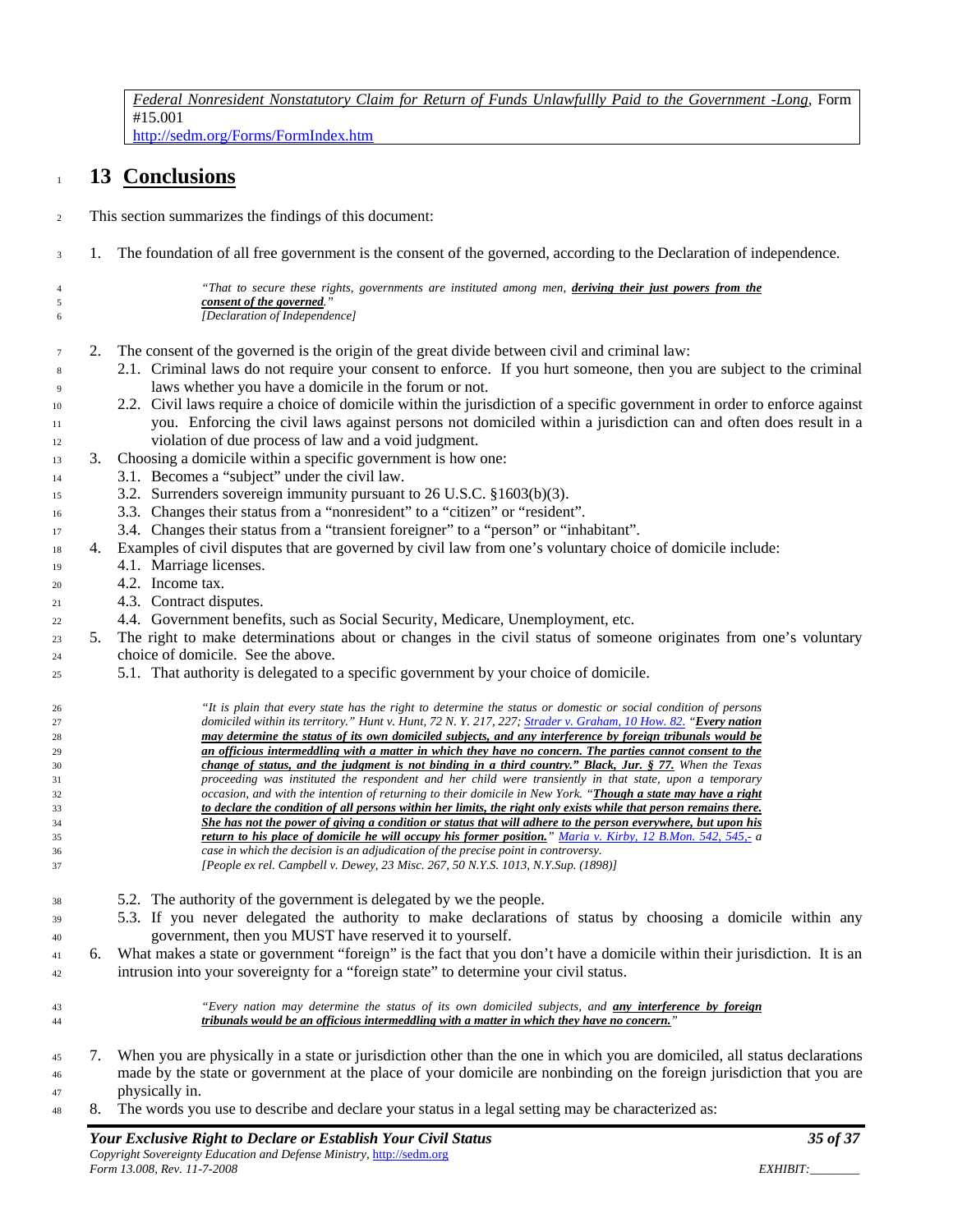- 8.1. An exercise of your right to politically associate protected by the First Amendment.
- 8.2. An exercise of your right to contract protected by Article 1, Section 10 of the Constitution if the status carries with it obligations under any system of civil law.
- 8.3. An exercise of your right to speak, to not speak, and to define the significance of the words you use that is protected by the First Amendment.
- 9. Any attempt by an officer or agent of the government to describe you with any civil status other than what you describe yourself under the civil law or to enforce any of the legal obligations associated with that status constitutes:
- 9.1. Involuntary servitude in violation of the Thirteenth Amendment.
- 9.2. A violation of your right to contract, by compelling you to contract with the party who is advantaged by the status.
- 9.3. Compelled association, by compelling you to associate politically, legally, or both with the "state" or government associated with that status.
- 10. You can declare or acquire a new status:
- 10.1. Expressly either in writing or vocally. For instance, they could fill out a government application for benefits and thereby declare themselves to be a franchisee under the laws that administer the franchise.
- 10.2.Impliedly by their decision to accept a government "benefit".

 *CALIFORNIA CIVIL CODE DIVISION 3. OBLIGATIONS PART 2. CONTRACTS CHAPTER 3. CONSENT [Section 1589](http://www.leginfo.ca.gov/cgi-bin/displaycode?section=civ&group=01001-02000&file=1565-1590) 1589. A voluntary acceptance of the benefit of a transaction is equivalent to a consent to all the obligations arising from it, so far as the facts are known, or ought to be known, to the person accepting.* 11. Once you acquire a given legal status under the terms of a franchise or contract, that status can be changed usually only

with:

- 11.1. The consent of *all* parties consistent with the contract or franchise itself.
- 11.2. For a misrepresentation to be demonstrated by a party to the contract and to demonstrate an injury to that party which warrants termination of the contract for fraud.
- 11.3. One or more parties demonstrating the existence of duress.

 *"An agreement [consensual contract] obtained by duress, coercion, or intimidation is invalid, since the party coerced is not exercising his free will, and the test is not so much the means by which the party is compelled to execute the agreement as the state of mind induced. <sup>16</sup> Duress, like fraud, rarely becomes material, except where a contract or conveyance has been made which the maker wishes to avoid. As a general rule, duress renders the contract or conveyance voidable, not void, at the option of the person coerced, <sup>17</sup> and it is susceptible of ratification. Like other voidable contracts, it is valid until it is avoided by the person entitled to avoid it. <sup>18</sup> However, duress in the form of physical compulsion, in which a party is caused to appear to assent*  <sup>19</sup><sup>19</sup> *when he has no intention of doing so, is generally deemed to render the resulting purported contract void.* <sup>19</sup> *[American Jurisprudence 2d, Duress, Section 21]*

 12. A contract which conveys a new status is not enforceable unless it conveys MUTUAL consideration or benefits and obligations to *both* parties. If only one party receives consideration, then the change of status cannot be considered enforceable.

 *Contract. An agreement between two or more [sovereign] persons which creates an obligation to do or not to do a particular thing. As defined in Restatement, Second, Contracts §3: "A contract is a promise or a set of promises for the breach of which the law gives a remedy, or the performance of which the law in some way recognizes as a duty." A legal relationships consisting of the rights and duties of the contracting parties; a* 

Brown v. Pierce, 74 U.S. 205, 7 Wall 205, 19 L.Ed. 134

<sup>&</sup>lt;sup>17</sup> Barnette v. Wells Fargo Nevada Nat'l Bank, 270 U.S. 438, 70 L.Ed. 669, 46 S.Ct. 326 (holding that acts induced by duress which operate solely on the mind, and fall short of actual physical compulsion, are not void at law, but are voidable only, at the election of him whose acts were induced by it); Faske v. Gershman, 30 Misc.2d. 442, 215 N.Y.S.2d. 144; Glenney v. Crane (Tex Civ App Houston (1st Dist)) 352 S.W.2d. 773, writ ref n r e (May 16, 1962); Carroll v. Fetty, 121 W.Va 215, 2 SE.2d. 521, cert den 308 U.S. 571, 84 L.Ed. 479, 60 S.Ct. 85.

<sup>&</sup>lt;sup>18</sup> Faske v. Gershman, 30 Misc.2d. 442, 215 N.Y.S.2d. 144; Heider v. Unicume, 142 Or 416, 20 P.2d. 384; Glenney v. Crane (Tex Civ App Houston (1st Dist)) 352 S.W.2d. 773, writ ref n r e (May 16, 1962)

<sup>&</sup>lt;sup>19</sup> Restatement 2d, Contracts § 174, stating that if conduct that appears to be a manifestation of assent by a party who does not intend to engage in that conduct is physically compelled by duress, the conduct is not effective as a manifestation of assent.